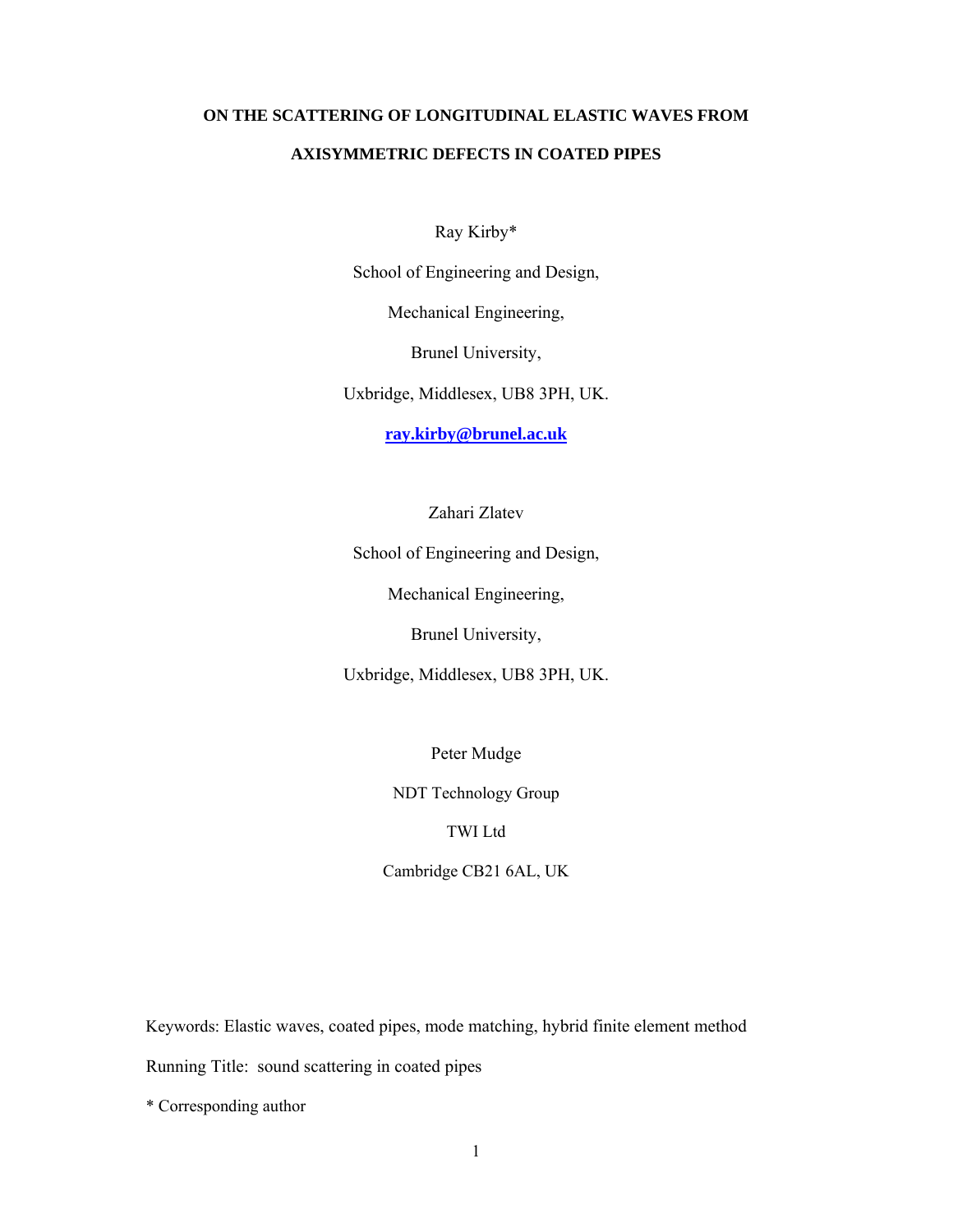## **ABSTRACT**

Viscoelastic coatings are widely used to protect pipelines from their surrounding environment. These coatings are known to attenuate ultrasonic waves guided along the pipe walls, which may limit the range of a pulse/echo based inspection technique that seeks to detect defects in a pipeline. This article aims to investigate the attenuation of longitudinal modes in a coated pipe by comparing predicted and measured values for the reflection coefficient of an axisymmetric defect in a pipe coated with bitumen. This extends recent work undertaken by the authors for torsional modes, and also provides an independent investigation into the validity of those values proposed by the authors for the shear properties of bitumen, based on a comparison between prediction and experiment for torsional modes. Predictions are generated using a numerical mode matching approach for axially uniform defects, and a hybrid finite element based method for non-uniform defects. Values for the shear and longitudinal properties of bitumen are investigated and it is shown that the shear properties of the viscoelastic material play a dominant role in the propagation of longitudinal modes in a coated pipeline. Moreover, by using the shear values obtained from experiments on torsional modes, it is shown that good agreement between prediction and measurement for uniform and nonuniform defects may also be obtained for the longitudinal  $L(0,2)$  mode. This provides further validation for the shear bulk acoustic properties proposed for bitumen in the low ultrasonic frequency range, although in order to apply this methodology in general it is demonstrated that one must measure independently the reflection coefficient of both the torsional  $T(0,1)$  and the longitudinal L(0,2) mode before arriving at values for the shear properties of a viscoelastic material.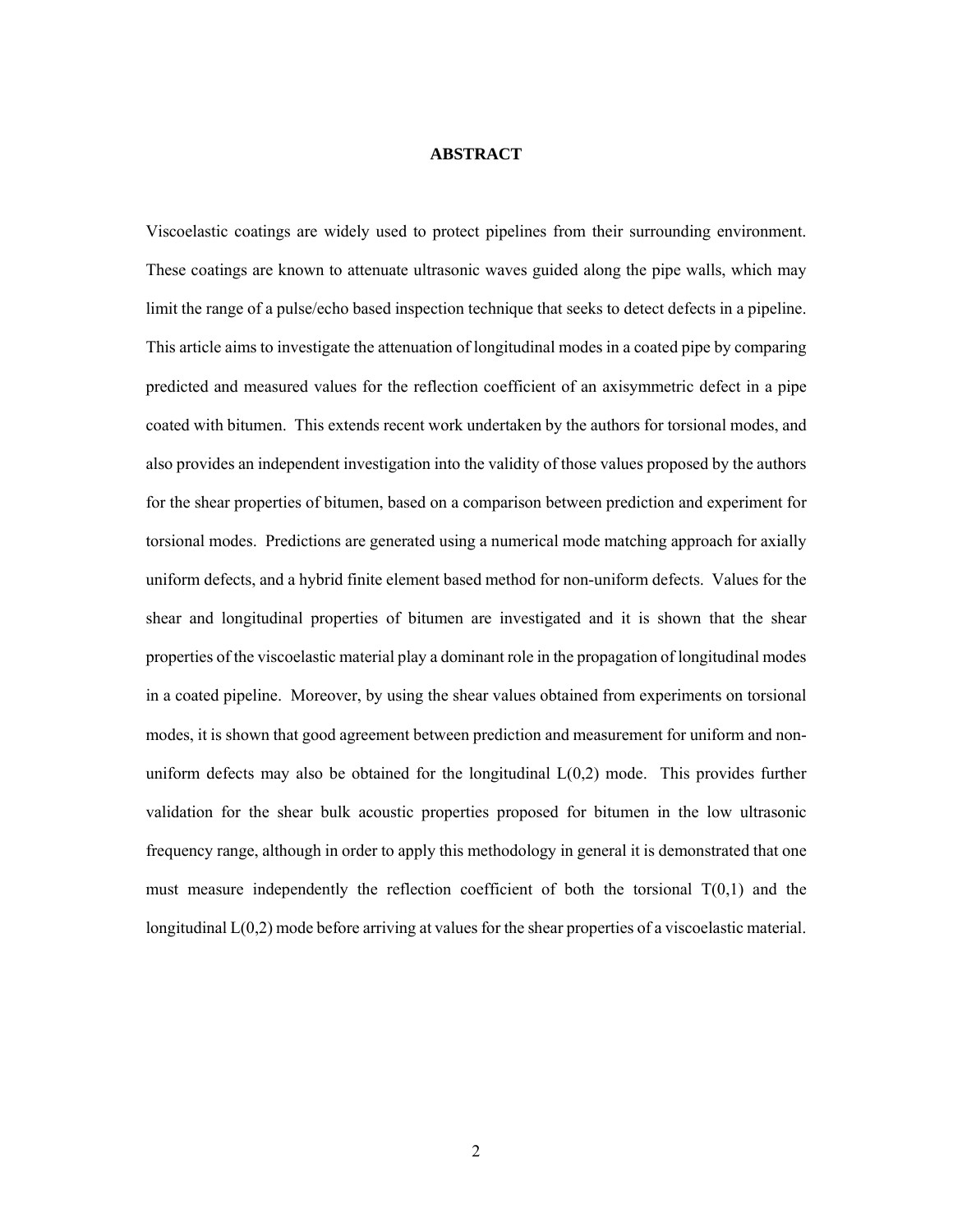#### **1. INTRODUCTION**

This article is intended to be a companion to an article published by the same authors on ultrasonic torsional wave mode propagation in coated pipes [1]. For torsional modes it was shown that by using the semi analytic finite element (SAFE) method to find the eigenmodes for a coated pipe, and then combining this with a mode matching or hybrid finite element based technique, one may successfully predict the reflection coefficient for an axisymmetric defect. Moreover, by isolating the refection of the  $T(0,1)$  mode from a uniform axisymmetric defect in a coated pipe, it is possible to infer values for the bulk shear properties of the viscoelastic coating by comparing predicted and measured reflection coefficients. Here, the values obtained by Kirby et al. [1] for the shear attenuation coefficient of bitumen were shown to be different from those values published in the literature by Barshinger and Rose [2] and Simonetti and Cawley [3]. Those values found by Kirby et al. [1] were obtained using a trial and error process in which the relevant viscoelastic parameters in the theoretical model were changed until good agreement between predicted and measured data was obtained. Whilst this method was shown to be capable of delivering good agreement between prediction and measurement for  $T(0,1)$ , the viscoelastic parameters obtained will also play a role in the propagation of longitudinal modes. That is, those properties obtained by trial and error for the T(0,1) modes will not necessarily deliver good agreement for an independent set of experimental measurements undertaken using  $L(0,2)$  modes. Accordingly, this article compares experimental measurements against predictions obtained for  $L(0,2)$  modes, generated using those viscoelastic properties found when studying  $T(0,1)$  modes [1].

The difficulty of independently obtaining data for the shear bulk acoustic properties of a viscoelastic material in the low ultrasonic frequency range has encouraged the use of guided wave based methods. Typically one attempts to infer the viscoelastic properties from the measurement of, for example, modal phase speed or attenuation. This type of approach was used by Simonetti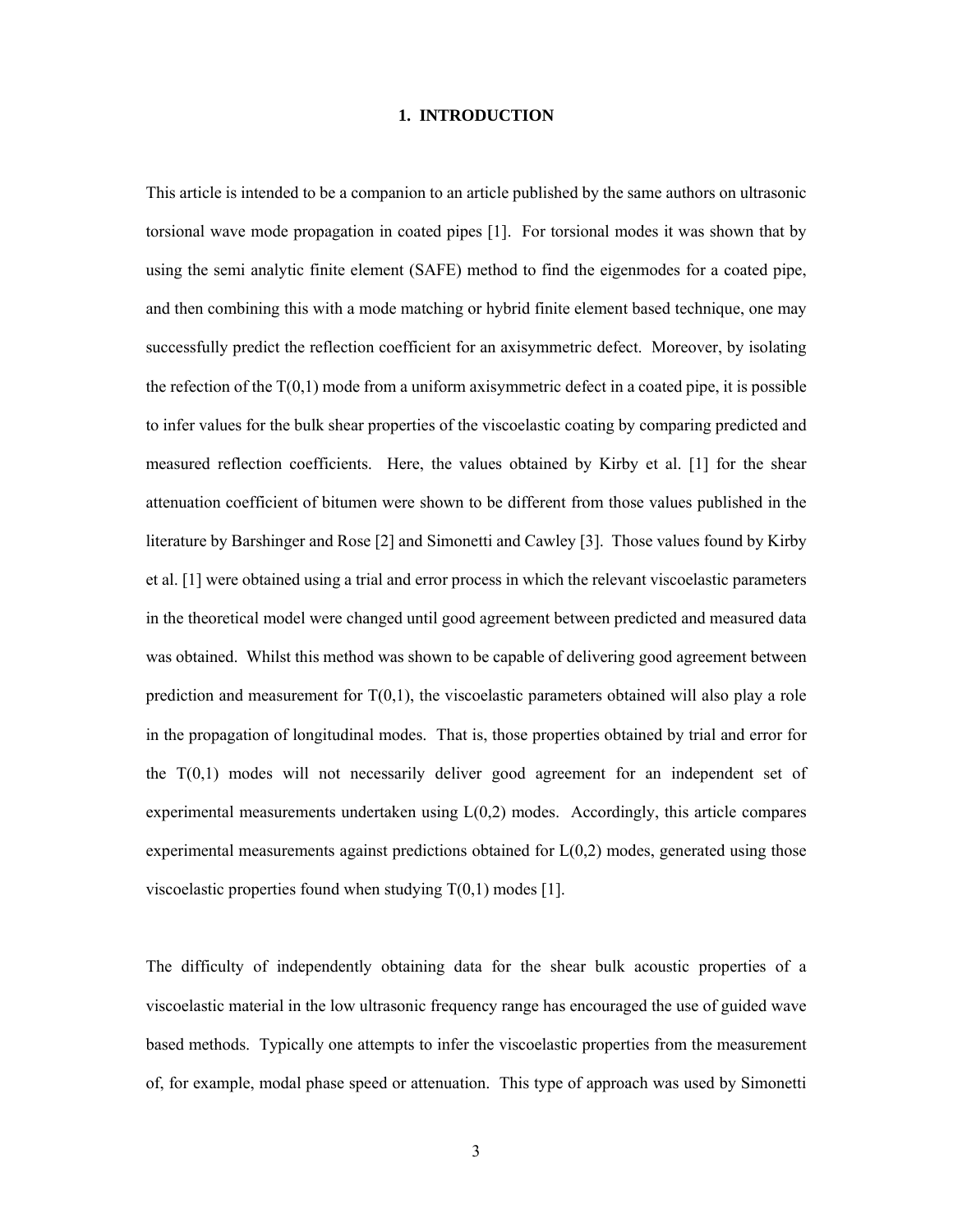and Cawley [3], who examined the refection of the  $T(0,1)$  mode from a solid disc of bitumen sandwiched between two stainless steel rods. Simonetti and Cawley were able to obtain values for the shear attenuation and velocity for bitumen; however, the method does depend on the availability of a solid disc, or cylinder, of material in bulk form, which is not always possible for those viscoelastic materials used to coat pipelines. Moreover, the quality of the data obtained by Simonetti and Cawley will also depend upon maintaining continuity conditions at the interface between the disc and the two adjoining rods. Ma et al. [4] also used torsional modes to examine the scattering from a relatively thick layer of epoxy placed inside a pipe. They measured a change in the cut-on frequencies of the higher order torsional modes when a material was present, and from this were able to determine the bulk shear velocity of the epoxy layer. A similar technique was also implemented by Castaings and Bacon [5], who used the finite element method to generate predictions for a pipe filled with bitumen, which were then compared against experimental measurements in order to infer values of the Lame constant  $\mu$  for bitumen. The study of Castaings and Bacon used the commercial code COMSOL to generate the predictions and so the focus was on generating those constants required by the commercial software, rather than looking at the constituent components of  $\mu$ . The method of Castaings and Bacon does, however, require the use of large amounts of bitumen sufficient to fill a hollow tube, which may prove difficult to realise for some coating materials. In view of this, the original purpose of the study by Kirby et al. [1] was to use guided waves to investigate the properties of a viscoelastic material coating the walls of a pipe. This permits the study of many different types of coating without requiring them in bulk form. This method also permits the isolation of the shear wave speed as well as the shear attenuation for the viscoelastic material. It is, however, interesting to note that the method of Kirby et al [1], as well as those other methods used on pipes, have been restricted to the study of torsional modes. This is, perhaps, not surprising given the interest in the shear properties, although it is well known that the propagation of longitudinal modes is also influenced by these shear properties. Accordingly, the influence of a viscoelastic coating on the propagation of longitudinal modes is studied here.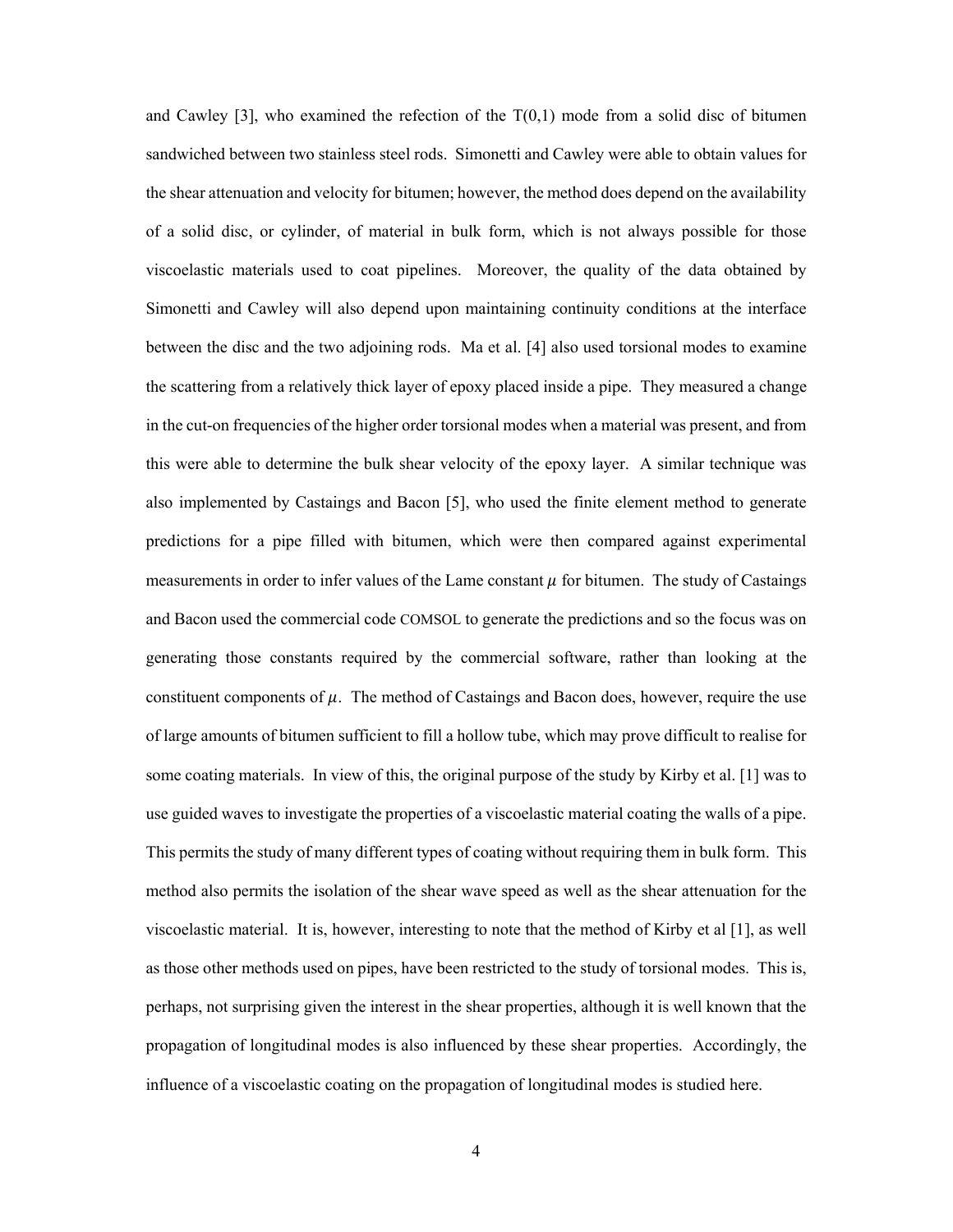In LRUT it is common to use longitudinal modes, either as an alternative to torsional modes, or as an additional set of tests. The  $L(0,2)$  mode is typically chosen for these tests because it is relatively non-dispersive over a normal LRUT frequency range of approximately 20 to 120 kHz; the L(0,2) mode is also the fastest propagating mode and this makes it easier to separate from other reflected modes [6]. Thus, commercial equipment such as the Teletest device [7] used by Kirby et al. [1] is designed to measure  $L(0,2)$  modes as well as torsional modes, and so it is relatively straightforward to repeat the tests in [1] using longitudinal modes. The presence of a coating will, of course, serve to attenuate the longitudinal modes in the same way as that seen for the torsional modes and this will impact on the ability to locate defects in coated pipelines. Nevertheless, it is important first to identify satisfactorily the viscoelastic properties before attempting to use a theoretical model to optimise LRUT in coated pipes.

It is known that the shear properties of a viscoelastic material play a significant role in the propagation of longitudinal modes [8]. However, very few studies have investigated the influence of a viscoelastic coating on the propagation of longitudinal modes in pipes. Barshinger and Rose [2] did measure the longitudinal bulk acoustic properties for bitumen, and then compared the measured attenuation of the  $L(0,1)$ ,  $L(0,2)$  and  $L(0,3)$  modes against analytic predictions. However, the experimental measurements of Barshinger and Rose are largely limited to above 0.6 MHz, with only a few data points around 0.2 MHz. The analysis of Barshinger and Rose [2] has been extended to make use of the SAFE method, see for example Marzani et al [9], and Hua and Rose [10]; however, there is little further experimental data available in the literature with which to validate predictions obtained using these models, especially at lower frequencies. Accordingly, there is a clear need to review and further validate the viscoelastic properties obtained using shear/torsional modes against data measured separately for longitudinal modes, especially in the frequency range 20 to 120 kHz.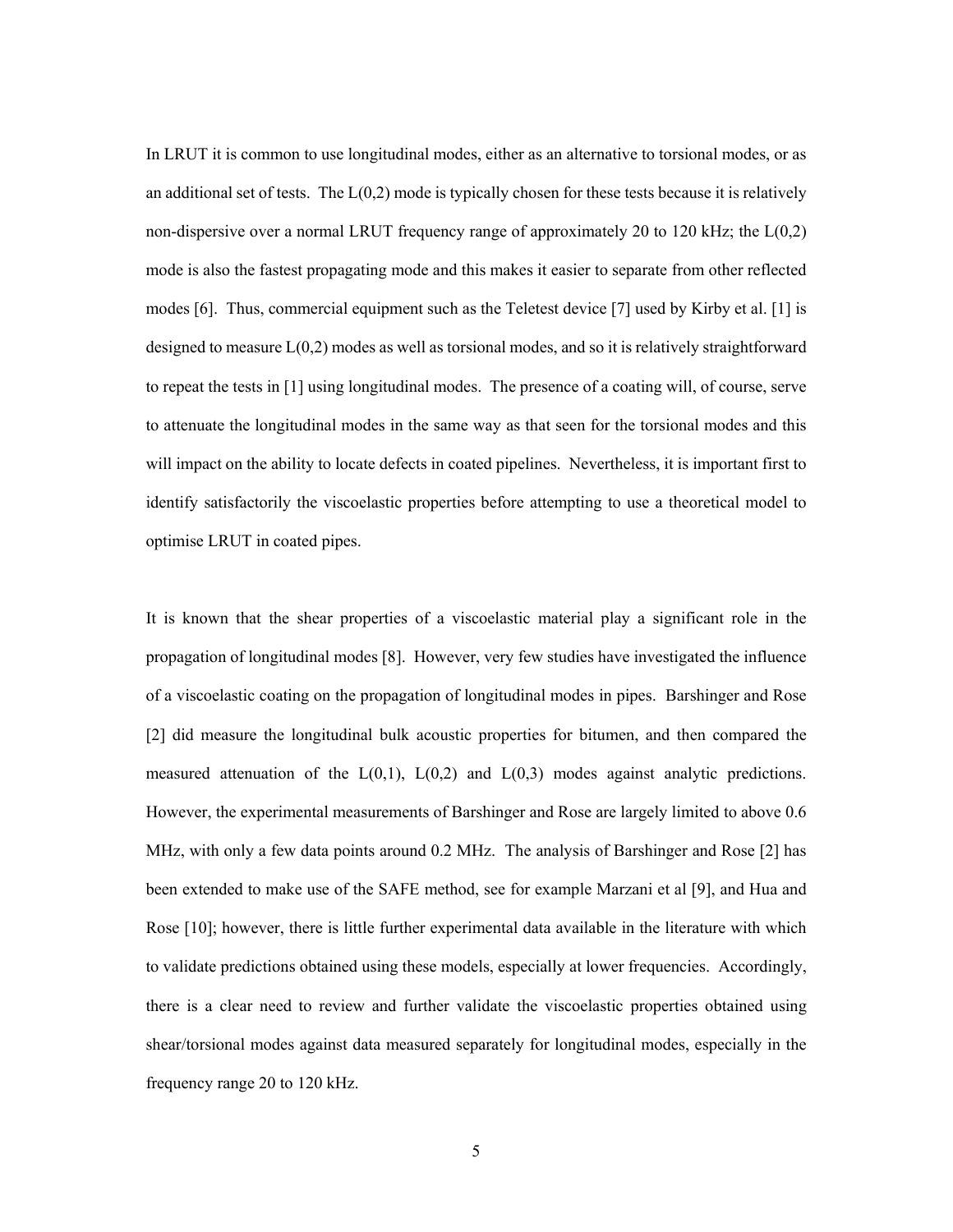The methodology used by Kirby et al. [1] to study the reflection of the  $T(0,1)$  mode from uniform and non-uniform defects in coated pipes is adopted here for longitudinal modes. That is, a mode matching approach suitable for uniform defects is examined first, followed by a hybrid numerical method suitable for studying non-uniform defects. These numerical methods are well documented in the literature and a brief review was provided in [1], therefore these methods will not be discussed further here. However, for completeness, relevant examples of the SAFE method may be found in refs. [11-15], for the mode matching method in [16-18], and for the hybrid method [19- 22]. Here, the numerical methods applied to elastic wave propagation are generally based on the use of commercial software, which causes some problems when it comes to identifying the appropriate viscoelastic material properties suitable for the generic mass and stiffness matrices typically specified by commercial codes. To overcome this potential problem, the analysis that follows focuses on axisymmetric modes only, as this facilitates the separation of the torsional and longitudinal modes. This avoids the need to sort these modes from an unordered list of axisymmetric and non-axisymmetric modes (typical in commercial software), which is especially important when studying coated pipes where such a sorting procedure is likely to be very computationally expensive. Thus, in section 2.1 the SAFE method is applied to longitudinal modes only; these modes are then used in a mode matching method for uniform defects in section 2.2, and a hybrid method for non-uniform defects is presented in section 2.3. Following a brief discussion of the experimental methodology in section 3, predictions are then compared against measurements in section 4.

## **2. THEORY**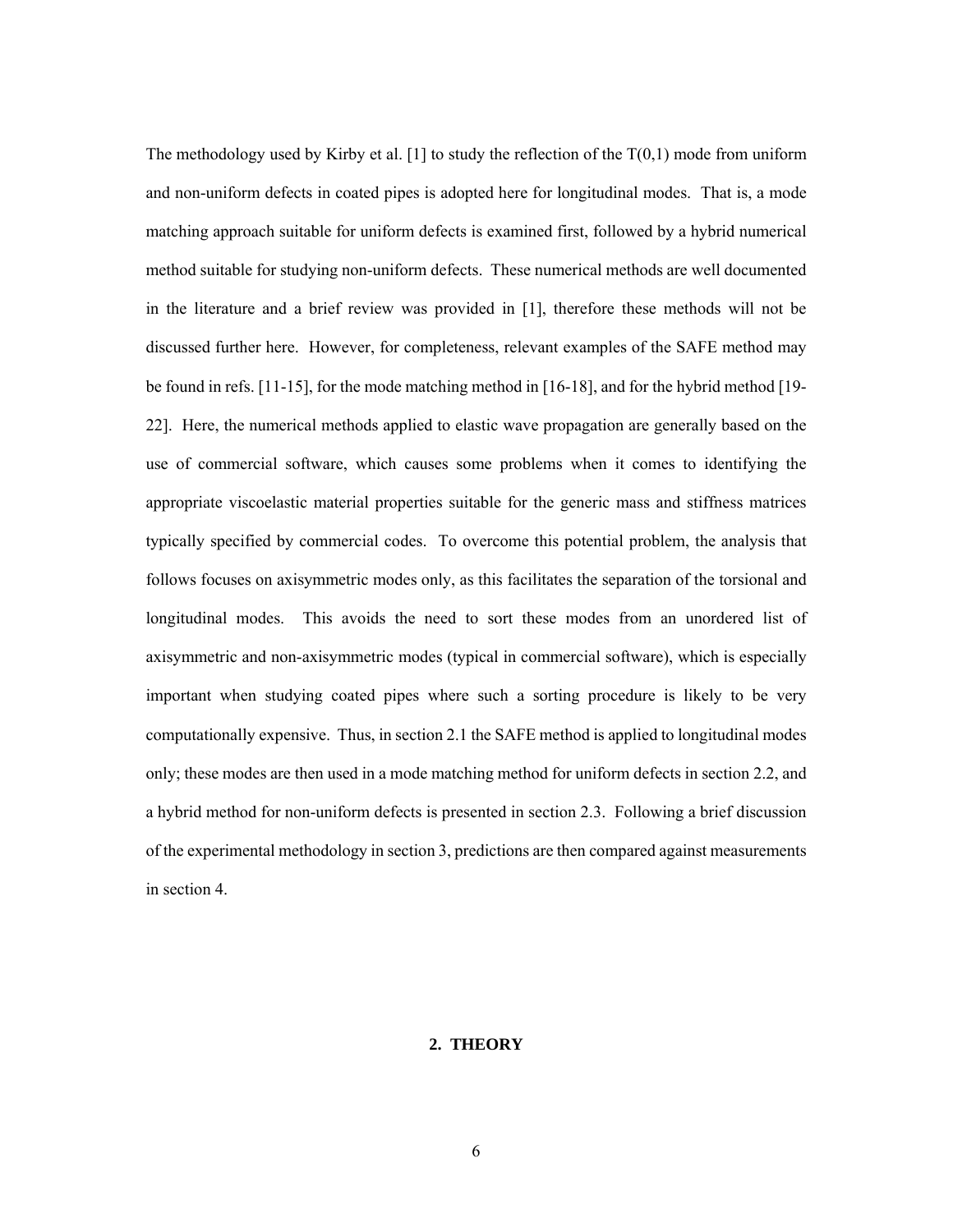The propagation of elastic waves in a pipe is governed by Navier's equation,

$$
\mu_{p,c}\nabla^2\mathbf{u}' + (\lambda_{p,c} + \mu_{p,c})\nabla(\nabla \cdot \mathbf{u}') = \frac{\partial^2 \mathbf{u}'}{\partial t^2},\tag{1}
$$

where  $\mu$  and  $\lambda$  are the Lamé constants,  $\mathbf{u}'$  is the displacement vector and *t* is time. It is assumed here that the pipe consists of a steel substrate, in which sound attenuation may be neglected, which is coated externally by a viscoelastic material in which sound attenuation is assumed to take place. Here, the steel pipe is denoted by subscript p, and the external coating by subscript c. It is convenient to use a cylindrical co-ordinate system  $(r, \theta$  and z), and for an axisymmetric problem this delivers three equations, only two of which are coupled. The two coupled equations (displacements in the *r* and *z* direction) govern the propagation of the longitudinal pipe modes to be examined here, whereas the third equation (displacement in the  $\theta$  direction) governs the propagation of the torsional modes. The focus of this article is on the longitudinal modes and here Navier's equation reduces to two (coupled) scalar equations [23]:

$$
\frac{\partial^2 u'}{\partial r^2} + \frac{1}{r} \frac{\partial u'}{\partial r} - \frac{u'}{r^2} + \frac{c_{\text{p,c}}^2}{a_{\text{p,c}}^2} \frac{\partial^2 u'}{\partial z^2} + \frac{\partial}{\partial r} \left( \frac{\partial w'}{\partial z} \right) - \frac{c_{\text{p,c}}^2}{a_{\text{p,c}}^2} \frac{\partial}{\partial z} \left( \frac{\partial w'}{\partial r} \right) = \frac{1}{a_{\text{p,c}}^2} \frac{\partial^2 u'}{\partial t^2}
$$
(2)

and

$$
\frac{\partial^2 w'}{\partial r^2} + \frac{1}{r} \frac{\partial w'}{\partial r} + \frac{a_{\text{p,c}}^2}{c_{\text{p,c}}^2} \frac{\partial^2 w'}{\partial z^2} + \left[ \frac{a_{\text{p,c}}^2}{c_{\text{p,c}}^2} - 1 \right] \frac{1}{r} \left( \frac{\partial u'}{\partial z} \right) + \frac{a_{\text{p,c}}^2}{c_{\text{p,c}}^2} \frac{\partial}{\partial z} \left( \frac{\partial u'}{\partial r} \right) - \frac{\partial}{\partial r} \left( \frac{\partial u'}{\partial z} \right) = \frac{1}{c_{\text{p,c}}^2} \frac{\partial^2 w'}{\partial t^2},\tag{3}
$$

where  $u'$  and  $w'$  are the displacements in the  $r$  and  $z$  directions, respectively. The torsional and longitudinal bulk wave velocities are denoted by *c* and *a*, respectively.

#### *2.1 Eigenvalue Analysis*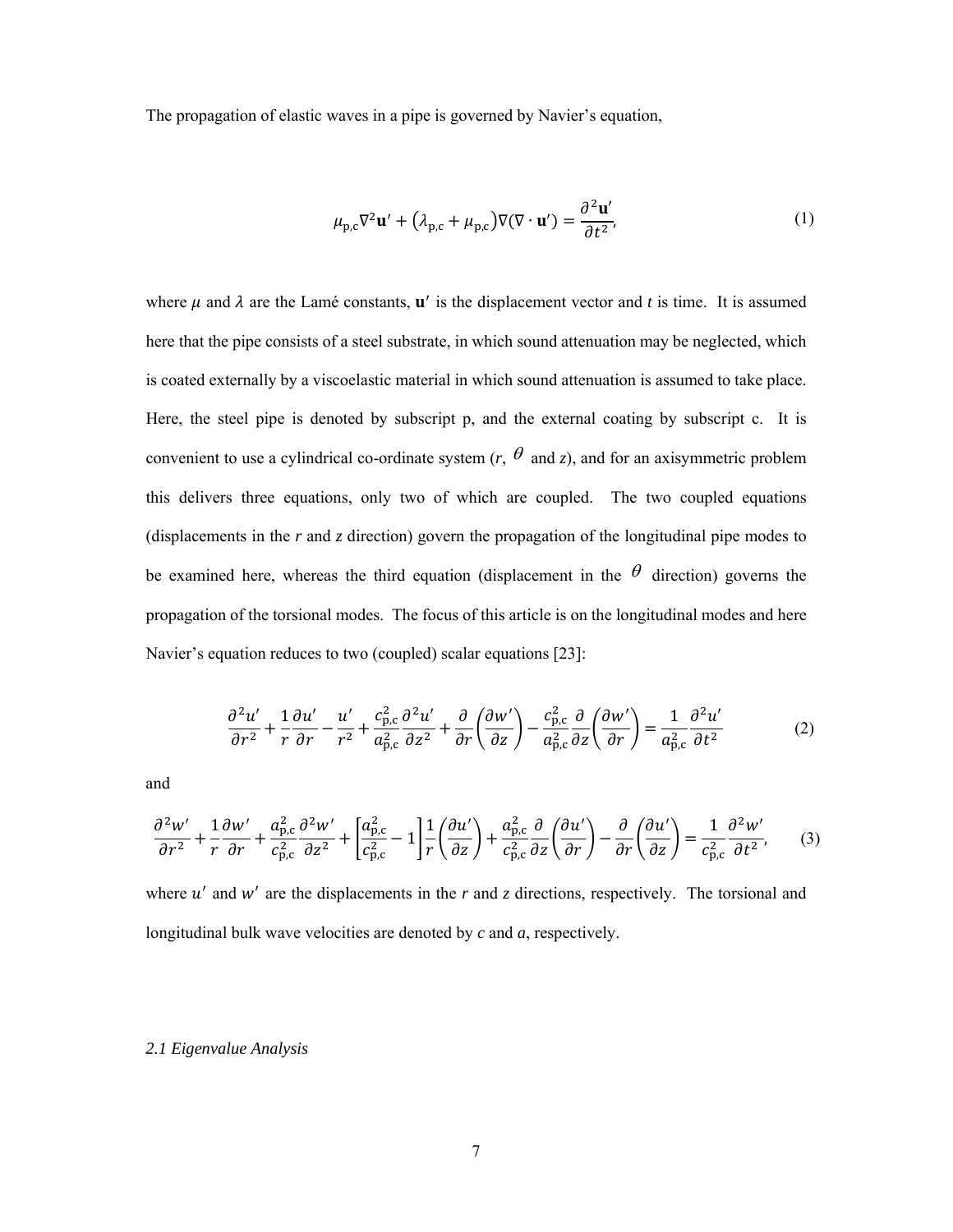An eigenvalue problem is obtained by expanding the displacements  $u'$  and  $w'$  over the pipe eigenmodes to give

$$
u'(r, z; t) = \sum_{n=0}^{\infty} u^n(r) e^{i[k_p \lambda^n z - \omega t]}
$$
 (4)

and

$$
w'(r, z; t) = \sum_{n=0}^{\infty} w^n(r) e^{i[k_p \lambda^n z - \omega t]}
$$
 (5)

where  $u^n(r)$  and  $w^n(r)$  are the eigenvectors for the coated pipe,  $k_p = \omega/c_p$  so that  $\lambda^n$  is a dimensionless wavenumber, *t* is time,  $\omega$  is the radian frequency, and  $i = \sqrt{-1}$ . The eigenvalue analysis is applied to a pipe with a steel substrate of inner radius  $a_1$  and outer radius  $b_1$  (this is region p, with a substrate wall thickness  $t_p = b_1 - a_1$ , and a pipe coating of inner radius  $b_1$  and outer radius  $b_2$  (this is region c, with a coating thickness  $t_c = b_2 - b_1$ ). The substitution of Eqs. (4) and (5) into Eqs. (2) and (3) yields, for any mode *n*,

$$
\frac{\partial^2 u_{\mathbf{p},\mathbf{c}}}{\partial r^2} + \frac{1}{r} \frac{\partial u_{\mathbf{p},\mathbf{c}}}{\partial r} - \frac{u_{\mathbf{p},\mathbf{c}}}{r^2} - \frac{c_{\mathbf{p},\mathbf{c}}^2}{a_{\mathbf{p},\mathbf{c}}^2} k_{\mathbf{p}}^2 \lambda^2 u_{\mathbf{p},\mathbf{c}} + \gamma_{\mathbf{p},\mathbf{c}}^2 u_{\mathbf{p},\mathbf{c}} + ik_{\mathbf{p}} \lambda \left[ 1 - \frac{c_{\mathbf{p},\mathbf{c}}^2}{a_{\mathbf{p},\mathbf{c}}^2} \right] \frac{\partial w_{\mathbf{p},\mathbf{c}}}{\partial r} = 0 \tag{6}
$$

and

$$
\frac{\partial^2 w_{\mathbf{p},\mathbf{c}}}{\partial r^2} + \frac{1}{r} \frac{\partial w_{\mathbf{p},\mathbf{c}}}{\partial r} - \frac{a_{\mathbf{p},\mathbf{c}}^2}{c_{\mathbf{p},\mathbf{c}}^2} k_{\mathbf{p}}^2 \lambda^2 w_{\mathbf{p},\mathbf{c}} + \gamma_{\mathbf{p},\mathbf{c}}^2 w_{\mathbf{p},\mathbf{c}} + ik_{\mathbf{p}} \lambda \left[ \frac{a_{\mathbf{p},\mathbf{c}}^2}{c_{\mathbf{p},\mathbf{c}}^2} - 1 \right] \left( \frac{u_{\mathbf{p},\mathbf{c}}}{r} + \frac{\partial u_{\mathbf{p},\mathbf{c}}}{\partial r} \right) = 0,\tag{7}
$$

with  $\gamma_{p,c} = \omega/a_{p,c}$ . The appropriate radial boundary conditions on the inner and outer walls are

$$
T_{rr_p} = 0
$$
 and  $T_{rz_p} = 0$  at  $r = a_1$ ; and  $T_{rr_c} = 0$ , and  $T_{rz_c} = 0$  at  $r = b_2$ , (8)

where T is the shear stress, with  $T_{rz} = T_{zr}$ , so that

$$
\frac{T_{rr_{\mathbf{p},\mathbf{c}}}}{\rho_{\mathbf{p},\mathbf{c}}a_{\mathbf{p},\mathbf{c}}^2} = \frac{\partial u_{\mathbf{p},\mathbf{c}}}{\partial r} - \left[\frac{2c_{\mathbf{p},\mathbf{c}}^2}{a_{\mathbf{p},\mathbf{c}}^2} - 1\right] \left(\frac{u_{\mathbf{p},\mathbf{c}}}{r} + ik_{\mathbf{p}}\lambda w_{\mathbf{p},\mathbf{c}}\right)
$$
(9)

and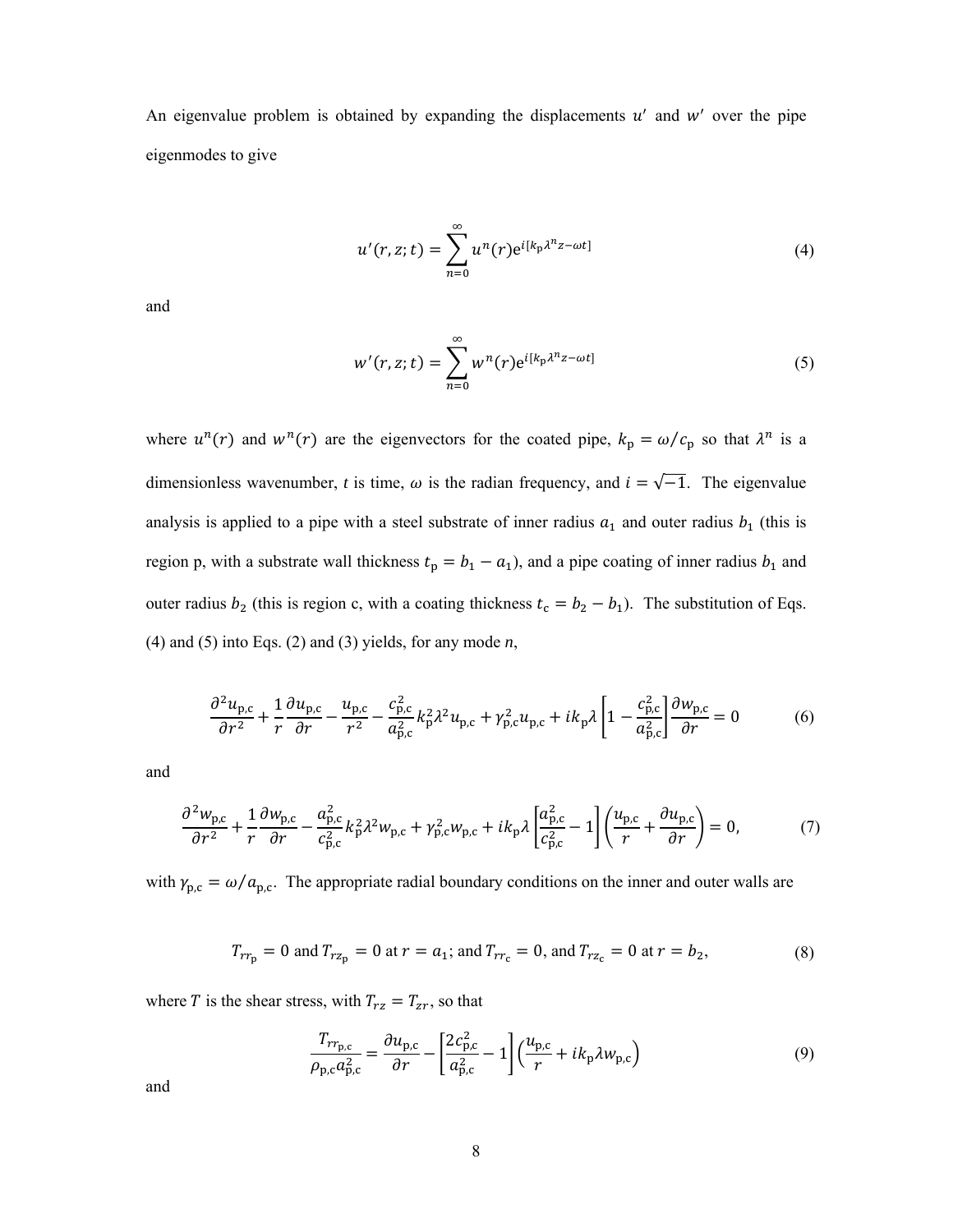$$
\frac{T_{rz_{p,c}}}{\rho_{p,c}c_{p,c}^2} = ik_p \lambda u_{p,c} + \frac{\partial w_{p,c}}{\partial r}.
$$
\n(10)

Here,  $\rho_{p,c}$  is the density of the steel pipe (p) or coating (c). At the interface between the pipe substrate and coating, continuity of shear stress and displacement is enforced, so at  $r = b_1$ 

$$
T_{rr_{\mathbf{p}}} \cdot \mathbf{n}_{\mathbf{p}} = T_{rr_{\mathbf{c}}} \cdot \mathbf{n}_{\mathbf{c}} \text{ and } T_{rz_{\mathbf{p}}} \cdot \mathbf{n}_{\mathbf{p}} = T_{rz_{\mathbf{c}}} \cdot \mathbf{n}_{\mathbf{c}}; \tag{11a,b}
$$

and

$$
u_p = u_c \text{ and } w_p = w_c. \tag{12a,b}
$$

Here **n** is an (outward) unit normal. A standard finite element analysis is adopted here so that the displacements are discretised to give

$$
u(r) = \sum_{j=1}^{p_2} N_j(r) u_j
$$
 (13)

and

$$
w(r) = \sum_{j=1}^{p_2} M_j(r) w_j,
$$
 (14)

where  $N_j$  and  $M_j$  are global trial (or shape) functions for the (transverse) one dimensional finite element mesh;  $u_i$  and  $w_i$  are the values of  $u(r)$  and  $w(r)$  at node *j*, respectively, and  $p_2$  is the number of nodes (or degrees of freedom) lying on the pipe cross section  $a_1 \le r \le b_2$ . Expressing Eqs. (13) and (14) in vector form [1] yields  $u(r) = Nu$  and  $w(r) = Mw$ , where column vectors **u** and **w** have length  $p_2$ . Following Kirby [1, 12], the boundary conditions at the walls of the pipe are first introduced to Eqs. (6) and (7) and then the equations for the coated and uncoated regions are joined using Eqs. (11) and (12). This generates two coupled equations, which in matrix form yields

$$
\mathbf{R}_0 \mathbf{u} + \lambda \mathbf{Z}_1 \mathbf{w} + \lambda^2 \mathbf{R}_2 \mathbf{u} = \mathbf{0}
$$
 (15)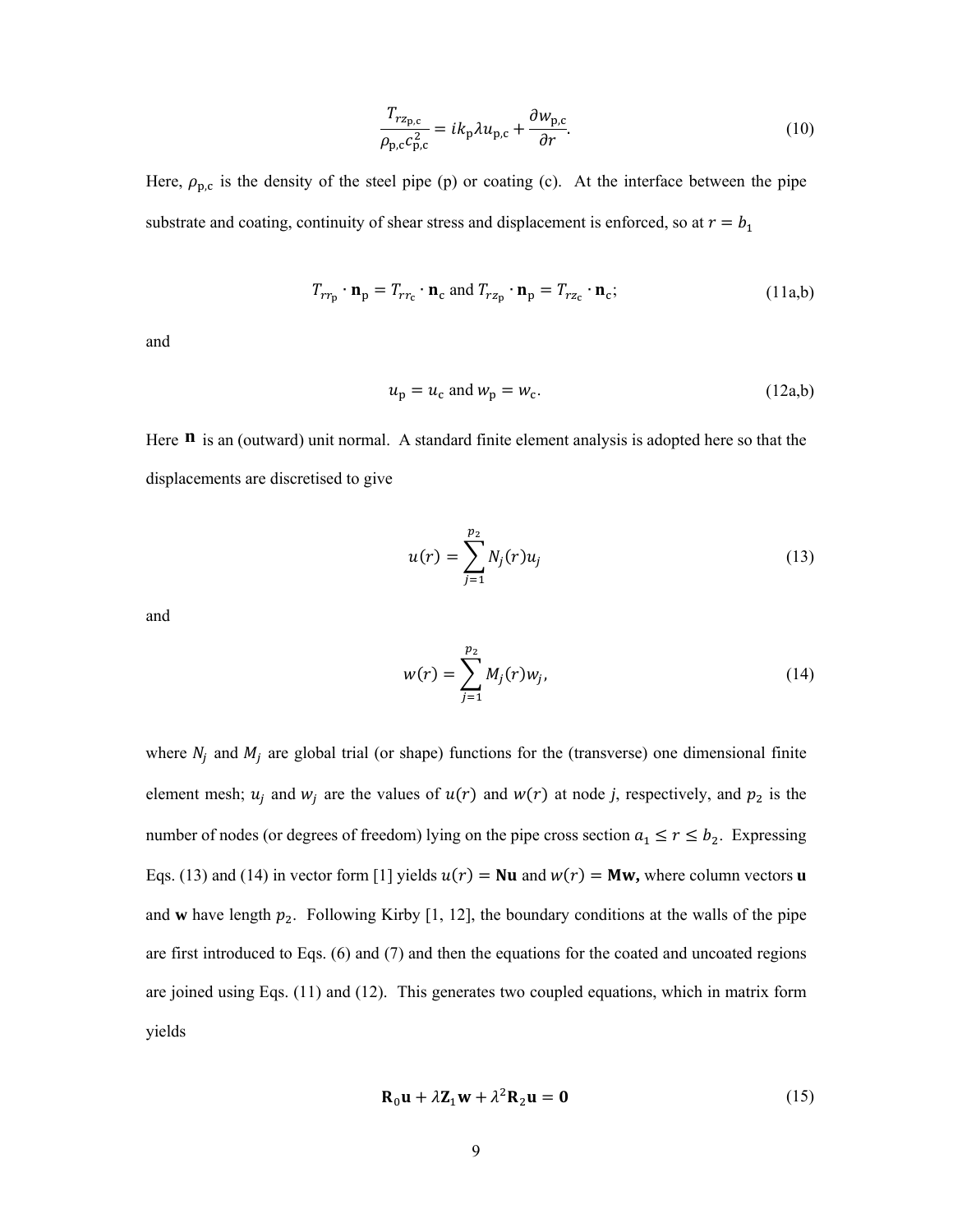and

$$
\mathbf{Z}_0 \mathbf{w} + \lambda \mathbf{R}_1 \mathbf{u} + \lambda^2 \mathbf{Z}_2 \mathbf{w} = \mathbf{0},\tag{16}
$$

where  $\mathbf{u} = [\mathbf{u}_p \quad \mathbf{u}_c]$  and  $\mathbf{w} = [\mathbf{w}_p \quad \mathbf{w}_c]$ . In addition

$$
\mathbf{R}_q = \mathbf{R}_q^{\mathrm{p}} \mathbf{u}_{\mathrm{p}} + \sigma \mathbf{R}_q^{\mathrm{c}} \mathbf{u}_{\mathrm{c}} \tag{17}
$$

and

$$
\mathbf{Z}_q = \mathbf{Z}_q^{\mathrm{p}} \mathbf{u}_{\mathrm{p}} + \beta \mathbf{Z}_q^{\mathrm{c}} \mathbf{u}_{\mathrm{c}},\tag{18}
$$

for  $q = 0$ , 1 and 2, with  $\sigma = \rho_c a_c^2 / \rho_p a_p^2$  and  $\beta = \rho_c c_c^2 / \rho_p c_p^2$ . The matrices in Eqs. (17) and (18) are given as

$$
\mathbf{R}_0^{\text{p},\text{c}} = \mathbf{K}_0^{\text{p},\text{c}} - \mathbf{K}_2^{\text{p},\text{c}} - \gamma_{\text{p},\text{c}}^2 \mathbf{S}_0^{\text{p},\text{c}} + \mathbf{S}_2^{\text{p},\text{c}} \tag{19}
$$

$$
\mathbf{R}_1^{\mathrm{p}} = -ik_{\mathrm{p}} \left\{ \left[ \frac{a_{\mathrm{p}}^2}{c_{\mathrm{p}}^2} - 1 \right] \left( \mathbf{S}_1^{\mathrm{p}} + \mathbf{K}_1^{\mathrm{p}} \right) + 1 \vert_{r = a_1} - 1 \vert_{r = b_1} \right\} \tag{20}
$$

$$
\mathbf{R}_1^c = -ik_p \left\{ \left[ \frac{a_c^2}{c_c^2} - 1 \right] (\mathbf{S}_1^c + \mathbf{K}_1^c) + 1|_{r=b_1} - 1|_{r=b_2} \right\}
$$
 (21)

$$
\mathbf{R}_{2}^{\text{p},c} = k_{\text{p}}^{2} \frac{c_{\text{p},c}^{2}}{a_{\text{p},c}^{2}} \mathbf{S}_{0}^{\text{p},c}
$$
 (22)

$$
\mathbf{Z}_0^{\text{p},\text{c}} = \mathbf{K}_3^{\text{p},\text{c}} - \mathbf{K}_2^{\text{p},\text{c}} - k_{\text{p},\text{c}}^2 \mathbf{S}_0^{\text{p},\text{c}}
$$
(23)

$$
\mathbf{Z}_{1}^{\mathrm{p}} = -ik_{\mathrm{p}} \left\{ \left[ 1 - \frac{c_{\mathrm{p}}^{2}}{a_{\mathrm{p}}^{2}} \right] \mathbf{K}_{1}^{\mathrm{p}} - \left[ \frac{2c_{\mathrm{p}}^{2}}{a_{\mathrm{p}}^{2}} - 1 \right] \Big|_{r=a_{1}} + \left[ \frac{2c_{\mathrm{p}}^{2}}{a_{\mathrm{p}}^{2}} - 1 \right] \Big|_{r=b_{1}} \right\}
$$
(24)

$$
\mathbf{Z}_{1}^{c} = -ik_{p} \left\{ \left[ 1 - \frac{c_{c}^{2}}{a_{c}^{2}} \right] \mathbf{K}_{1}^{c} - \left[ \frac{2c_{c}^{2}}{a_{c}^{2}} - 1 \right] \Big|_{r=b_{1}} + \left[ \frac{2c_{c}^{2}}{a_{c}^{2}} - 1 \right] \Big|_{r=b_{2}} \right\}
$$
(25)

$$
\mathbf{Z}_{2}^{\mathrm{p},\mathrm{c}}=k_{\mathrm{p}}^{2}\frac{a_{\mathrm{p},\mathrm{c}}^{2}}{c_{\mathrm{p},\mathrm{c}}^{2}}\mathbf{S}_{0}^{\mathrm{p},\mathrm{c}}.
$$
 (26)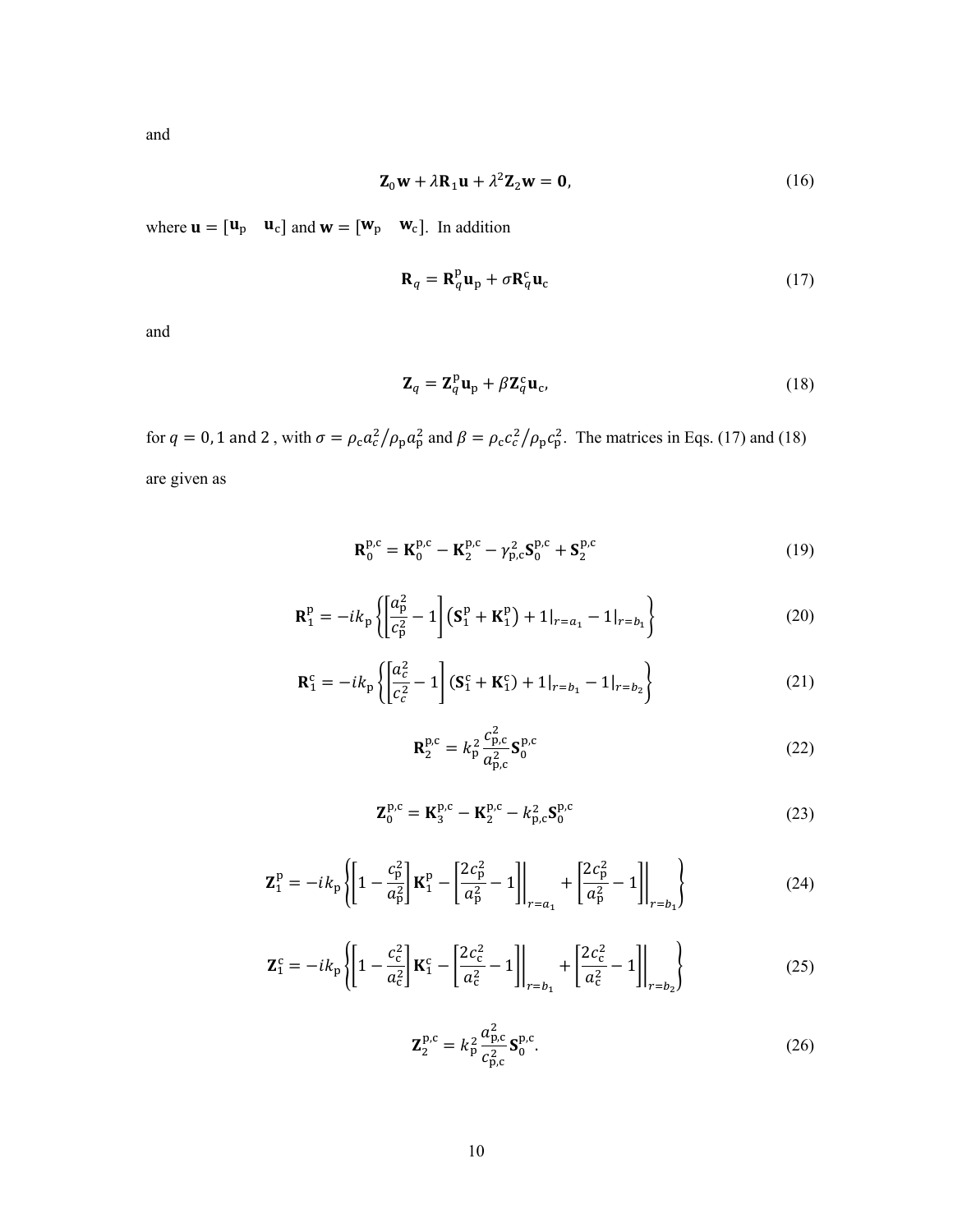Matrices  **and**  $**S**$  **are defined in Appendix 1. In the matrices above it is assumed that an identical** finite element discretisation is used for displacements  $u(r)$  and  $w(r)$ , so that  $\mathbf{N} = \mathbf{M}$ . Finally, Eqs. (15) and (16) may be grouped together to give

$$
\begin{bmatrix}\n0 & 0 & I & 0 \\
0 & 0 & 0 & I \\
-R_2^{-1}R_0 & 0 & 0 & -R_2^{-1}Z_1 \\
0 & -Z_2^{-1}Z_0 & -Z_2^{-1}Z_1 & 0\n\end{bmatrix}\n\begin{bmatrix}\nu \\
w \\
\lambda u \\
\lambda w\n\end{bmatrix} = \lambda\n\begin{Bmatrix}\nu \\
w \\
\lambda u \\
\lambda w\n\end{Bmatrix},
$$
\n(27)

where I is an identity matrix. Equation  $(27)$  is solved using a standard eigenvalue solver (in this case the "eig" function in MATLAB). Equation (27) has order  $4p_2$ , and on solution of this equation one obtains  $2p_2$  unique (complex) eigenmodes for  $\lambda$ , as well as  $2p_2$  solutions for  $-\lambda$ . These solutions are used in the sections that follow, after first sorting the imaginary components of  $\lambda$  into ascending order. It is noted here that the analysis in this section delivers a version of the SAFE method but for longitudinal modes only, and so it is not necessary to sort these modes from other types of modes such as torsional or flexural modes, which is a common problem when using commercial software such as, for example, COMSOL [5] or ABAQUS [10]. The analysis presented in this section is for a coated pipe; however, in the following section eigenvalues and eigenvectors for an uncoated pipe are also required and one may address this problem simply by setting  $\sigma =$  $\beta = 0$  and putting in the appropriate limits for the integrals in Appendix 1, see Eqs. (A1) to (A8).

#### *2.2 Mode Matching*

Mode matching is an efficient technique for studying scattering from uniform discontinuities and this approach is used here to analyse an axisymmetric uniform notch of length  $L_N$  and radius  $a_2$ , which is located within the coated region of the pipe, see Fig. 1. In Fig. 1, region 1 denotes an uncoated region within which an incident wave is generated, as this best replicates actual practice; the uniform notch of length  $L_N$  is then located within a (semi-infinite) region of coated pipe where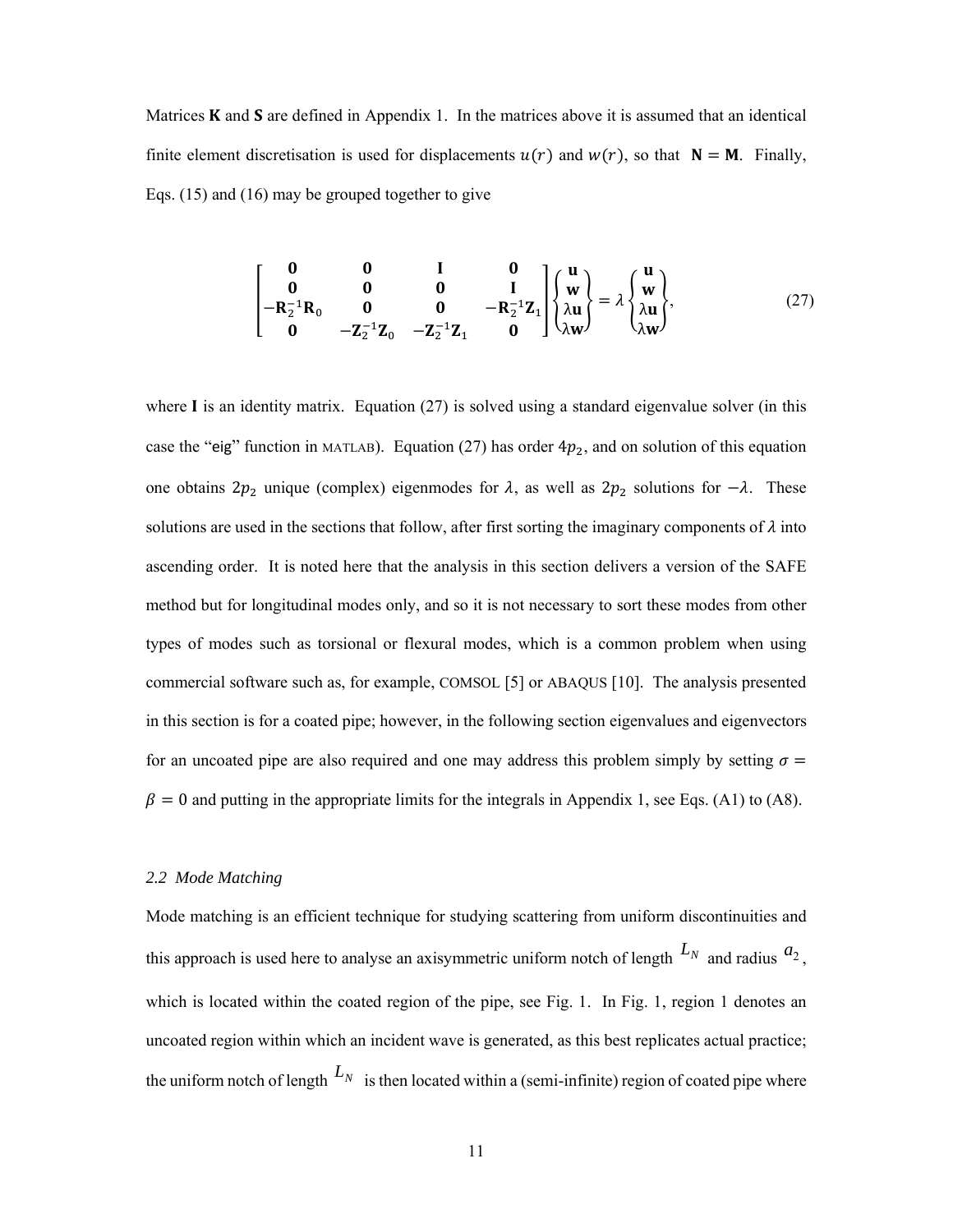the length of the coating section before the notch is  $L_c$ . The displacement in region  $q$  (where  $q = 1, 2, 3,$  or  $4$ ) of the pipe is written as a sum over the pipe eigenmodes, to give

$$
\mathbf{Y}'_q(r,z) = \sum_{n=0}^{n_q} A_q^n \mathbf{Y}_{q+}^n(r) e^{-ik_p \lambda_q^n z_q} + \sum_{n=0}^{n_q} B_q^n \mathbf{Y}_{q-}^n(r) e^{ik_p \lambda_q^n z_q}
$$
(28)

where  $A_q$  and  $B_q$  are the modal amplitudes in region q, and  $z_1 = z_2$ . Here, the modal sums are truncated at  $n_q$ . The eigenvalues  $\lambda_q$  and associated eigenvectors in each region are found using the method described in section 2.1. Note that in Eq. (28) it is necessary to distinguish between the incident  $(+)$  and reflected  $(-)$  eigenvectors, which are different for longitudinal modes. In addition  $Y'_q(r, z) = [u'_q(r, z) \quad w'_q(r, z)]^T$ , so that

$$
\mathbf{Y}_{q\pm}^{n}(r) = [\mp u_q^{n}(r) \quad w_q^{n}(r)]^{\mathrm{T}}
$$
\n(29)

where  $u(r)$  and  $w(r)$  are the eigenvectors associated with the –  $\lambda$  solutions to Eq. (27) (the choice of which solution to take here is, of course, arbitrary). The (normalised) shear stress may be expanded in the same way, to give

$$
\widetilde{\mathbf{T}}_{q}^{\prime}(r,z) = \widetilde{\sigma} \left[ \sum_{n=0}^{n_{q}} A_{q}^{n} \widetilde{\mathbf{T}}_{q+}^{n}(r) e^{-ik_{p}\lambda_{q}^{n}z_{q}} + \sum_{n=0}^{n_{q}} B_{q}^{n} \widetilde{\mathbf{T}}_{q-}^{n}(r) e^{ik_{p}\lambda_{q}^{n}z_{q}} \right]
$$
(30)

where the shear stress is normalised by  $\rho_p a_p^2$ , so that  $\tilde{\mathbf{T}} = \mathbf{T}/\rho_p a_p^2$ , and so on. Here,  $\tilde{\sigma} = 1$  in an uncoated region, and  $\tilde{\sigma} = \sigma$  in a coated region, with  $\tilde{T}_q'(r, z) = [\tilde{T}_{rzq}'(r, z) \tilde{T}_{zzq}'(r, z)]$ , and

$$
\widetilde{\mathbf{T}}_{q\pm}^{n}(r) = \begin{bmatrix} \widetilde{T}_{rzq}^{n}(r) & \overline{\pm} \widetilde{T}_{zzq}^{n}(r) \end{bmatrix}^{\mathrm{T}}.
$$
\n(31)

In addition, for region  $q$ ,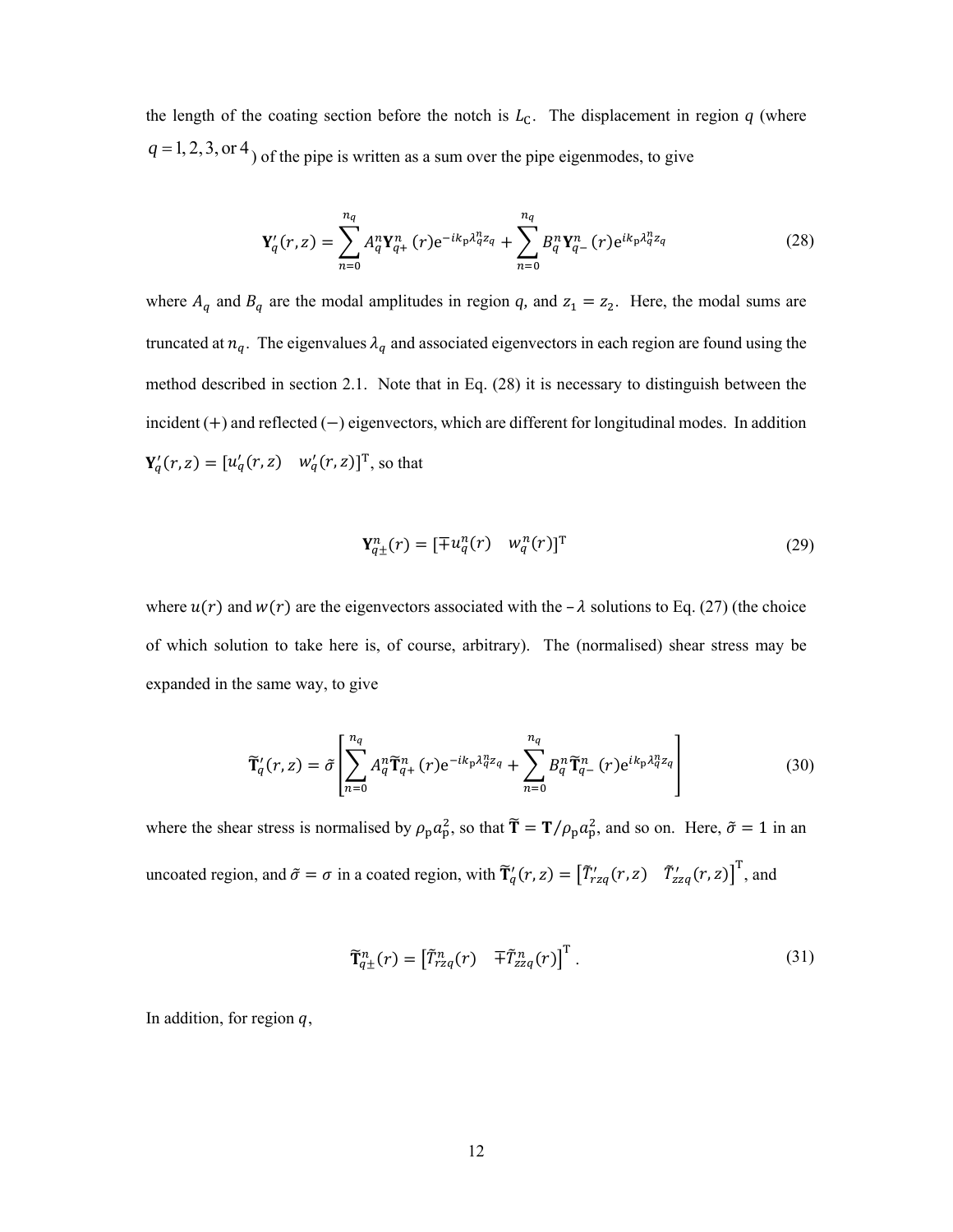$$
\tilde{T}_{r_{\text{z}_{\text{p},\text{c}}}^{n}}^{n}(r) = \frac{c_{\text{p},\text{c}}^{2}}{a_{\text{p},\text{c}}^{2}} \left[ ik_{\text{p}} \lambda^{n} u_{\text{p},\text{c}}^{n}(r) + \frac{\partial w_{\text{p},\text{c}}^{n}(r)}{\partial r} \right]
$$
\n(32)

and

$$
\tilde{T}^{n}_{zz_{\text{p},\text{c}}}(r) = ik_{\text{p}}\lambda^{n}w_{\text{p},\text{c}}^{n}(r) + \left[\frac{2c_{\text{p},\text{c}}^{2}}{a_{\text{p},\text{c}}^{2}} - 1\right] \left(\frac{\partial u_{\text{p},\text{c}}^{n}(r)}{\partial r} + \frac{u_{\text{p},\text{c}}^{n}(r)}{r}\right).
$$
\n(33)

Mode matching proceeds by enforcing axial continuity conditions over planes A, B and C in Fig. 1. The appropriate axial continuity conditions over each plane are (i) continuity of displacement, and (ii) continuity of the shear stresses  $\tilde{T}_{rz}$  and  $\tilde{T}_{zz}$ . In addition, the boundary conditions  $\tilde{T}_{rz} = 0$ and  $\tilde{T}_{zz} = 0$  are enforced over  $b_1 < r < b_2$  on plane A, and over  $a_2 < r < b_2$  on planes B and C. Following Kirby [1, 20], these axial boundary conditions are enforced by choosing an appropriate weighting function and then integrating over the relevant cross section. For longitudinal modes, the weighting function is chosen so that, where possible, one obtains a bi-orthogonality relation of the type described by, for example, Gregory [24]. Application of these matching conditions using Eqs. (28) and (29) yields six coupled equations, after making use of Eqs. (29) and (31) to (33). Solution of these equations requires a forcing term to be identified and here the model can readily be amended to drive any longitudinal mode in region 1, provided one is operating at a frequency in which the chosen mode is cut on; for example, for L(0, 1) one sets  $A_1^0 = 1$ , with  $A_1^n = 0$  for  $n > 0$ , and for L(0, 2) one sets  $A_1^1 = 1$ , with  $A_1^0 = 0$  and  $A_1^n = 0$  for  $n > 1$  (of course, the same principles apply to any other mode). It is necessary also to apply an axial boundary condition at  $z_4 = \infty$ , and here it is assumed that no reflections exist, so that  $B_4^n = 0$  for  $n \ge 0$ . Substituting these axial boundary conditions into the relevant matching conditions and re-arranging so that the forcing terms lie on the right hand side, yields

$$
B_1^n 1_{11-}^{mn} - A_2^n 1_{12+}^{mn} - \tilde{B}_2^n 1_{12-}^{mn} e^{-ik_p \lambda_2^n L_c} = -A_1^E 1_{11+}^{mE}
$$
 (34)

$$
B_1^n I_{21-}^{mn} - A_2^n I_{22+}^{mn} - \tilde{B}_2^n I_{22-}^{mn} e^{-ik_p \lambda_2^n L_c} = -A_1^E I_{21+}^{mE}
$$
 (35)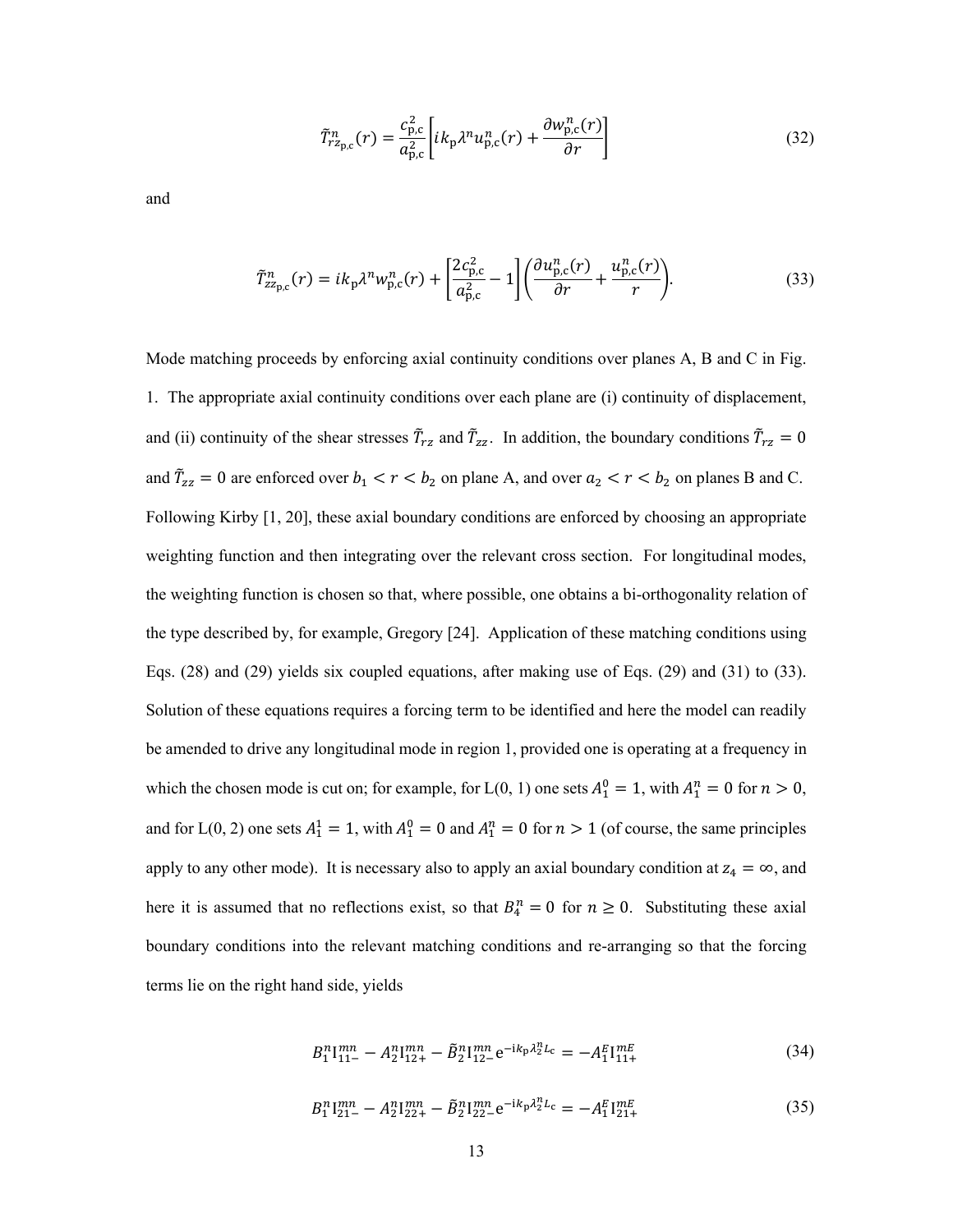$$
A_2^n 1_{32+}^{mn} e^{-ik_p \lambda_2^n L_c} + \tilde{B}_2^n 1_{32-}^{mn} - A_3^n 1_{33+}^{mn} - \tilde{B}_3^n 1_{33-}^{mn} e^{-ik_p \lambda_3^n L_n} = 0
$$
 (36)

$$
A_2^n H_{22+}^{mn} e^{-ik_p \lambda_2^n L_c} + \tilde{B}_2^n H_{22-}^{mn} - A_3^n H_{23+}^{mn} - \tilde{B}_3^n H_{23-}^{mn} e^{-ik_p \lambda_3^n L_N} = 0
$$
\n(37)

$$
A_3^n H_{33+}^{mn} e^{-ik_p \lambda_3^n L_N} + \tilde{B}_3^n H_{33-}^{mn} - A_4^n H_{32+}^{mn} = 0
$$
 (38)

$$
A_3^n1_{23+}^{mn}e^{-ik_p\lambda_3^nL_N} + \tilde{B}_3^n1_{23-}^{mn} - A_4^n1_{22+}^{mn} = 0.
$$
 (39)

Here, it is assumed that regions 2 and 4 are identical, with  $\tilde{B}_2^n = B_2^n e^{-ik_p \lambda_2^n L_c}$  and  $\tilde{B}_3^n =$  $B_3^n e^{-ik_p \lambda_3^n L_N}$ . Further, for the right hand side of Eqs. (34) and (35),  $E = 0$  when driving L(0, 1), and  $E = 1$  if driving  $L(0, 2)$ , and so on. The integrals in Eqs, (34) to (39) are given in Appendix 2, and these equations are then solved simultaneously for the  $(n_t = n_1 + 3n_2 + 2n_3)$  unknown modal amplitudes.

#### *2.3 Hybrid numerical method*

For non-uniform discontinuities it is necessary to return to a full finite element discretisation of the defect in order to accommodate non-uniform (but axisymmetric) geometries, see Fig. 2. Accordingly, a hybrid method is adopted here, which follows the method described by Kirby [1, 20, 25], and so the displacements in region 3 of Fig. 2 are discretised to give

$$
u_3'(r,z) = \sum_{j=1}^{m_3} R_j(r,z) u_{3j}
$$
 (40)

and

$$
w_3'(r, z) = \sum_{j=1}^{m_3} Z_j(r, z) w_{3j},
$$
\n(41)

where  $R_j$  and  $Z_j$  are a global trial (or shape) functions for the (two dimensional) finite element mesh; and in vector form  $u'_3(r, z) = \mathbf{R} \mathbf{u}_3$  and  $w'_3(r, z) = \mathbf{Z} \mathbf{w}_3$ . A weak Galerkin formulation is applied and follows the method described in the companion paper on torsional modes [1].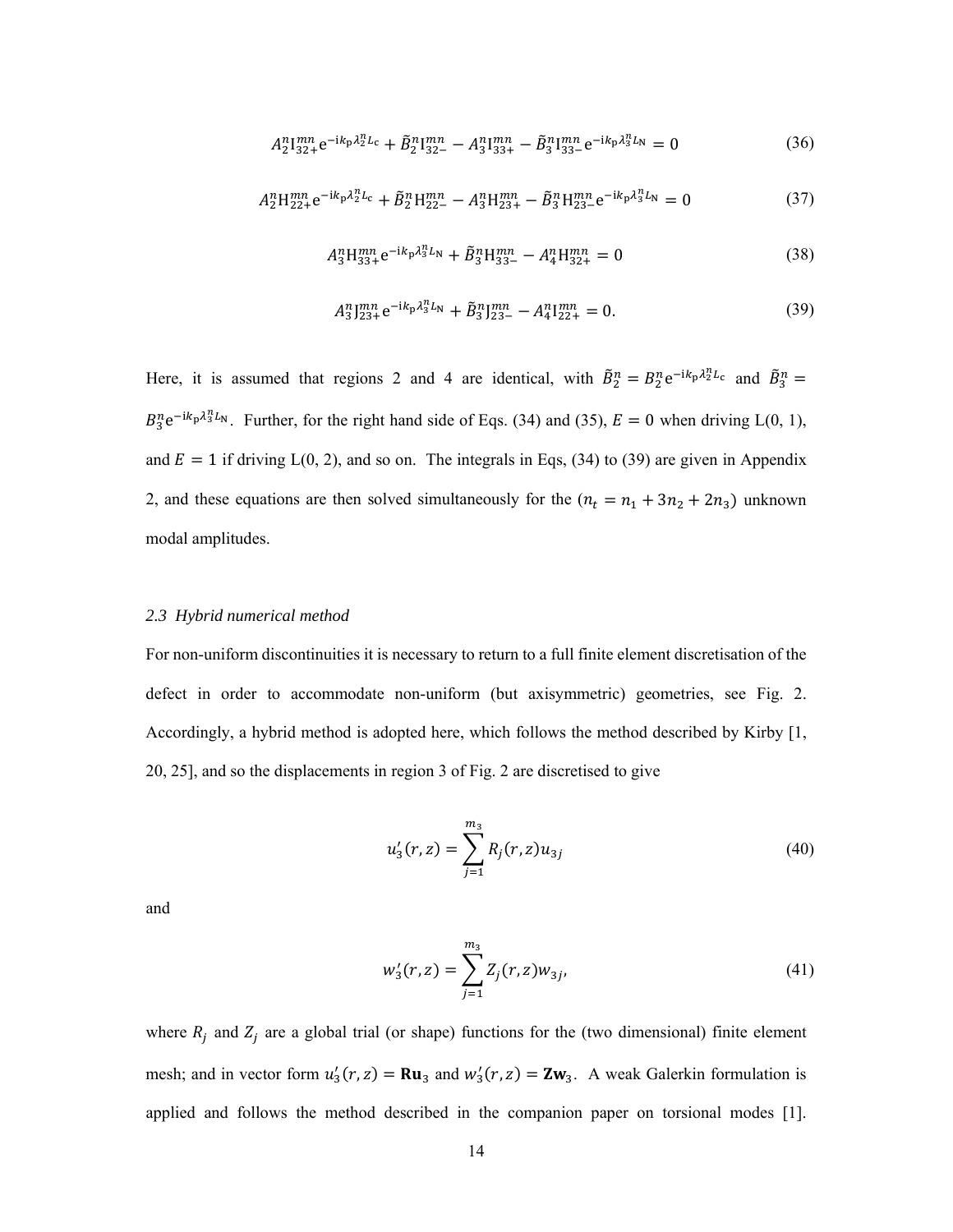Accordingly, the analysis proceeds by enforcing appropriate boundary conditions over the surface of  $\Omega_{3p,c}$ . Over the interface between the substrate and the coating the shear stress  $T'_{rr} \cdot \mathbf{n}_r$  is continuous for the radial displacment, and  $T'_{rz} \cdot \mathbf{n}_r$  is continuous for the axial displacement, where  $n_r$  and  $n_z$  are unit normals pointing outwards from surface  $\Gamma_{3p,c}$  in the *r* and *z* direction, respectively. Over the surfaces  $\Gamma_{3p}$  and  $\Gamma_{3c}$  that do not lie on this interface,  $T'_{rr} \cdot \mathbf{n}_r = T'_{rz} \cdot \mathbf{n}_r =$  $T'_{rz} \cdot \mathbf{n}_z = T'_{zz} \cdot \mathbf{n}_z = 0$ . Over  $\Gamma_X$  and  $\Gamma_Y$ ,  $T'_{rz} \cdot \mathbf{n}_z$  and  $T'_{zz} \cdot \mathbf{n}_z$  are continuous for radial and axial displacements, respectively. Finally, the displacements in the axial and radial direction are continuous over  $\Gamma_X$  and  $\Gamma_Y$ , as well as the interface between the substrate and the coating (see Fig. 2). Here, the shear stresses are given in general as

$$
\frac{T'_{rr_{\mathbf{p},\mathbf{c}}}}{\rho_{\mathbf{p},\mathbf{c}}a_{\mathbf{p},\mathbf{c}}^2} = \frac{\partial u'_{\mathbf{p},\mathbf{c}}}{\partial r} - \left[\frac{2c_{\mathbf{p},\mathbf{c}}^2}{a_{\mathbf{p},\mathbf{c}}^2} - 1\right] \left(\frac{u'_{\mathbf{p},\mathbf{c}}}{r} + \frac{\partial w'_{\mathbf{p},\mathbf{c}}}{\partial z}\right),\tag{42}
$$

$$
\frac{T'_{r_{z_{p,c}}}}{\rho_{p,c} a_{p,c}^2} = \frac{\partial u'_{p,c}}{\partial z} + \frac{\partial w'_{p,c}}{\partial r}
$$
\n(43)

and

$$
\frac{T'_{zz_{\text{p},c}}}{\rho_{\text{p},c}a_{\text{p},c}^2} = \frac{\partial w'_{\text{p},c}}{\partial z} - \left[\frac{2c_{\text{p},c}^2}{a_{\text{p},c}^2} - 1\right] \left(\frac{u'_{\text{p},c}}{r} + \frac{\partial u'_{\text{p},c}}{\partial r}\right).
$$
(44)

These expressions for shear stress are first re-arranged and then substituted into the boundary integrals that arise from the weak Galerkin formulation. This then allows the equations for the substrate and the coating region to be joined together and, after some rearranging, this gives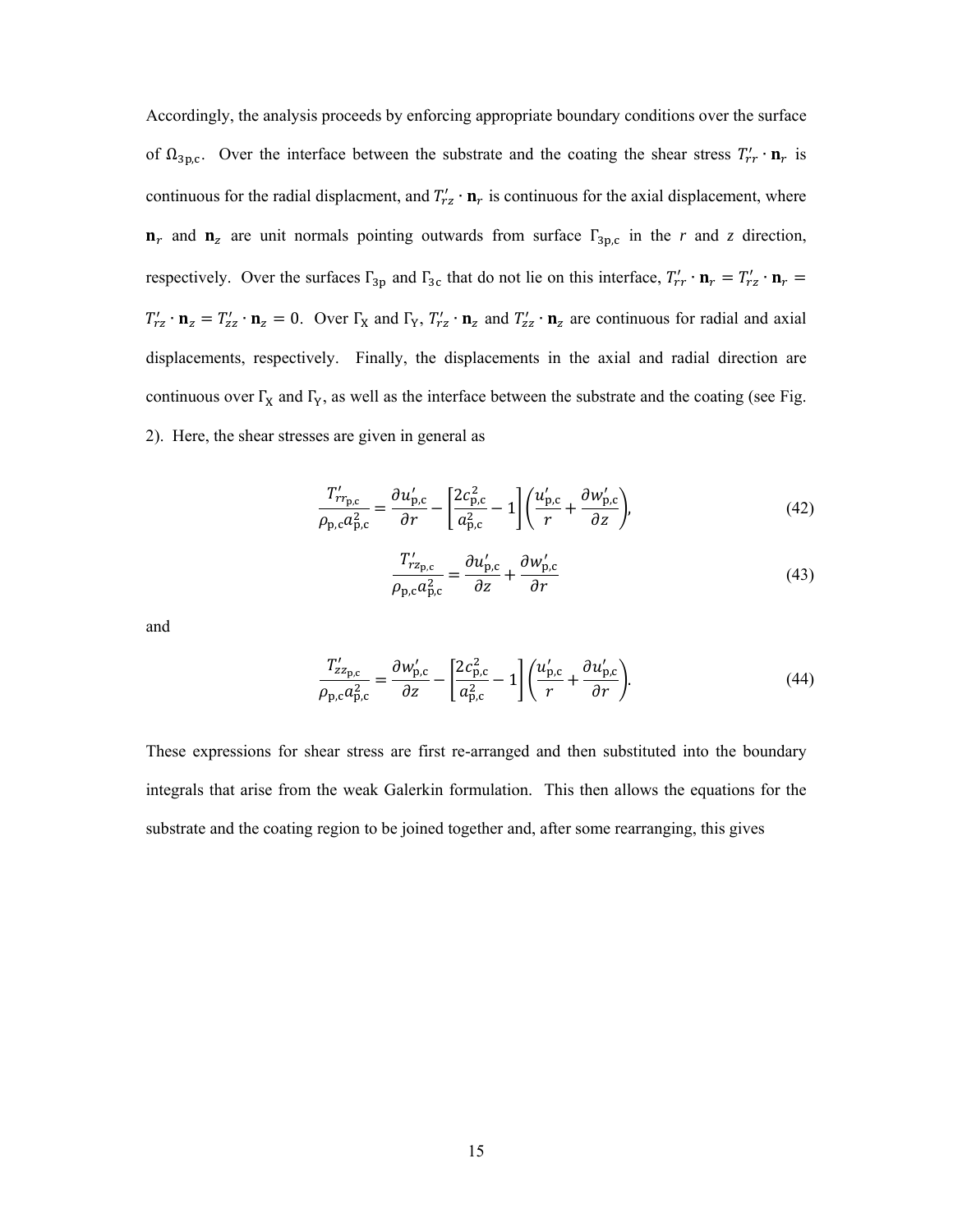$$
\begin{split}\n&\left\{\int_{\Omega_{3p}}\left[\frac{\partial \mathbf{R}^{T} \partial \mathbf{R}}{\partial r}+\frac{c_{p}^{2}}{a_{p}^{2}}\frac{\partial \mathbf{R}^{T} \partial \mathbf{R}}{\partial z}-\frac{\mathbf{R}^{T} \partial \mathbf{R}}{r}\frac{\partial \mathbf{R}}{\partial z}+\frac{\mathbf{R}^{T} \mathbf{R}}{r^{2}}- \gamma_{p}^{2} \mathbf{R}^{T} \mathbf{R}\right]d\Omega_{3p}\right\}+ \n\sigma\left\{\int_{\Omega_{3c}}\left[\frac{\partial \mathbf{R}^{T} \partial \mathbf{R}}{\partial r}+\frac{c_{c}^{2}}{a_{c}^{2}}\frac{\partial \mathbf{R}^{T} \partial \mathbf{R}}{\partial z}-\frac{\mathbf{R}^{T} \partial \mathbf{R}}{r}\frac{\partial \mathbf{R}}{\partial z}+\frac{\mathbf{R}^{T} \mathbf{R}}{r^{2}}- \gamma_{c}^{2} \mathbf{R}^{T} \mathbf{R}\right]d\Omega_{3c}\right\} \{\mathbf{u}_{3c}\}\n\\
&+ \left\{\int_{\Omega_{3p}}\left[\frac{\partial \mathbf{Z}^{T} \partial \mathbf{Z}}{\partial r}-\frac{c_{p}^{2}}{a_{p}^{2}}\frac{\partial \mathbf{Z}^{T}}{\partial z}\frac{\partial \mathbf{Z}}{\partial r}\right]d\Omega_{3p}\right\} \{\mathbf{w}_{3p}\} + \sigma\left\{\int_{\Omega_{3c}}\left[\frac{\partial \mathbf{Z}^{T} \partial \mathbf{Z}}{\partial r}-\frac{c_{c}^{2}}{a_{c}^{2}}\frac{\partial \mathbf{Z}^{T}}{\partial z}\frac{\partial \mathbf{Z}}{\partial r}\right]d\Omega_{3c}\right\} \{\mathbf{w}_{3c}\}\n\\
&= 2\frac{c_{p}^{2}}{a_{p}^{2}}\right\}\int_{\Gamma_{3p}}\left[\mathbf{R}^{T}\frac{\partial \mathbf{Z}}{\partial r}\cdot \mathbf{n}_{z}-\mathbf{R}^{T}\frac{\partial \mathbf{Z}}{\partial z}\cdot \mathbf{n}_{r}\right]d\Gamma_{3p}\right\} \{\mathbf{w}_{3p}\}\n\\
&+2\sigma\frac{c_{c}^{2}}{a_{c}^{2}}\left\{\int_{\Gamma_{3c
$$

16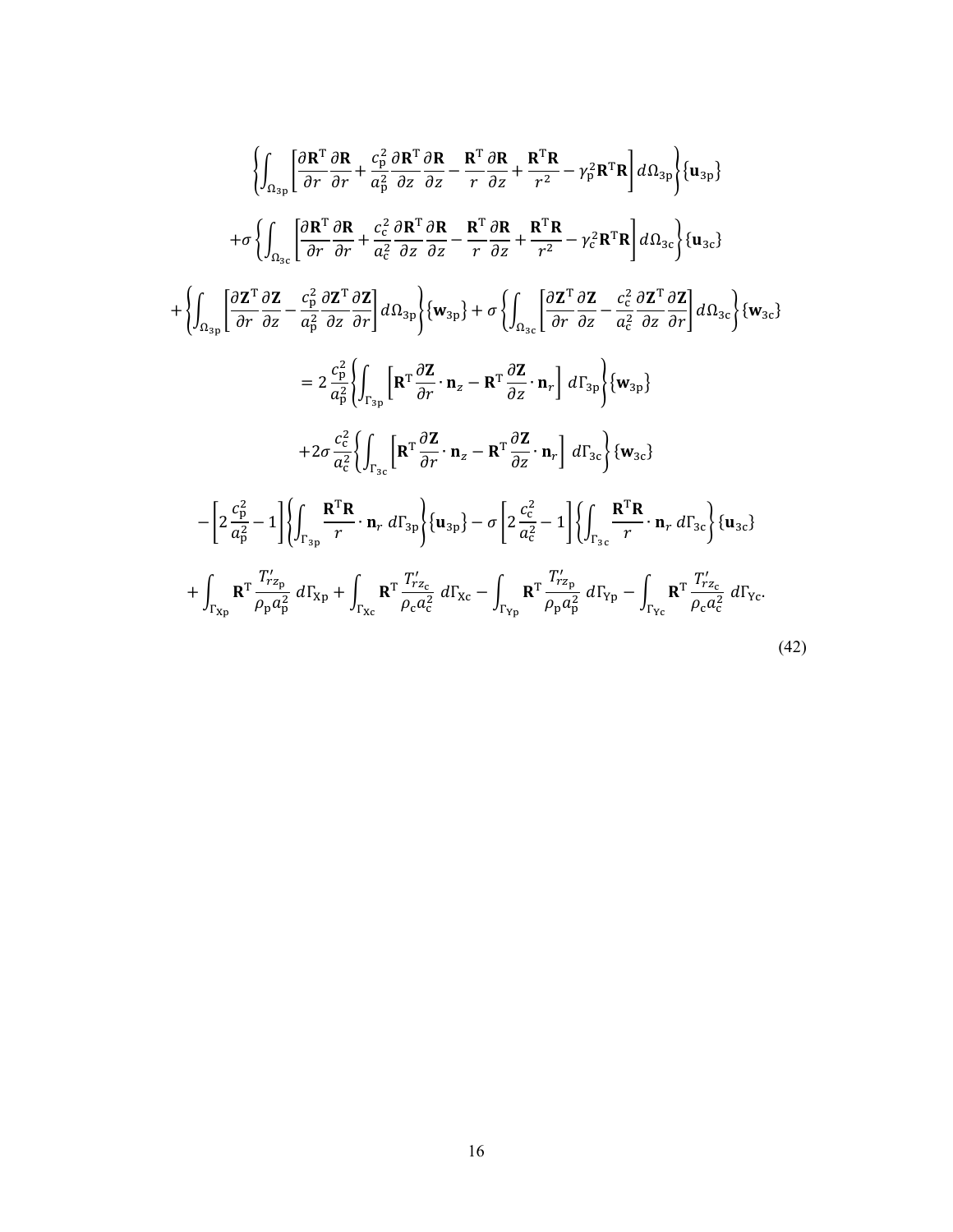$$
\begin{split}\n&\left\{\int_{\Omega_{3\text{p}}}\left[\frac{c_{\text{p}}^{2}}{\alpha_{\text{p}}^{2}}\frac{\partial \mathbf{Z}}{\partial r}+\frac{\partial \mathbf{Z}^{\text{T}}}{\partial z}\frac{\partial \mathbf{Z}}{\partial z}-\frac{c_{\text{p}}^{2}}{\alpha_{\text{p}}^{2}}\frac{\partial \mathbf{Z}}{\partial r}-\gamma_{\text{p}}^{2}\mathbf{Z}^{\text{T}}\mathbf{Z}\right]d\Omega_{3\text{p}}\right\}\{\mathbf{w}_{3\text{p}}\} \\
&+\sigma\left\{\int_{\Omega_{3\text{c}}}\left[\frac{c_{\text{c}}^{2}}{\alpha_{\text{c}}^{2}}\frac{\partial \mathbf{Z}}{\partial r}\frac{\partial \mathbf{Z}}{\partial r}+\frac{\partial \mathbf{Z}^{\text{T}}}{\partial z}\frac{\partial \mathbf{Z}}{\partial z}-\frac{c_{\text{c}}^{2}}{\alpha_{\text{c}}^{2}}\frac{\partial \mathbf{Z}}{r}\frac{\partial \mathbf{Z}}{\partial r}-\gamma_{\text{c}}^{2}\mathbf{Z}^{\text{T}}\mathbf{Z}\right]d\Omega_{3\text{c}}\right\}\{\mathbf{w}_{3\text{c}}\} \\
&+\left\{\int_{\Omega_{3\text{p}}}\left[\frac{\partial \mathbf{R}^{\text{T}}}{\partial z}\frac{\partial \mathbf{R}}{\partial r}-\frac{c_{\text{p}}^{2}}{\alpha_{\text{p}}^{2}}\frac{\partial \mathbf{R}}{\partial r}+\frac{c_{\text{p}}^{2}}{\alpha_{\text{p}}^{2}}-1\right)\frac{\mathbf{R}^{\text{T}}}{r}\frac{\partial \mathbf{R}}{\partial z}\right]d\Omega_{3\text{p}}\right\}\{\mathbf{u}_{3\text{c}}\} \\
&+\sigma\left\{\int_{\Omega_{3\text{c}}}\left[\frac{\partial \mathbf{R}^{\text{T}}}{\partial z}\frac{\partial \mathbf{R}}{\partial r}-\frac{c_{\text{c}}^{2}}{\alpha_{\text{c}}^{2}}\frac{\partial \mathbf{R}^{\text{T}}}{\partial r}\frac{\partial \mathbf{R}}{\partial z}+\left(\frac{c_{\text{c}}^{2}}{c_{\text{c}}^{2}}-1\right)\frac{\mathbf{R}^{\text{T}}}{r}\frac{\partial \mathbf{R}}{\partial z}\right]d\Omega_{3\text{c
$$

Here,  $\mathbf{u}_3 = [\mathbf{u}_{3p} \quad \mathbf{u}_{3c}]^\text{T}$  and  $\mathbf{w}_3 = [\mathbf{w}_{3p} \quad \mathbf{w}_{3c}]^\text{T}$ , and it has been assumed that  $\mathbf{R} = \mathbf{Z}$  when grouping together some of the terms on the right hand side of Eqs. (42) and (43). These two equations have been written out in full here as this best illustrates how the boundary conditions are implemented. It is evident that after application of the boundary conditions over all surfaces, the shear stress  $(T')$  now only appears over the inlet and outlet planes of region 3 (planes X and Y), which is where the hybrid method is used to join the finite element discretisation to the modal expansions in regions 2 and 4. Accordingly, over boundaries  $\Gamma_X$  and  $\Gamma_Y$ , continuity of the shear stresses  $T_{r_{Z_p}}'$  and  $T_{z_{Z_p}}'$  is enforced by equating the T' terms on the right hand side of Eqs. (42) and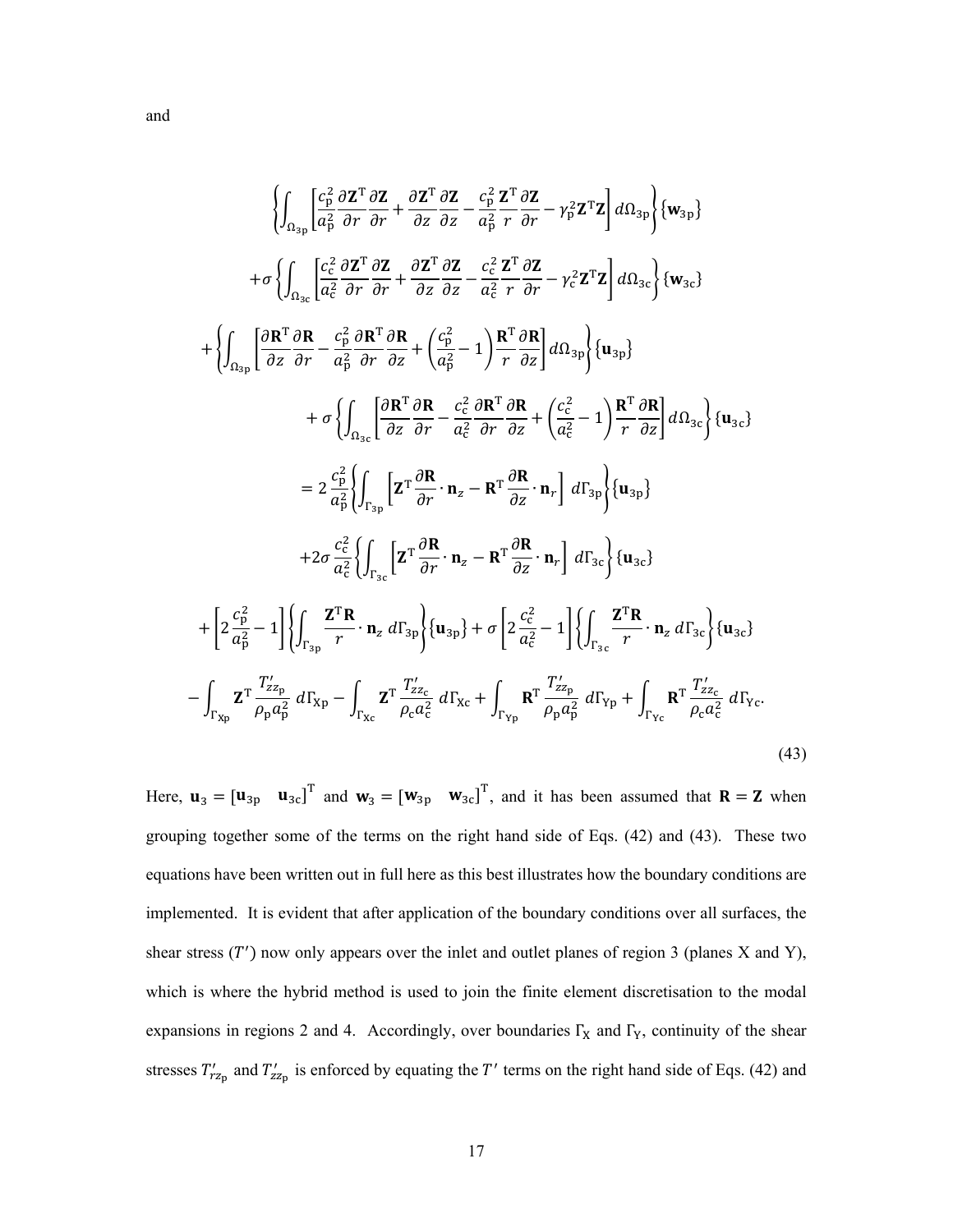(43) with a modal expansion for the shear stress given by Eq. (30). Following this, Eqs. (42) and (43) are written in vector form to give

$$
\mathbf{K}_{1r}\mathbf{u}_3 + \mathbf{K}_{1z}\mathbf{w}_3 + \mathbf{D}\mathbf{Q}_1^{\mathrm{T}}\widetilde{\mathbf{A}}_2 + \mathbf{Q}_1^{\mathrm{T}}\mathbf{B}_2 + \mathbf{R}_1^{\mathrm{T}}\mathbf{A}_4 = 0 \tag{44}
$$

and

$$
\mathbf{K}_{2z}\mathbf{w}_3 + \mathbf{K}_{2r}\mathbf{u}_3 - \mathbf{D}\mathbf{Q}_2^{\mathrm{T}}\widetilde{\mathbf{A}}_2 + \mathbf{Q}_2^{\mathrm{T}}\mathbf{B}_2 + \mathbf{R}_2^{\mathrm{T}}\mathbf{A}_4 = 0.
$$
 (45)

Here, it is assumed that no reflections are present in region 4, so that  $B_4^m = 0$  for all m, and the normalised values for the shear stress are given by Eqs.  $(32)$  and  $(33)$ . In addition **D** is a diagonal matrix with each diagonal element given by  $e^{-ik_p\lambda_2^nL_2}$  for  $n = 0,1, ..., n_2$ , so that  $\mathbf{D}\widetilde{A}_2 = \mathbf{A}_2$ . Here,  $L_2$  is the distance between planes A and X in Fig. 2. Further,  $A_q$  and  $B_q$  are column vectors of length  $n_q$ , which hold the modal amplitudes for regions 1, 2 and 4.

Continuity of displacement is matched separately using mode matching, which gives

$$
\mathbf{D}J_{22+}^{mn}\widetilde{\mathbf{A}}_2 + J_{22-}^{mn}\mathbf{B}_2 + \mathbf{Q}_1\mathbf{u}_{3X} + \mathbf{Q}_2\mathbf{w}_{3X} = 0
$$
\n(46)

and

$$
-J_{22-}^{mn}\mathbf{B}_4 + \mathbf{R}_1^{\mathsf{T}}\mathbf{u}_{3Y} + \mathbf{R}_2^{\mathsf{T}}\mathbf{w}_{3Y} = 0.
$$
 (47)

Matrices  $J_{22\pm}^{mn}$  are defined in Appendix 2, and vectors  $\mathbf{u}_{3X}$  and  $\mathbf{w}_{3X}$  hold the values of the finite element solution in region 3 at the nodal locations on  $\Gamma_X$ , with  $\mathbf{u}_{3Y}$  and  $\mathbf{w}_{3Y}$  holding these values for  $\Gamma_Y$ .

Finally, mode matching is used to accommodate the discontinuity between regions 1 and 2 using the same method as that described in the previous section, see Eqs. (34) and (35). To combine Eqs. (34), (35) and (44) to (47), matrices  $\mathbf{K}_{1r}$ ,  $\mathbf{K}_{1z}$   $\mathbf{K}_{2r}$ ,  $\mathbf{K}_{2z}$  are first decomposed into matrices  $\mathbf{G}^{1r}$ ,  $G^{1z}$ ,  $G^{2r}$  and  $G^{2z}$ , respectively. This allows those elements that lie on planes X and Y to be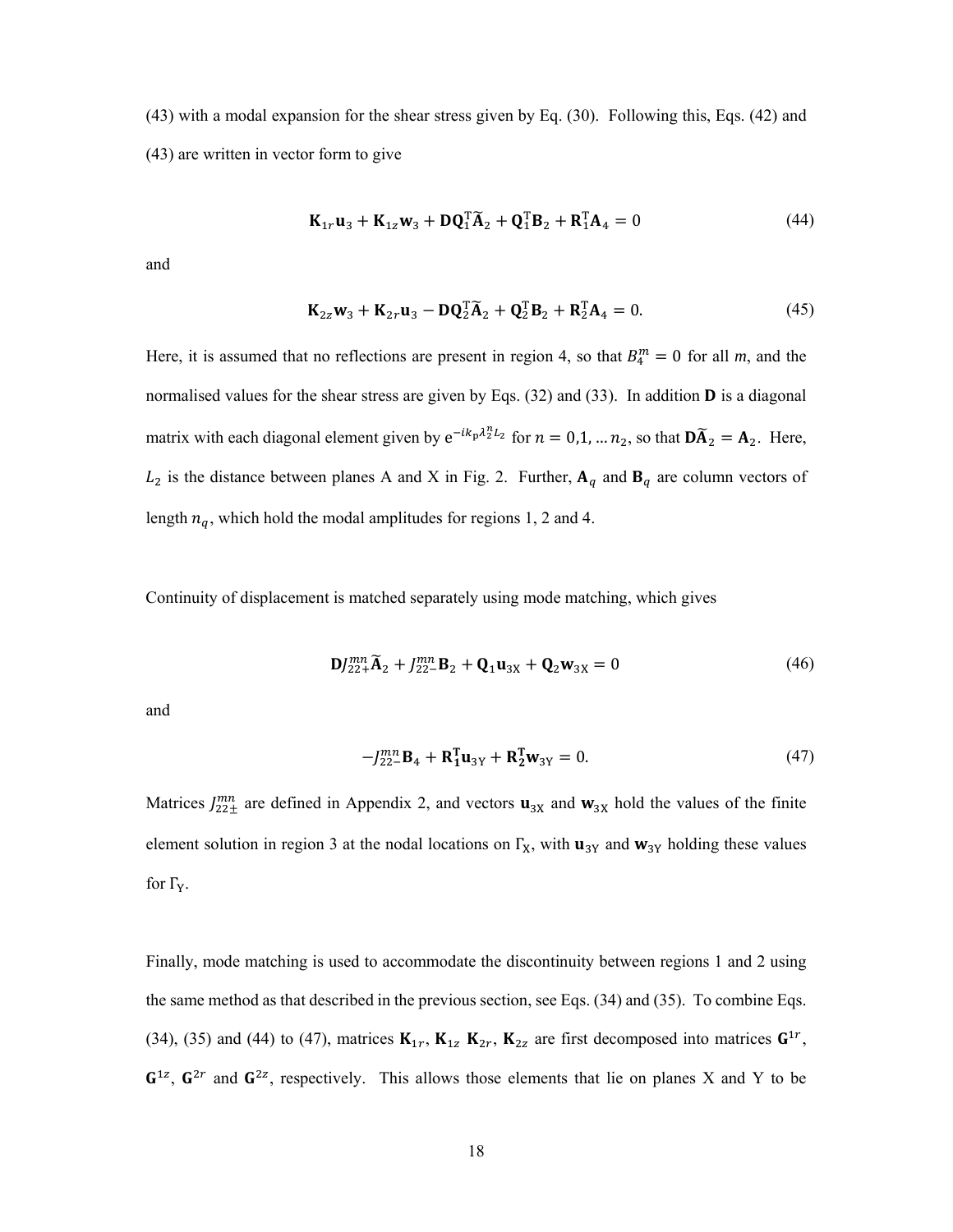separated for the application of the matching conditions, and the final system of equations is then written as

| $\mathbf{r}$<br>$1_{11-}$ | $-l_{12+}^{mn}$               | $-DI_{12-}^{mn}$            | 0                               | 0                             | 0                           | $\bf{0}$          | 0                       | 0                           | 0               |                                        |                       |      |
|---------------------------|-------------------------------|-----------------------------|---------------------------------|-------------------------------|-----------------------------|-------------------|-------------------------|-----------------------------|-----------------|----------------------------------------|-----------------------|------|
| $I_{21-}^{mn}$            | $I_{22+}^{mn}$                | $-DI_{22-}^{mn}$            | 0                               | 0                             | $\boldsymbol{0}$            | $\bf{0}$          | 0                       | 0                           | 0               | $B_{1}$                                | $-A_1^E I_{11+}^{mE}$ |      |
| $\bf{0}$                  | $\mathbf{D}J_{22+}^{mn}$      | $J_{22-}^{mn}$              | $\mathbf{Q}_1$                  | $\bf{0}$                      | $\boldsymbol{0}$            | ${\bf Q}_2$       | $\bf{0}$                | 0                           | $\bf{0}$        | $\widetilde{\textbf{A}}_2$             | $-A_1^E I_{21+}^{mE}$ |      |
| $\bf{0}$                  | $\mathbf{DQ}_1^{\mathrm{T}}$  | $\mathbf{Q}_1^{\text{T}}$   | $\mathbf{G}_{\mathrm{XX}}^{1r}$ | $\mathbf{G}_{\text{Xe}}^{1r}$ | $\mathbf{G}^{1r}_{XY}$      | $G_{XX}^{1z}$     | $G_{Xe}^{1z}$           | $G_{XY}^{1z}$               | $\bf{0}$        | $B_{2}$                                | 0                     |      |
| $\bf{0}$                  | $\bf{0}$                      | $\bf{0}$                    | $G_{\rm eX}^{1r}$               | $G_{ee}^{1r}$                 | $G_{eY}^{1r}$               | $G_{\rm eX}^{1z}$ | $\mathbf{G}_{ee}^{1z}$  | $G_{\rm eY}^{1z}$           | 0               | $\mathbf{u}_{3X}$<br>$\mathbf{u}_{3e}$ | 0<br>0                |      |
| $\bf{0}$                  | 0                             | $\bf{0}$                    | $\mathbf{G}^{1r}_{\rm YX}$      | $\mathbf{G}_{\text{Ye}}^{1r}$ | $\mathbf{G}^{1r}_{YY}$      | $G_{YX}^{1z}$     | ${\bf G}^{1z}_{\rm Ye}$ | ${\bf G}^{1z}_{\rm YY}$     | $\mathbf{R}_1$  | $\mathbf{u}_{3Y}$                      | 0                     |      |
| $\bf{0}$                  | $-\mathbf{DQ}_2^{\mathrm{T}}$ | $\mathbf{Q}_2^{\mathrm{T}}$ | $\mathbf{G}_{\mathrm{XX}}^{2r}$ | $G_{Xe}^{2r}$                 | ${\bf G}^{2r}_{\rm XY}$     | $G^{2z}_{XX}$     | $G_{Xe}^{2z}$           | $G_{XY}^{2z}$               | 0               | $W_{3X}$                               | 0                     |      |
| $\bf{0}$                  | 0                             | 0                           | $G_{\rm eX}^{2r}$               | $G_{ee}^{2r}$                 | $G_{eY}^{2r}$               | $G_{\rm eX}^{2z}$ | $G_{ee}^{2z}$           | $G_{eY}^{2z}$               | $\bf{0}$        | $W_{3e}$                               | 0                     |      |
| $\bf{0}$                  | 0                             | 0                           | ${\bf G}^{2r}_{\rm YX}$         | ${\bf G}_{\rm Ye}^{2r}$       | $\mathbf{G}^{2r}_{\rm YY}$  | $G_{YX}^{2z}$     | $G_{Ye}^{2z}$           | ${\bf G}^{2z}_{YY}$         | $R_{2}$         | $W_{3Y}$                               | 0                     |      |
| 0                         | 0                             | 0                           | $\bf{0}$                        | $\bf{0}$                      | $\mathbf{R}^{\mathrm{T}}_1$ | $\bf{0}$          | $\boldsymbol{0}$        | $\mathbf{R}^{\mathrm{T}}_2$ | $-J_{22-}^{mn}$ | $A_4$                                  |                       |      |
|                           |                               |                             |                                 |                               |                             |                   |                         |                             |                 |                                        |                       |      |
|                           |                               |                             |                                 |                               |                             |                   |                         |                             |                 |                                        |                       | (48) |

Here, matrix  $G_{mn}$  has order  $p_m \times p_n$ , where  $p_2$  and  $p_4$  denote the number of nodes on  $\Gamma_X$  and  $\Gamma_Y$ , respectively (where  $n_2 \leq p_2$ , and  $n_4 \leq p_2$ );  $p_3$  is the number of nodes in region 3, and  $s_e$  is the number of nodes that lie in region 3, but do not lie on  $\Gamma_X$  and  $\Gamma_Y$  (so that  $p_e = p_3 - p_2 - p_4$ ). The values for displacements at those nodes in region 3 that do not lie on  $\Gamma_X$  and  $\Gamma_Y$ , are held in matrices  $\mathbf{u}_{3e}$  and  $\mathbf{w}_{3e}$ , respectively. Thus, equation (48) consists of  $p_T = n_1 + 2n_2 + 2p_3 + n_4$ simultaneous equations, which are solved to give the unknown modal amplitudes and displacements.

#### **3. EXPERIMENT**

The theoretical model is validated here by comparing predictions against experimental measurements. The experimental methodology is the same as that described by Kirby et al. [1] and so only a brief overview is given here. The steel pipe to be analysed is a 3 inch Schedule 40 pipe, with  $a_1 = 39$  mm and  $b_1 = 44.65$  mm. The pipe has an overall length of 6 m and an axisymmetric defect is machined into the pipe at a distance of 0.8 m from the far end of the pipe. Experiments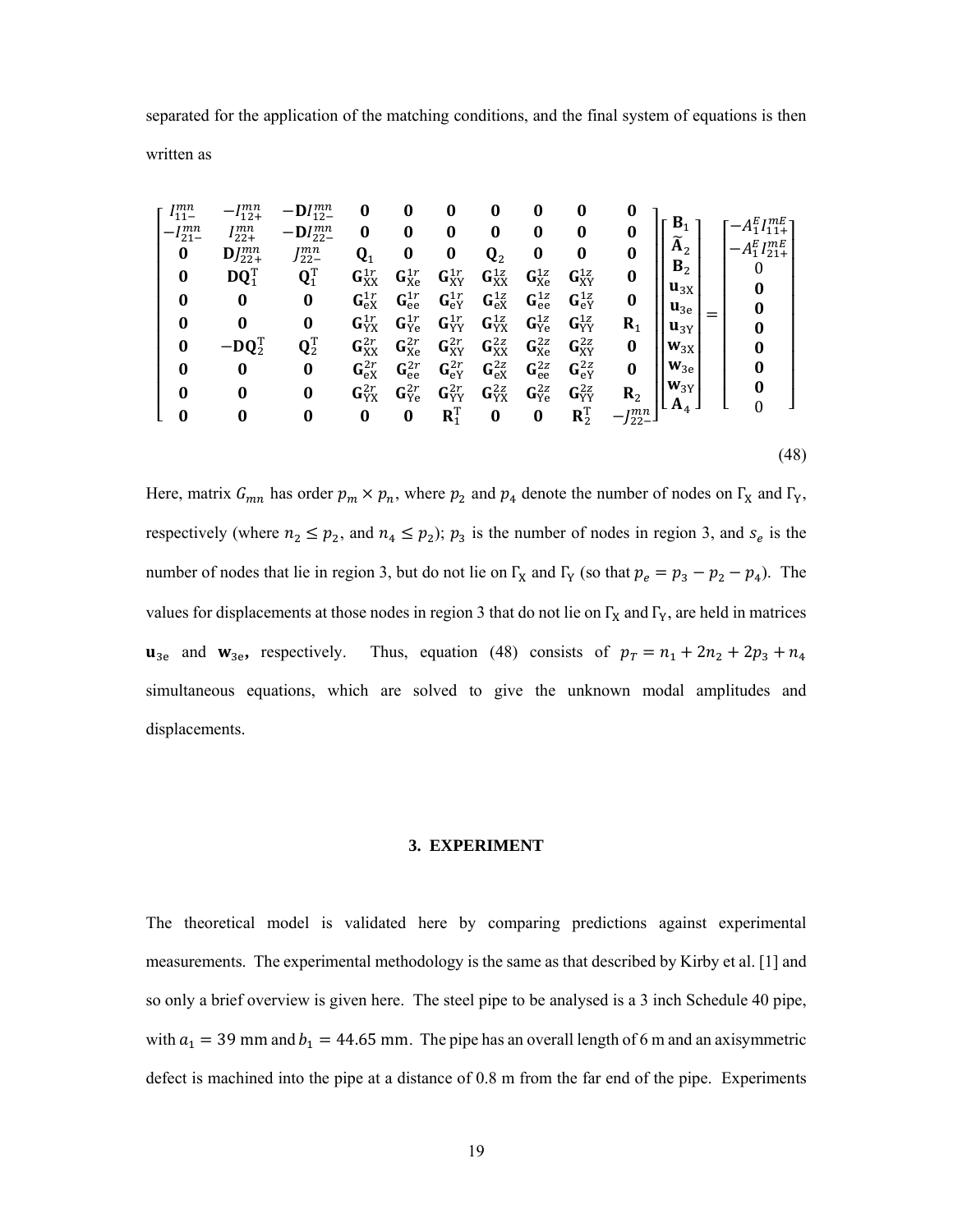are performed both with and without a coating on the pipe, with a coating of length  $L_c = 0.995$  m added upstream of the defect and a length of 0.8 m covering the downstream pipe section, see Fig. 3. The pipe is excited by a commercial Teletest device [7] and for longitudinal modes the device is designed to excite the  $L(0,2)$  mode only, with the energy imparted into the  $L(0,1)$  mode minimised as far as possible. The  $L(0,2)$  mode is excited by 16 transducers spaced equally around the pipe circumference, with the transducers located 5.1 m from the defect (in region 1). An incident pulse consisting of 10 cycles of a Hann modulated tone burst signal is used, with a centre excitation frequency that may be varied from 20 kHz to 120 kHz in 5 kHz steps. For each frequency step, each incident and reflected pulse was collected 64 times and averaged using the second Teletest monitoring tool, which uses four equally spaced transducers. For the uncoated pipe these transducers were placed 1 m from the defect, for the coated pipe they were placed 1 m from the coating. In general, the experiments were conducted over a frequency range with relatively low levels of dispersion; however, in order to minimise the error from dispersive effects the reflection coefficient was calculated in the frequency domain using an FFT with a rectangular time window. The width of each time window was carefully chosen to be wider than the length of each pulse to ensure the full capture of the signal in the time domain when dispersive effects were present. A large number of repetitive tests were undertaken for the  $L(0,2)$  mode, each with a frequency bandwidth of 125 Hz. This bandwidth corresponds to the FFT step used to transfer the time into the frequency domain. Intermediate data are then removed so that a frequency bandwidth of 1.25 kHz is presented in the figures that follow in order to provide clarity for the experimental data.

The coating material used here was bitumen with a thickness of 1.5 mm. Following [1, 2] the velocity of the bulk shear wave within the (viscoelastic) coating is written as

$$
c_{c} = \frac{1}{\left[\frac{1}{\tilde{c}_{c}} + i\frac{\alpha_{c}}{\omega}\right]}.
$$
\n(49)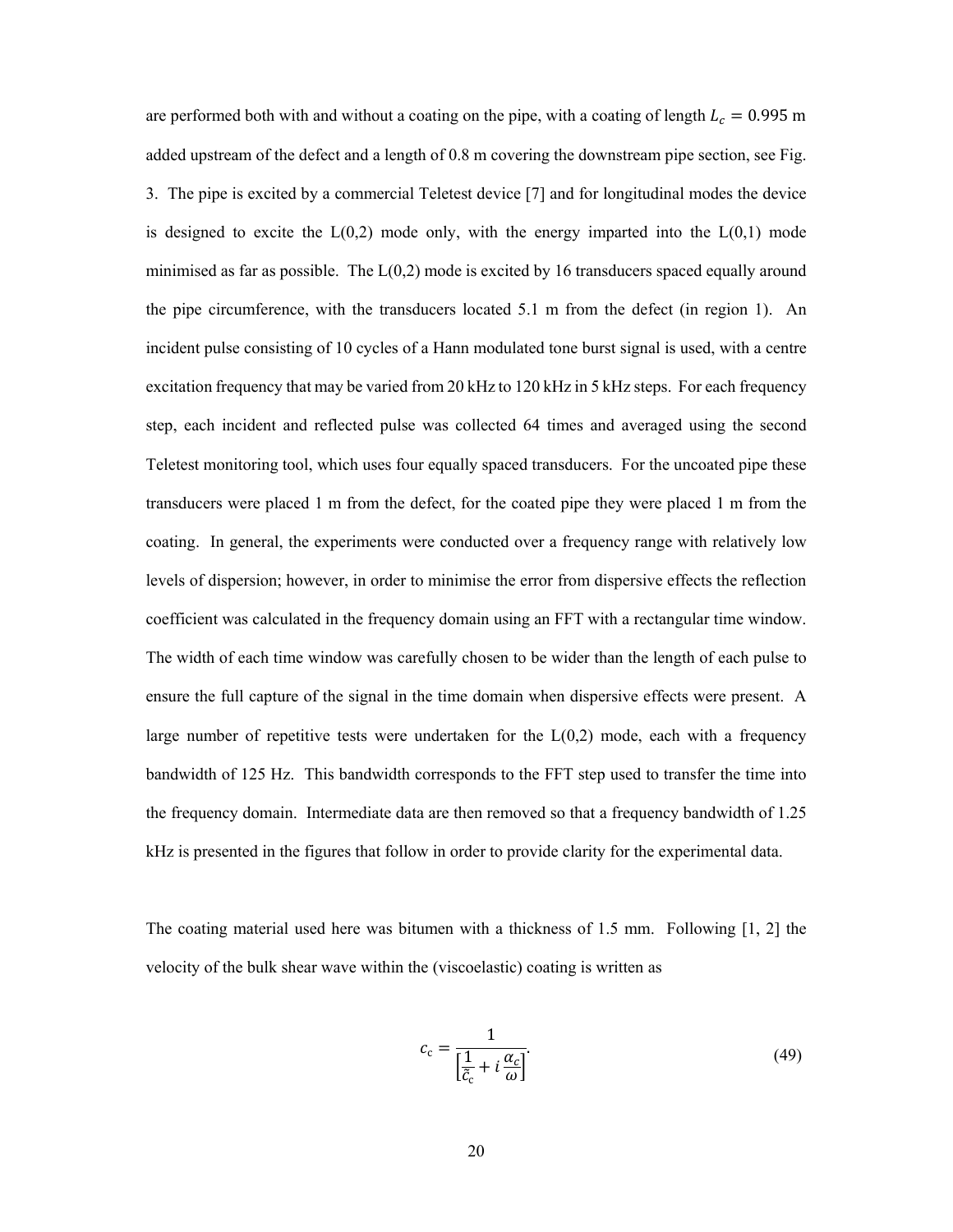Similarly, for the bulk longitudinal wave

$$
a_{c} = \frac{1}{\left[\frac{1}{\tilde{a}_{c}} + i\frac{\alpha_{L}}{\omega}\right]}.
$$
\n(50)

Here,  $\tilde{c}_c$  and  $\tilde{a}_c$  are the phase velocities for the bulk shear and longitudinal wave within the coating, and  $\alpha_c$  and  $\alpha_L$  denote the attenuation of the shear and longitudinal waves (in Nepers/m), respectively. Values for  $\tilde{c}_c$  and  $\tilde{\alpha}_c = \alpha_c/\omega$  were investigated by Kirby et al. [1] and it was shown that the attenuation of the T(0,1) mode was very sensitive to values chosen for  $\tilde{\alpha}_c$ . Clearly, the shear properties of the viscoelastic material also influence the behaviour of the longitudinal modes, and so in the next section the shear properties reported in [1] will be reviewed.

## **4. RESULTS AND DISCUSSION**

In the results that follow, predicted and measured values for the reflection coefficient in region 1 are compared to one another. The reflection coefficient  $\Lambda$  for mode  $n$  is defined as

$$
\Lambda^n = \frac{B_1^n}{A_1^1}.\tag{51}
$$

where  $A_1^1$  denotes excitation of the  $L(0,2)$  mode.

## *4.1 Uncoated Pipe*

Predictions for an uncoated pipe are readily obtained by setting  $\alpha = \beta = 0$  in section 2. Mode matching predictions are first compared against experimental data, which is carried out for a uniform defect with  $a_2 = 41.85$  mm (a 50% area reduction) and lengths of  $L_N = 15$  mm and  $L_N =$ 30 mm; values of  $c_s = 3260$  m/s,  $a_s = 5960$  m/s and  $\rho = 8030$  kg/m<sup>3</sup> are used for the steel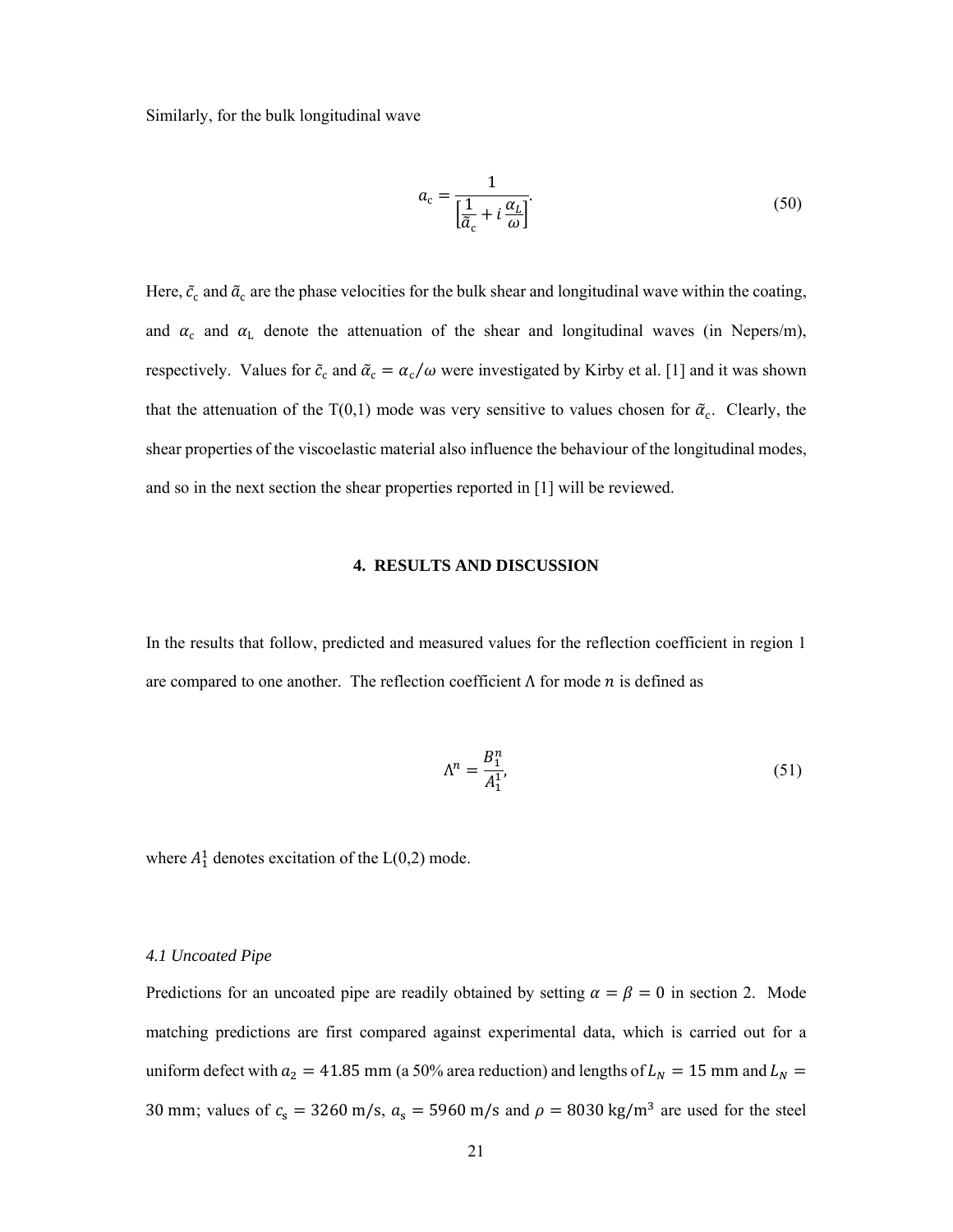pipe [1]. In Fig. 4 mode matching predictions for  $\Lambda^0$  and  $\Lambda^1$  are compared against experimental measurements for  $L_N = 15$  mm, and here the mode matching model required 10 quadratic finite elements to achieve convergence to two decimal places at an upper frequency limit of 150 kHz. Note that the number of elements required is slightly larger than that used for the torsional modes, this is because it is necessary to study higher order longitudinal modes rather than the fundamental torsional mode. The solution of two equations now increases the number of degrees of freedom for the problem to  $n_t = 128$  (with  $n_2 = 26$  and  $n_3 = 14$ ), although the size of this problem is still very small and so it is still possible to obtain very quick solutions for longitudinal modes.

It is evident in Fig. 4 that good agreement between prediction and experiment is observed for the L(0,2) mode across a relatively wide frequency range. It is also interesting to note that significant energy scatters from the incident  $L(0,2)$  mode into the reflected  $L(0,1)$  mode, although this behaviour is seen to be strongly frequency dependent. In Fig. 5 the refection coefficient is presented for  $L_N = 30$  mm using the same mesh as in the previous example, and again one observes good agreement between prediction and experiment. Some minor discrepancies are observed here at higher frequencies, which may be the result of experimental error. The most likely cause is transient uncertainties in the sensitivity of the transducers used in the Teletest monitoring tool. Here, it is interesting to note the strong influence that notch length has on the reflection of the  $L(0,1)$  and  $L(0,2)$  modes; this behaviour is similar to that seen for  $T(0,1)$  modes [1, 26] and it is clear that one must carefully choose an appropriate frequency range in order to be sure strong reflections are captured from a particular defect. The comparison between prediction and experiment in Figs. 4 and 5 serves to validate the uncoated predictions presented here. One may, of course, further investigate model validity by undertaking a sound power balance for the predictions presented in Figs. 4 and 5, and here the error in the sound power is less than 0.001% over the entire frequency range. It is interesting to note that this is not as good as that seen for the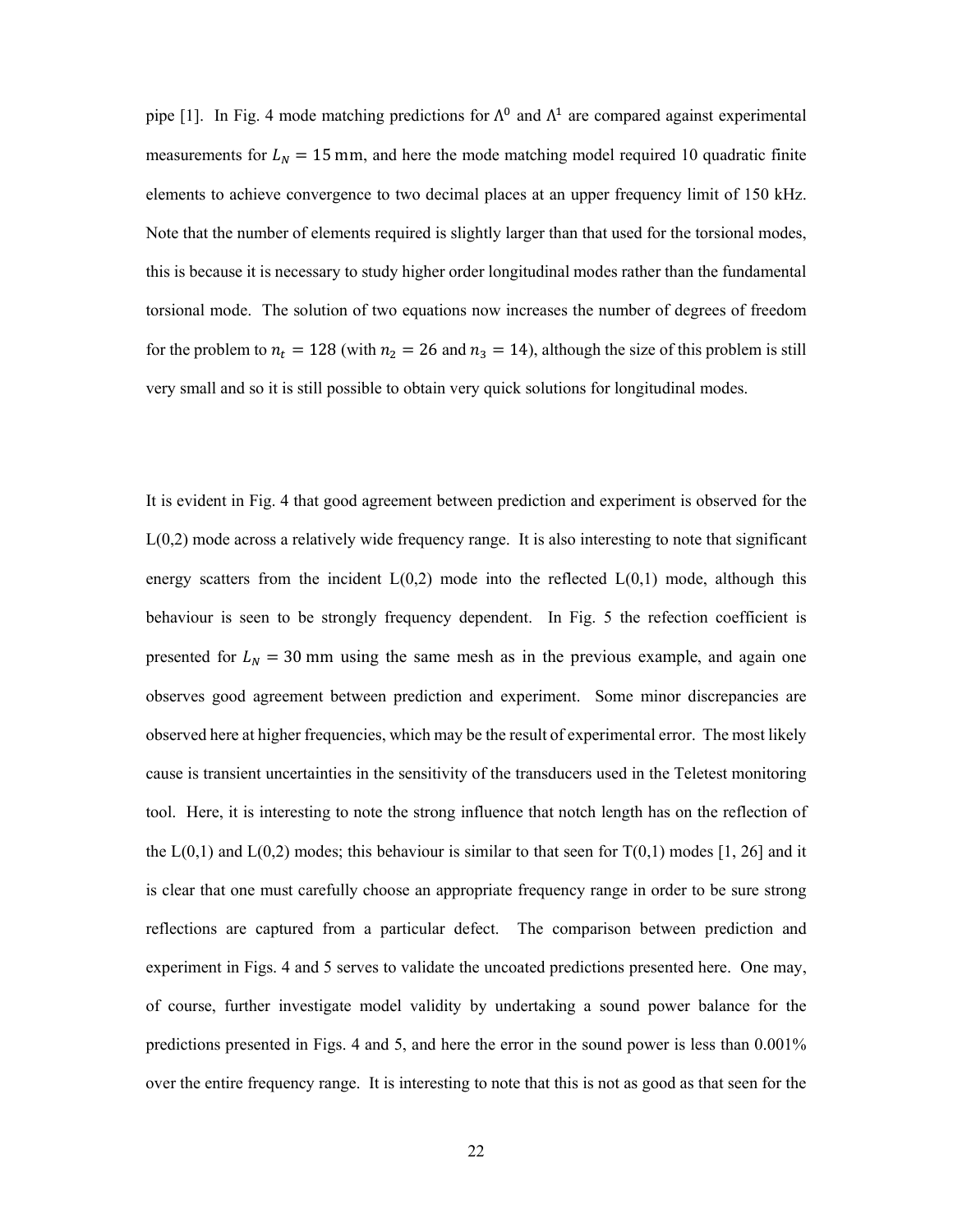torsional modes [1], and this difference is probably caused by the extra difficulty of solving two coupled equations for the longitudinal modes, whereas only a single equation is required for the torsional modes.

It is sensible further to compare predictions with data found in the literature. However, very few studies have appeared for uniform axisymmetric defects, especially in the form of reflection coefficients covering a wide frequency range, and so further validation of the longitudinal model is undertaken here only for an axisymmetric elliptical (non uniform) defect using the data reported by Zhou et al. [27]. This presents a rigorous test of the model, as well as allowing comparison over a wide frequency range; however, the study of an elliptical (non-uniform) defect also requires the use of the hybrid method discussed in section 2.3. Accordingly, in Fig. 6 the refection coefficients for the  $L(0,1)$  and  $L(0,2)$  modes are presented for the an elliptical defect of exactly the same dimensions as that studied by Zhou et al. [27]. The data in Fig. 6 were obtained using a value of  $p_T = 1926$  (with  $n_2 = 26$ ) over the entire frequency range, apart from the frequencies between the two resonant peaks that lie at approximately  $ka = 2.8$  and  $ka = 3.0$ , where a value of  $p_T =$ 7302 was used with  $n_2 = 50$ . The value of  $p_T = 1926$  was optimised for the highest frequency in Fig. 6 and so will be computationally less efficient at lower frequencies, although this can easily be rectified by adapting the size of the mesh with frequency. It is clear that a comparison between Fig. 6 and the results in Fig. 9 of ref. [27] shows almost identical predictions over a very wide frequency range (the upper limit in Fig. 6 corresponds to a frequency of 900 kHz). The sharp peaks seen in the reflection coefficients occur close to the cut-on frequency of higher order longitudinal modes. The only region where comparison is not so good is between the two resonant peaks at  $ka = 2.8$  and  $ka = 3.0$ . It was noticeable that this frequency range required a significantly larger number of elements than that of the surrounding region in order to obtain a converged solution for the reflection coefficient (to two decimal places) and it may be that in the paper by Zhou et al. [27] insufficient degrees of freedom were used and some of the very complex behaviour over this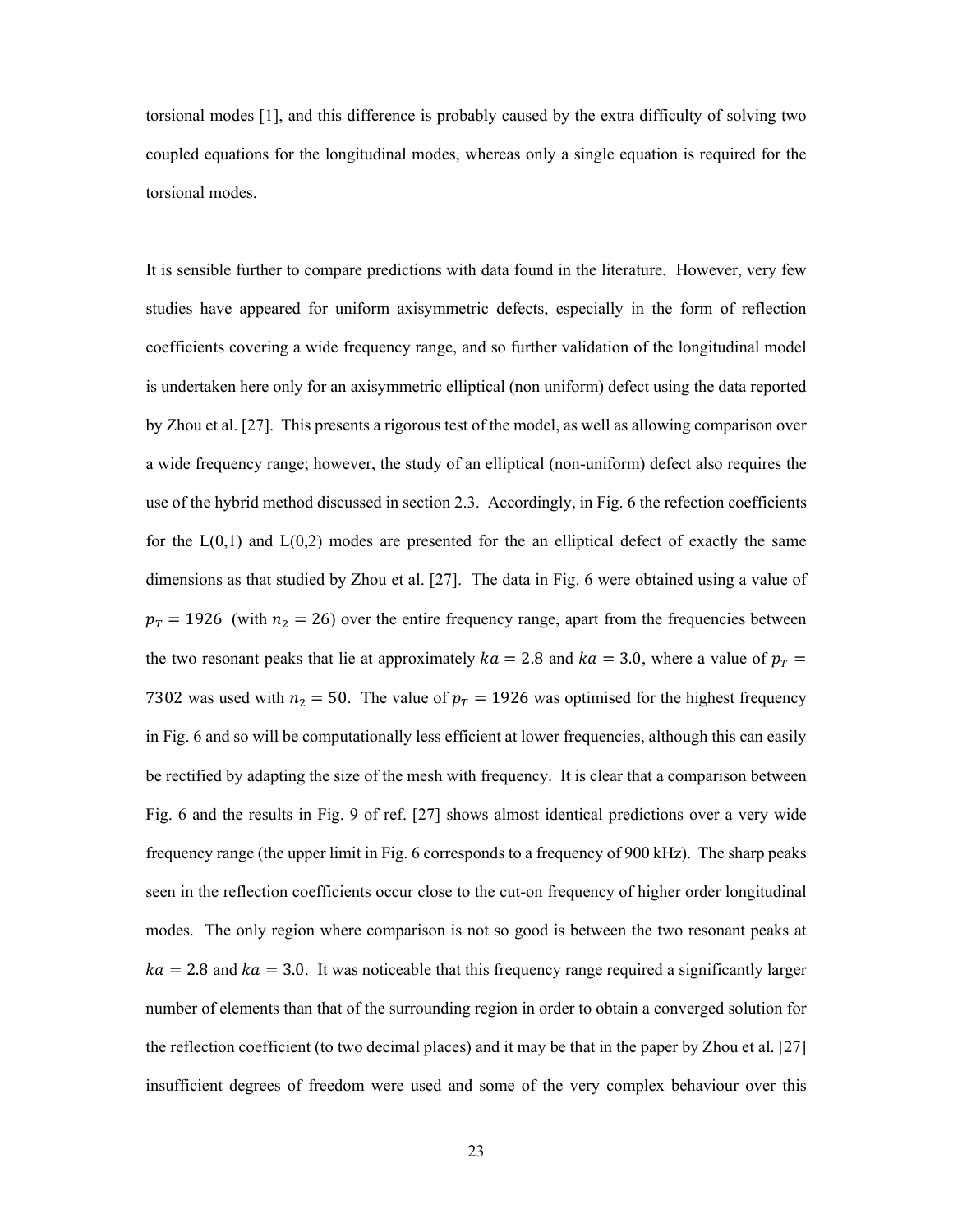frequency range was not captured. Nevertheless, it is reasonable to conclude here that the generally good agreement between Fig. 6 and the data reported by Zhou et al. provides confidence in the validity of the current model. Moreover, for the wide frequency range presented in Fig. 6, the average error in the sound power was 0.033%, with a maximum value of 0.192%, which further illustrates the accuracy of the method. Of course, it is common in long range ultrasonic testing to use much lower frequencies and so the number of degrees of freedom required here to demonstrate agreement with the data published by Zhou et al. [27] may be significantly lowered once the upper frequency limit is reduced. Furthermore, in common with the torsional modes, one may locate planes B and C very close to the defect in order to minimise computational expenditure.

Elliptical defects are rather difficult to machine accurately and so to further validate the hybrid method against measurement a tapered defect of the type discussed in ref. [1] is studied here. This type of defect is also more straightforward to model and for an upper frequency limit of 150 kHz it is possible to reduce the number of element required to 38, with  $p_T = 338$  and  $n_2 = 18$ . Of course, one may reduce this figure even further if the upper frequency limit is reduced and so for modest frequency ranges and simple defect geometries the hybrid method is capable of delivering very fast solutions and does not require large amounts of computer memory. It is interesting also to note that for longitudinal modes the number of elements required is greater than for the fundamental torsional mode, which is to be expected, but this increase is likely to be modest for relatively simple defects that are limited in length. However, it is clear that if one attempts to discretise long lengths of pipe then the study of higher order longitudinal modes is likely to be more expensive when compared to a fundamental torsional mode.

In Fig. 7 the reflection coefficients for four defects are plotted: a uniform defect of length  $L<sub>N</sub>$  = 15 mm, a tapered defect with a taper angle of  $\gamma = 30^{\circ}$  (see Fig. 2), and two "V" shaped defects one with  $\gamma = 30^{\circ}$  and one with  $\gamma = 11^{\circ}$ . The "V" shaped defects are obtained by using a very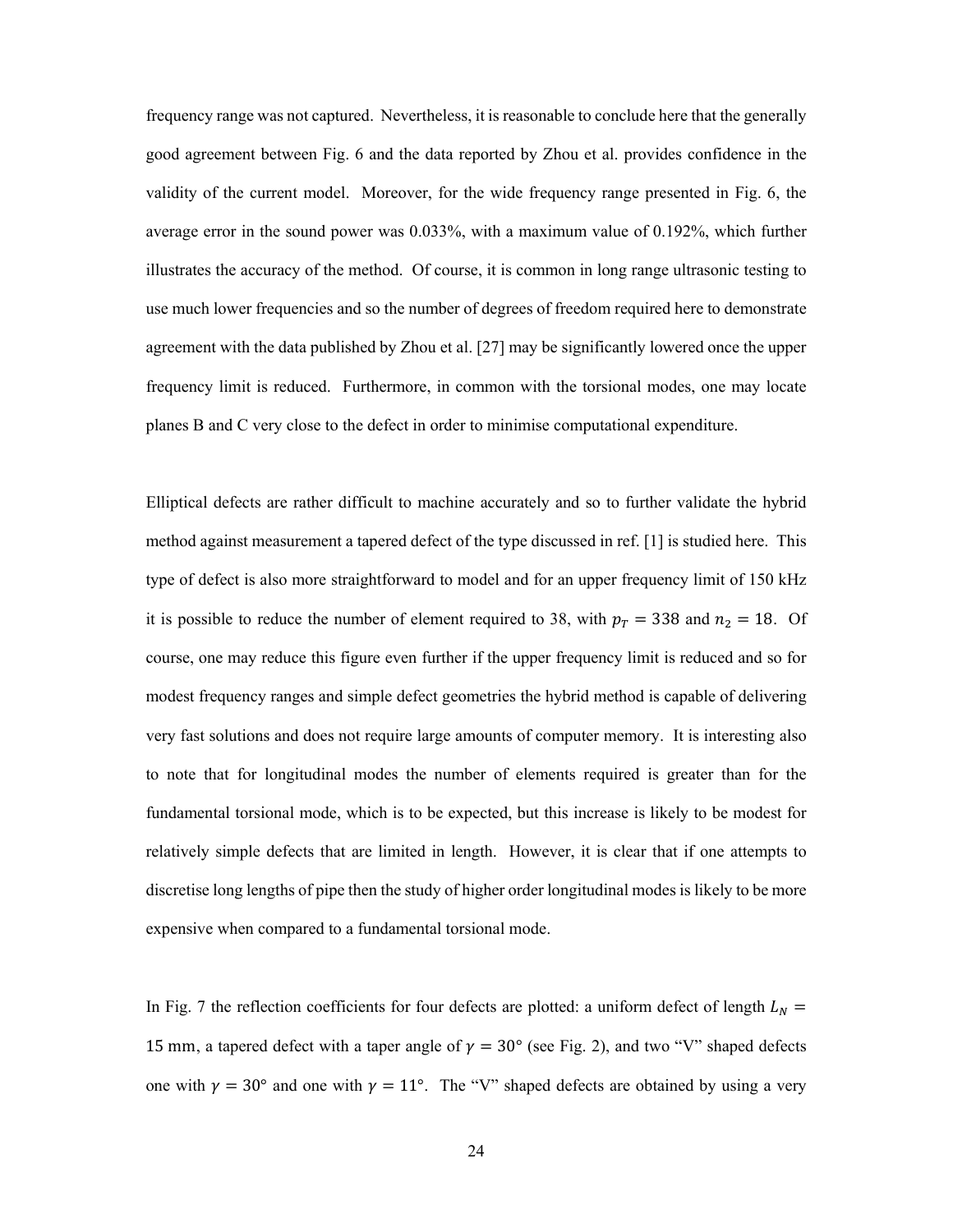small defect length of  $L_N = 0.01$  mm, and for each non uniform defect  $p_T = 402$  and  $n_2 = 26$ . Fig. 7 illustrates the influence of the taper on the reflection coefficient of the defect. This behaviour is similar to that seen for torsional modes [1], in which a small uplift for reflection coefficient is observed at lower frequencies when  $\gamma = 30^{\circ}$ . Again, the refection coefficient is generally seen to drop for the "V" shaped defect, although Fig. 7 indicates that behaviour depends on the taper angle, and at higher frequencies it is possible to see an increase in the reflection coefficient from the larger taper angle.

In Fig. 8 the predicted reflection coefficient of a tapered defect with length  $L<sub>N</sub> = 15$  mm and a taper angle of  $\gamma = 30^{\circ}$  is compared against measurement, and here generally good agreement between the two is observed. It is, however, noticeable that the predictions tend to overestimate the reflection coefficient, a behaviour that was also observed to a lesser extent for the uniform notch in Fig. 4. It is possible here that the (idealised) numerical model, which does not account for additional energy losses in the system, is overestimating the amount of energy returning from the defect.

### *4.2 Coated pipe*

In Figs. 9(a) and 9(b), a comparison between prediction and experiment is shown for a pipe coated with bitumen, see section 3 for details on the coating. The pipe contains a uniform defect that has a depth of 50% of the overall steel wall thickness, and a length  $L<sub>N</sub> = 15$  mm in Fig. 9(a), and  $L<sub>N</sub> =$ 30 mm in Fig. 9(b). For a uniform defect, the mode matching method is used to generate predictions, with convergence to two decimal places achieved at 150 kHz, with  $n_t = 220$ ,  $n_1 =$ 34,  $n_2 = 50$  and  $n_3 = 18$ . To compare predictions with experiment it is necessary to identify values for the bulk acoustic properties of the coating. Predictions are generated here using data for the shear properties reported by Kirby et al. [1] when studying T(0,1), with  $\tilde{\alpha}_c = 3.9 \times$  $10^{-3}$  s/m,  $\tilde{c}_c = 750$  m/s, and  $\rho_c = 1200$  kg/m<sup>3</sup>. For both figures, the values for the longitudinal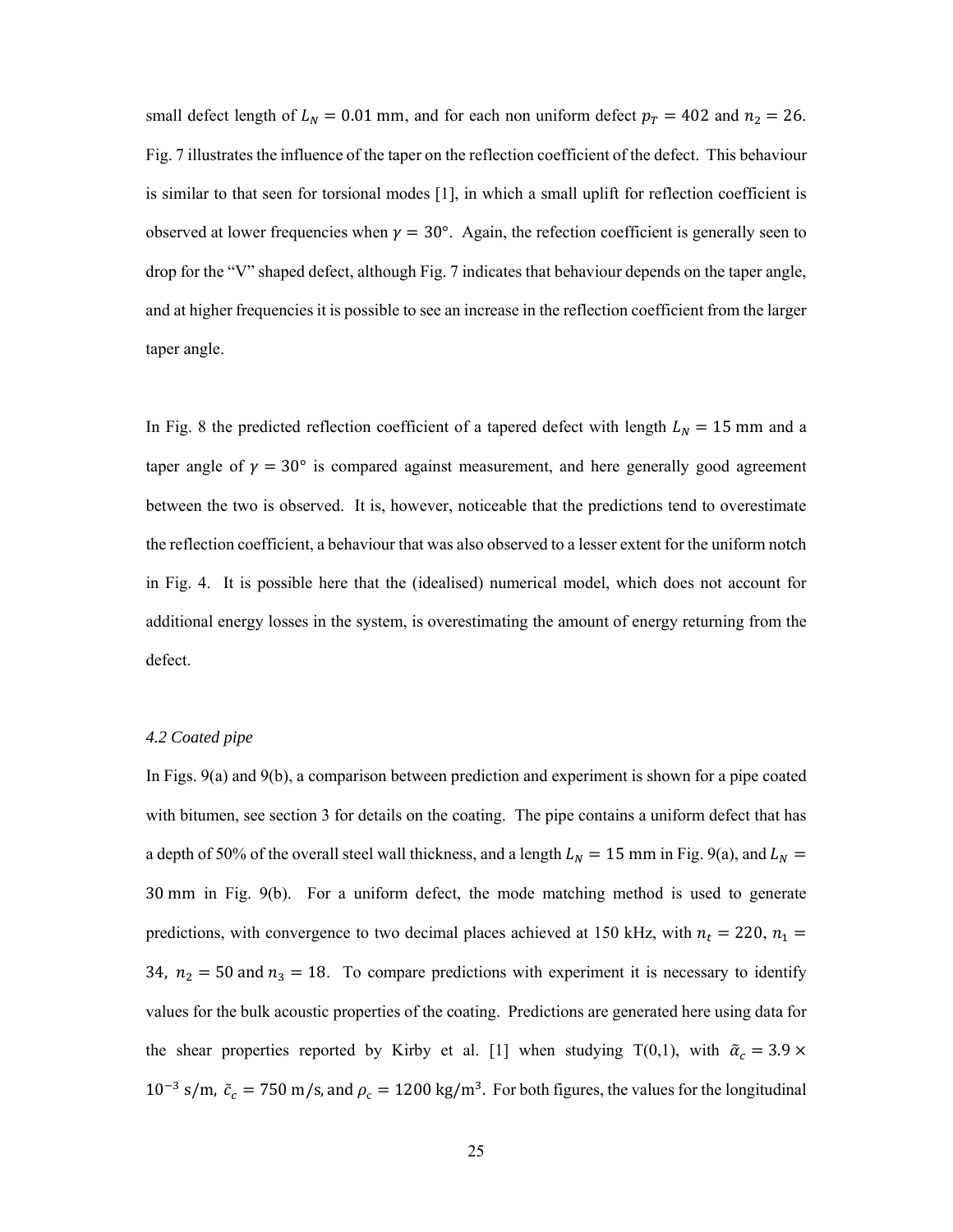properties reported by Barshinger and Rose [2] are used, so that  $\tilde{a}_c = 1860$  m/s, and  $\tilde{a}_L =$  $\alpha_L/\omega = 0.023 \times 10^{-3}$  s/m. It is apparent in Figs. 9(a) and (b) that the shear properties identified by Kirby et al. [1], when combined with the longitudinal properties of Barshinger and Rose [2], give good agreement with measured data and the quality of this agreement is at least comparable to that seen for uncoated pipes. The data used here for the shear properties of bitumen were obtained by comparison between prediction and experiment for the torsional  $T(0,1)$  mode only. It is shown in Figs. 9(a) and (b) that this data is also capable of predicting the behaviour of the  $L(0,2)$ mode without any further amendment. This is an important result, as it provides an independent validation of the values obtained by Kirby et al. [1], and demonstrates that those values obtained deliver a good representation of the true acoustic performance of the material. Furthermore, Figs. 9(a) and 9(b) clearly demonstrate that the behaviour of the longitudinal modes is dominated by the shear properties of the coating; this has also been observed for flat plates, see for example Siminoetti [8]. Therefore, the results presented here show that  $\tilde{\alpha}_c$  plays a very important role in both torsional and longitudinal elastic wave propagation, and it is vital that this quantity is accurately identified before attempting to model sound propagation in viscoelastic coatings. The dependence of the  $L(0,2)$  modes on the shear properties of a viscoelastic material has ramifications for the trial and error procedure originally carried out for  $T(0,1)$  modes by Kirby et al. [1]. Those results presented here demonstrate that the trial and error procedure should also include the longitudinal modes. This is because it is possible to assign material values that provide good agreement between prediction and experiment for the  $T(0,1)$  mode, but do not necessarily provide good agreement for the  $L(0,2)$  mode. Thus, the trial and error methodology should encompass both the  $T(0,1)$  and  $L(0,2)$  modes and only when good agreement is found for both can one be confident that the appropriate properties have been assigned. Of course, the advantage of the method proposed here is that it measures the material properties using guided waves and this is likely to give a good estimation of the true performance of the material, at least over the typical frequency range used in LRUT.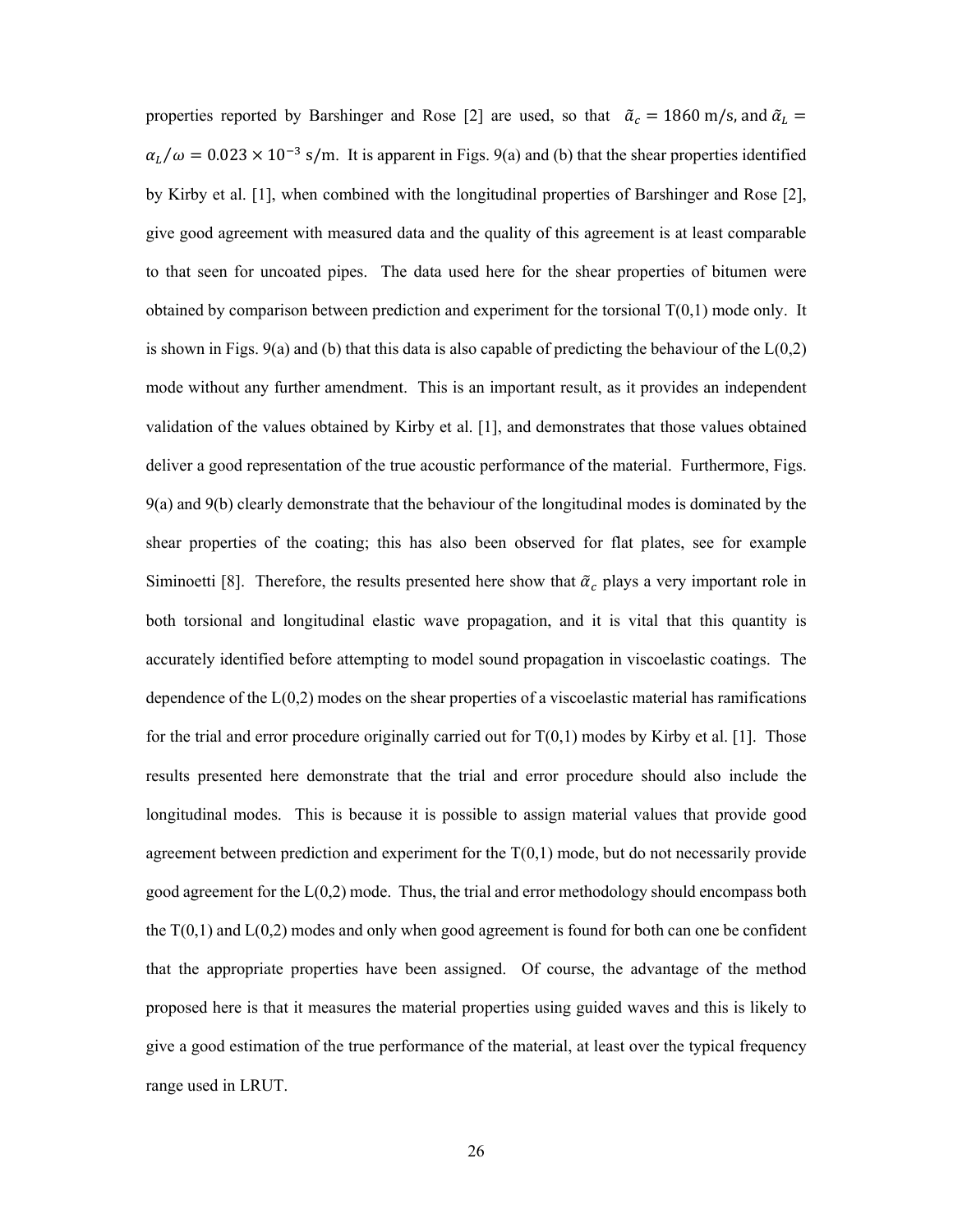It is interesting also to review the sensitivity of the reflection coefficients to changes in the longitudinal properties of the material. Accordingly, in Fig. 10, the reflection coefficient for a uniform defect of length  $L<sub>N</sub> = 15$  mm is plotted for different values of the longitudinal parameters  $\tilde{a}_L$  and  $\tilde{a}_c$ , whist fixing the shear parameters  $\tilde{a}_c$  and  $\tilde{c}_c$ . Here, those values for  $\tilde{a}_L$  and  $\tilde{a}_c$  seen previously ( $\tilde{\alpha}_L = 0.023 \times 10^{-3}$  s/m and  $\tilde{\alpha}_c = 1860$  m/s) are used as a base from which to compare combinations of  $10\tilde{a}_L$ ,  $\tilde{a}_L/10$ ,  $2\tilde{c}_L$  and  $\tilde{c}_L/2$ . It is immediately obvious in Fig. 10 that the reflection coefficients for  $L(0,2)$  are relatively insensitive to the longitudinal bulk acoustic properties of the coating, even for relatively large variations in the longitudinal properties. This behaviour is in contrast to that seen for the shear properties. For example, in Fig. 11 the values of  $\tilde{\alpha}_{\rm c} = 0.24 \times 10^{-3}$  and  $\tilde{c}_{\rm c} = 750$  m/s are perturbed by  $\pm 10$ %, which represents a much smaller range than the exercise conducted in Fig. 10, and here it is obvious how a relatively small change in the estimated shear bulk acoustic properties can impact significantly on the predicted values for the longitudinal reflection coefficient. Thus, Figs. 10 and 11 illustrate the importance of accurately identifying the shear properties of a viscoelastic coating.

The methodology described above for identifying the bulk acoustic properties assumes that any reflections from plane A are negligible. This assumption can be investigated theoretically by setting all of the modal amplitudes in the mode matching model equal to zero, except for the incident and reflected modes in region 1, and the incident mode in region 2. In Fig. 12, the reflection coefficient of plane A is plotted against the non-dimensional variable  $k_p t_p$  for the following values of coating thickness:  $t_c/t_p = 0.25, 0.5$  and 1. This data was calculated using  $n_t = 44$ , with  $n_1 = 18$  and  $n_2 = 26$ . In Fig. 12 it is clear that the effect of the junction between the coated and uncoated region is negligible over the frequency range of interest provided one moves away from the cut-on frequency of the  $L(0,2)$  mode. It is noticeable, moreover, that plane A imparts less of an effect on the propagation of longitudinal modes when compared to torsional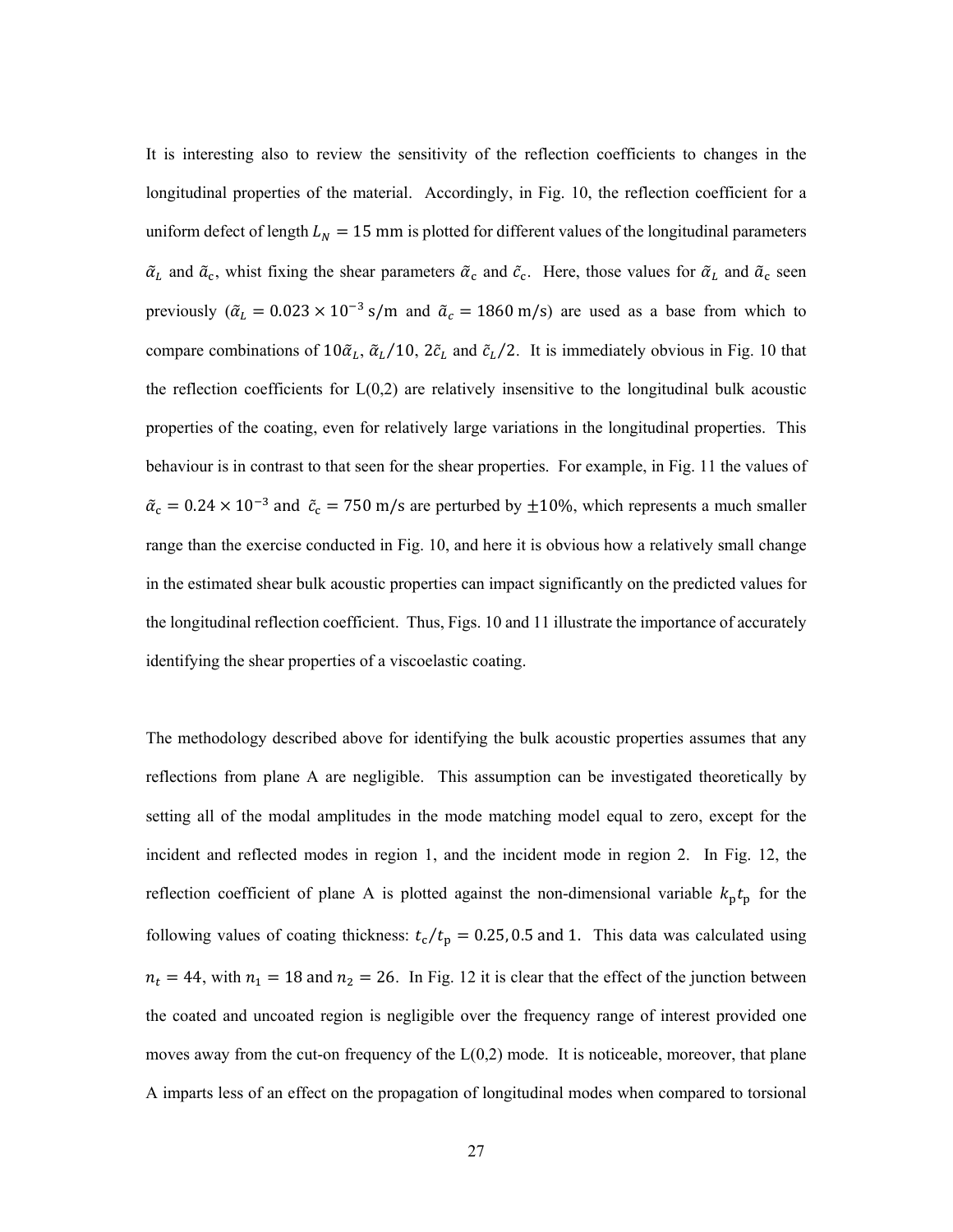modes [1], although both sets of reflections coefficients indicate that the influence of plane A may successfully be ignored.

Finally, the hybrid method for the coated pipe is reviewed, and here the reflection coefficient for a tapered defect with a taper angle of  $\gamma = 30^{\circ}$  is shown for  $L_N = 15$  mm in Fig. 13(a), and for  $L_N =$ 30 mm in Fig. 13(b). The data used for the coated pipe are those optimised for a uniform defect, so that for the shear properties  $\tilde{\alpha}_c = 3.9 \times 10^{-3}$  s/m,  $\tilde{c}_c = 750$  m/s,, and for the longitudinal properties  $\tilde{\alpha}_L = 0.023 \times 10^{-3}$  s/m and  $\tilde{\alpha}_c = 1860$  m/s, with  $\rho_c = 1200$  kg/m<sup>3</sup>. The data in Figs 13(a) and (b) were generated using 60 elements, so that  $p_T = 546$ , with  $n_1 = 18$  and  $n_2 = 26$ . In these figures generally good agreement between prediction and experiment is observed, although the reflection coefficient is over predicted for the 15 mm defect. These results do, however, give similar levels of agreement to that seen for uniform defects and so it is concluded here that the hybrid model is working successfully for a coated pipe.

#### **5. CONCLUSIONS**

A numerical model is presented here that is suitable for capturing the scattering of longitudinal modes from an axisymmetric defect in a coated pipe. By studying an axisymmetric problem it is shown that the modal scattering may be simplified to the extent that the longitudinal modes may be separated from the torsional ones, and computationally efficient solutions are obtained for uniform and non-uniform defects. Predictions are compared with experimental measurements for uniform and non-uniform defects and here good agreement between the two is observed for both coated and uncoated pipes. Moreover, this level of agreement is similar to that observed in a companion paper, see Kirby et al. [1].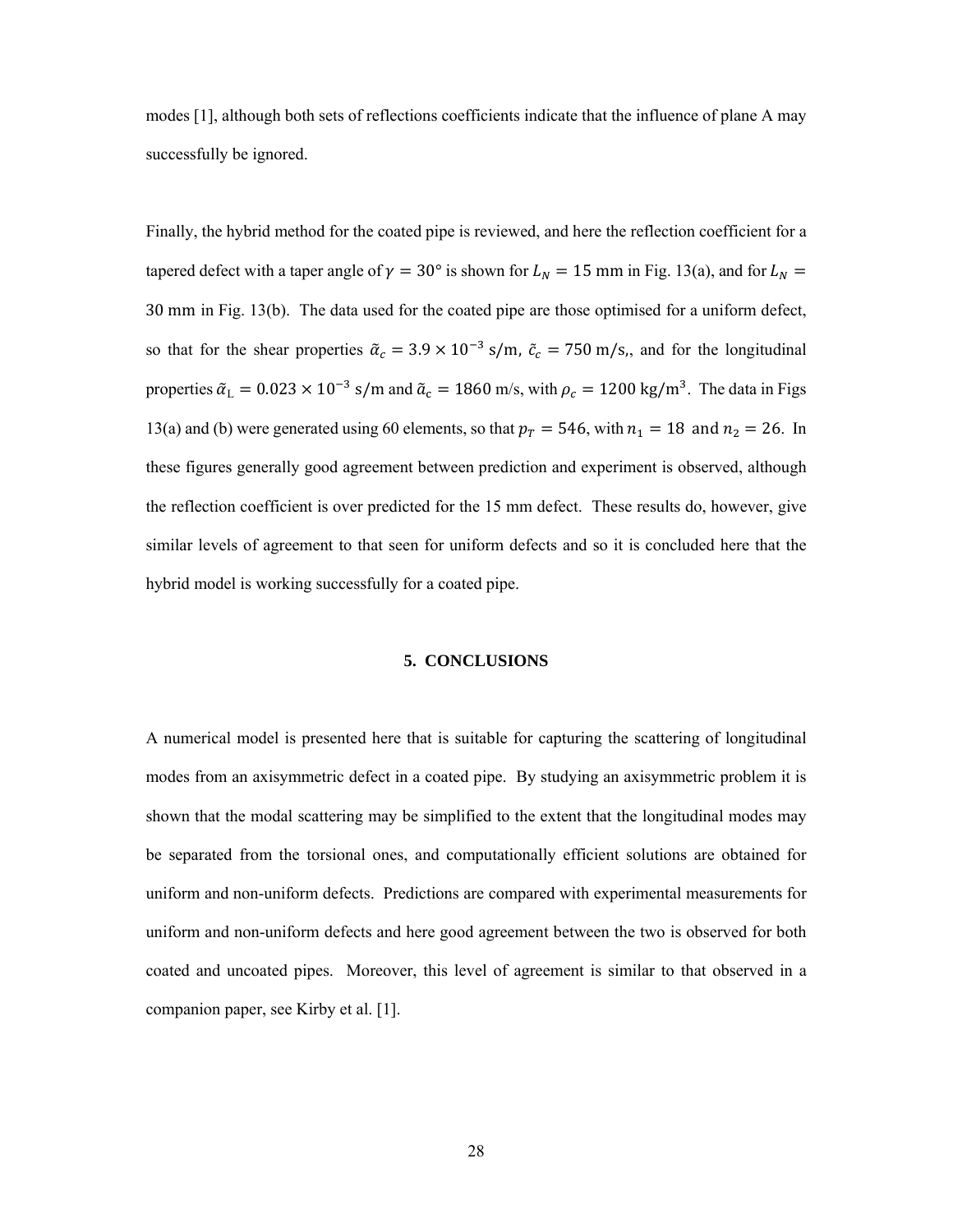Kirby et al. [1] deduced shear properties for a bitumen sample using an iterative trial and error technique based on comparing prediction and experiment. When these values are used in the theoretical model for longitudinal modes presented here, good agreement between prediction and experiment is observed. Thus, this article presents an independent validation of the shear properties for bitumen reported by Kirby et al. [1], and the good agreement observed here provides confidence in those values reported, at least up to a frequency of about 140 kHz. Furthermore, it is shown that the shear properties play a dominant role in the propagation of longitudinal modes and this means that the accurate identification of the bulk longitudinal properties is not so important and here the longitudinal data for bitumen reported by Barshinger and Rose [2] proved to be adequate. Accordingly, it may be concluded that it is very important to accurately identify the shear properties of a viscoelastic material before attempting to model guided wave propagation in coated pipes. However, it is demonstrated that a trial and error methodology for obtaining the shear properties of a viscoelastic material must include a comparison between prediction and experiment for the  $L(0,2)$ mode, as well as the  $T(0,1)$  mode. Only when good agreement is found for both modes can one conclude that the appropriate shear properties have been identified.

The advantage of the method presented here is that the shear properties may be obtained from a simple set of experiments using commercial hardware [7]. Moreover, the measurements are performed with guided waves on a coated pipe over the frequency range typically used in LRUT, which avoids the need for large bulk samples of the material to be available. It may, therefore, be possible to use this method in the field, maybe by using reflections from axisymmetric pipe discontinuities such as welds in order to infer the coating properties. Here, a weld may be modelled using the hybrid method, although the success of this method will depend on *a priori* knowledge of the weld geometry; the weld will also need to be sufficiently close to the measurement location so that the signal is of sufficient strength and quality to be able to implement the method described here. Furthermore, this assumes that one may characterise the coating material using constant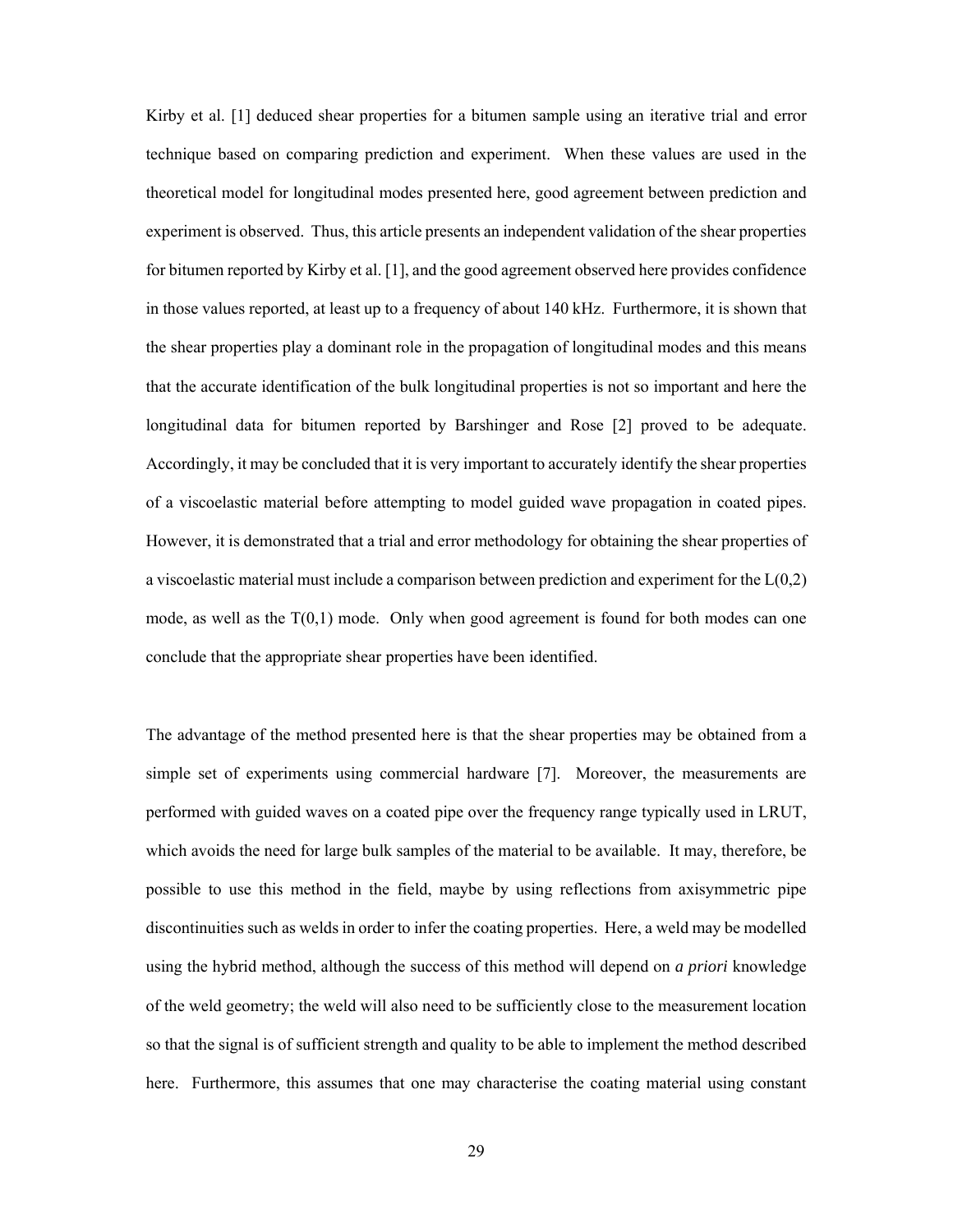values for the viscoelastic properties; this assumption is embedded in the use of a modal solution for regions in which the geometry and material properties are assumed to be uniform. In field based applications it is likely that the coatings will degrade over time and the viscoelastic properties will no longer be uniform. Accordingly, it remains to be seen if one can successfully use this methodology for characterising viscoelastic materials using field based measurements.

The results presented here demonstrate a methodology for obtaining the shear properties of a viscoelastic coating by comparing theoretical predictions to measurements obtained under laboratory conditions. The main aim of this work is to validate values for the shear properties of a viscoelastic material in the frequency range typically used in LRUT, and to use these values in the future development of theoretical models suitable for investigating improvements in experimental methodologies when capturing the scattering from non axisymmetric defects in coated pipes.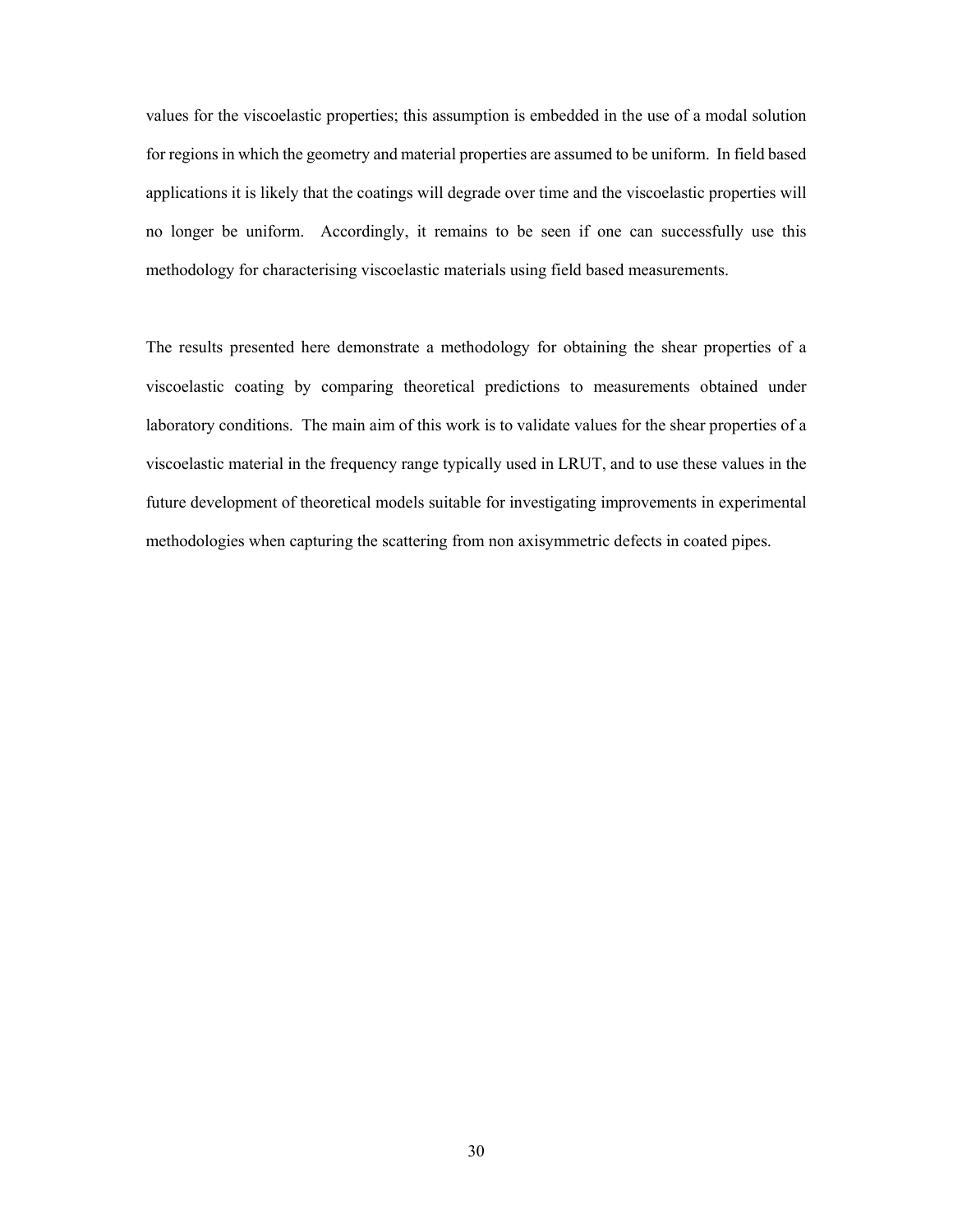#### **REFERENCES**

- 1. R. Kirby, Z. Zlatev, P. Mudge, On the scattering of torsional elastic waves from axisymmetric defects in coated pipes, *Journal of Sound and Vibration* 331 (2012) 3989-4004.
- 2. J.N. Barshinger, J.L.Rose, Guided wave propagation in an elastic hollow cylinder coated with a viscoelastic material, *IEEE Transactions on Ultrasonics, Ferroelectrics, and Frequency Control* 51 (2004) 1547-1556.
- 3. F. Simonetti, P. Cawley, Ultrasonic interferometry for the measurement of shear velocity and attenuation in viscoelastic solids, *Journal of the Acoustical Society of America* 115 (2004) 157-164.
- 4. J. Ma, F. Simonetti, M.J.S. Lowe, Scattering of the fundamental torsional mode by a axisymmetric layer in a pipe, *Journal of the Acoustical Society of America* 120 (2006) 1871- 1880.
- 5. M. Castaings, C. Bacon, Finite element modeling of torsional wave modes along pipes with absorbing materials, *Journal of the Acoustical Society of America* 119 (2006) 3741-3751.
- 6. D.N. Alleyne, M.J.S. Lowe, P. Cawley, The reflection of guided waves from circumferential notches in pipes, *Journal of Applied Mechanics* 65 (1998) 635-641.
- 7. <http://www.plantintegrity.com/teletest/mini-tools.jsp>
- 8. F. Simonetti, Sound propagation in lossless waveguides coated with attenuative materials, PhD Thesis, Imperial College, London (2003).
- 9. A. Marzani, E. Viola, I. Bartoli, F. Lanza di Scalea, P. Rizzo, A semi-analytical finite element formulation for modeling stress wave propagation in axisymmetric damped waveguides, *Journal of Sound and Vibration* 318 (2008) 488-505.
- 10. J. Hua, J.L. Rose, Guided wave inspection penetration power in viscoelastic coated pipes, *Insight* 52 (2010) 195-200.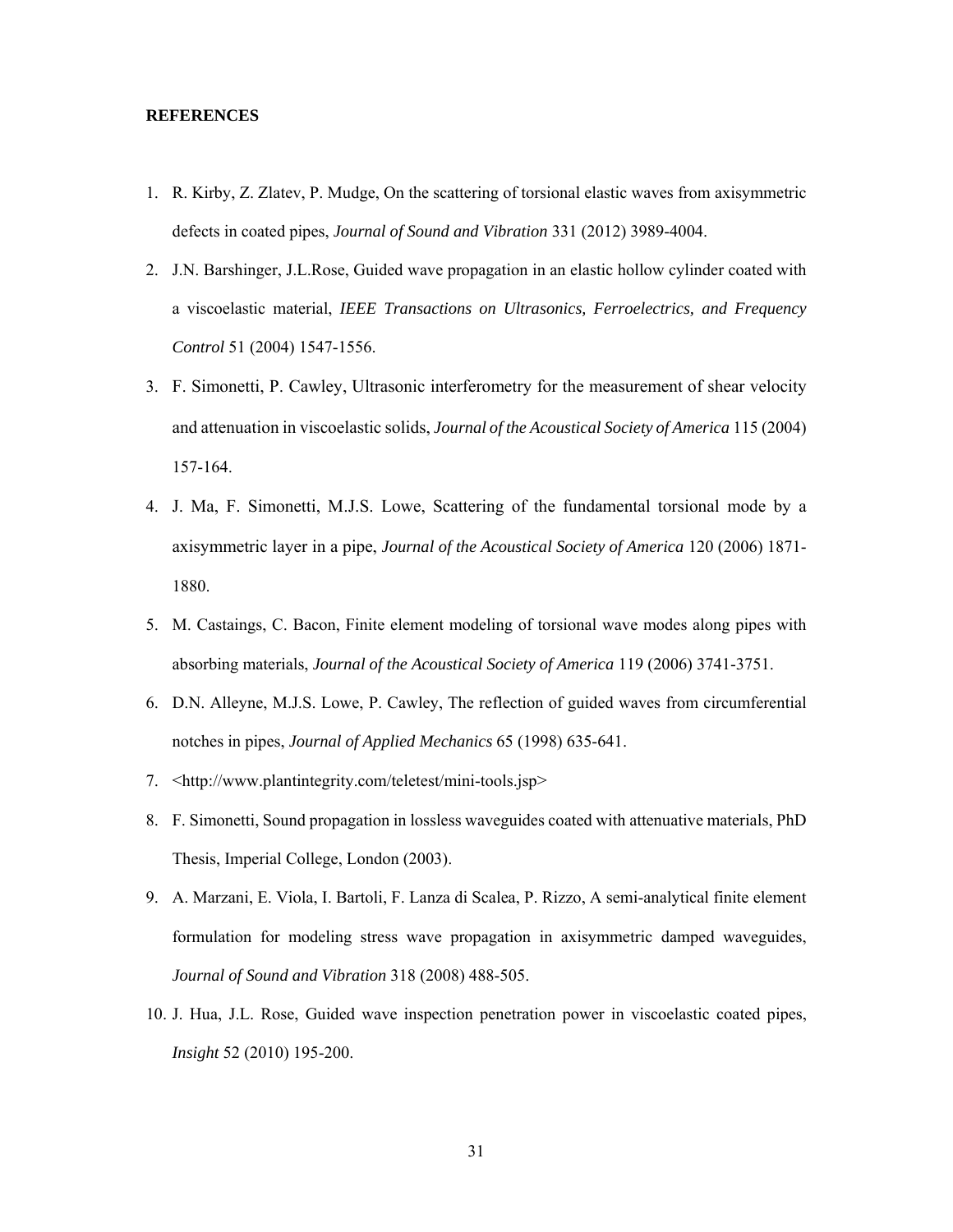- 11. I. Bartoli, A. Marzani, F. Lanza di Scalea, E. Viola, Modeling wave propagation in damped waveguides of arbitrary cross-section, *Journal of Sound and Vibration* 295 (2006) 685-707.
- 12. R. Kirby, Transmission loss predictions for dissipative silencers of arbitrary cross section in the presence of mean flow, *Journal of the Acoustical Society of America* 114 (2003) 200-209.
- 13. T. Hayashi, K. Kawashima, Z. Sun, J.L. Rose, Analysis of flexural mode focusing by a semianalytical finite element method, *Journal of the Acoustical Society of America* 113 (2003) 1241-1248.
- 14. T. Hayashi, W-J. Song, J.L. Rose, Guided wave dispersion curves for a bar with an arbitrary cross-section, a rod and rail example, *Ultrasonics* 41 (2003) 175-183.
- 15. M. Castaings, M. Lowe, Finite element model for waves guided along solid systems of arbitrary section coupled to infinite solid media, *Journal of the Acoustical Society of America* 123 (2008) 696-708.
- 16. H.E. Engan, Torsional wave scattering from a diameter step in a rod, *Journal of the Acoustical Society of America* 104 (1998) 2015-2024.
- 17. J.J. Ditri, J.L. Rose, Excitation of guided elastic wave modes in hollow cylinders by applied surface tractions, *Journal of Applied Physics* 72 (1992) 2589-2597.
- 18. T. Vogt, M. Lowe, P. Cawley, The scattering of guided waves in partly embedded cylindrical structures, *Journal of the Acoustical Society of America* 113 (2003) 1258-1272.
- 19. A. Demma, P. Cawley, M. Lowe, Scattering of the fundamental shear horizontal mode from steps and notches in plates, *Journal of the Acoustical Society of America* 113 (2003) 1880- 1891.
- 20. R. Kirby, Modeling sound propagation in acoustic waveguides using a hybrid numerical method, *Journal of the Acoustical Society of America* 124 (2008) 1930-1940.
- 21. M.V. Predoi, M. Castaings, L. Moreau, Influence of material viscoelasticity on the scattering of guided waves by defects, *Journal of the Acoustical Society of America* 124 (2008) 2883- 2894.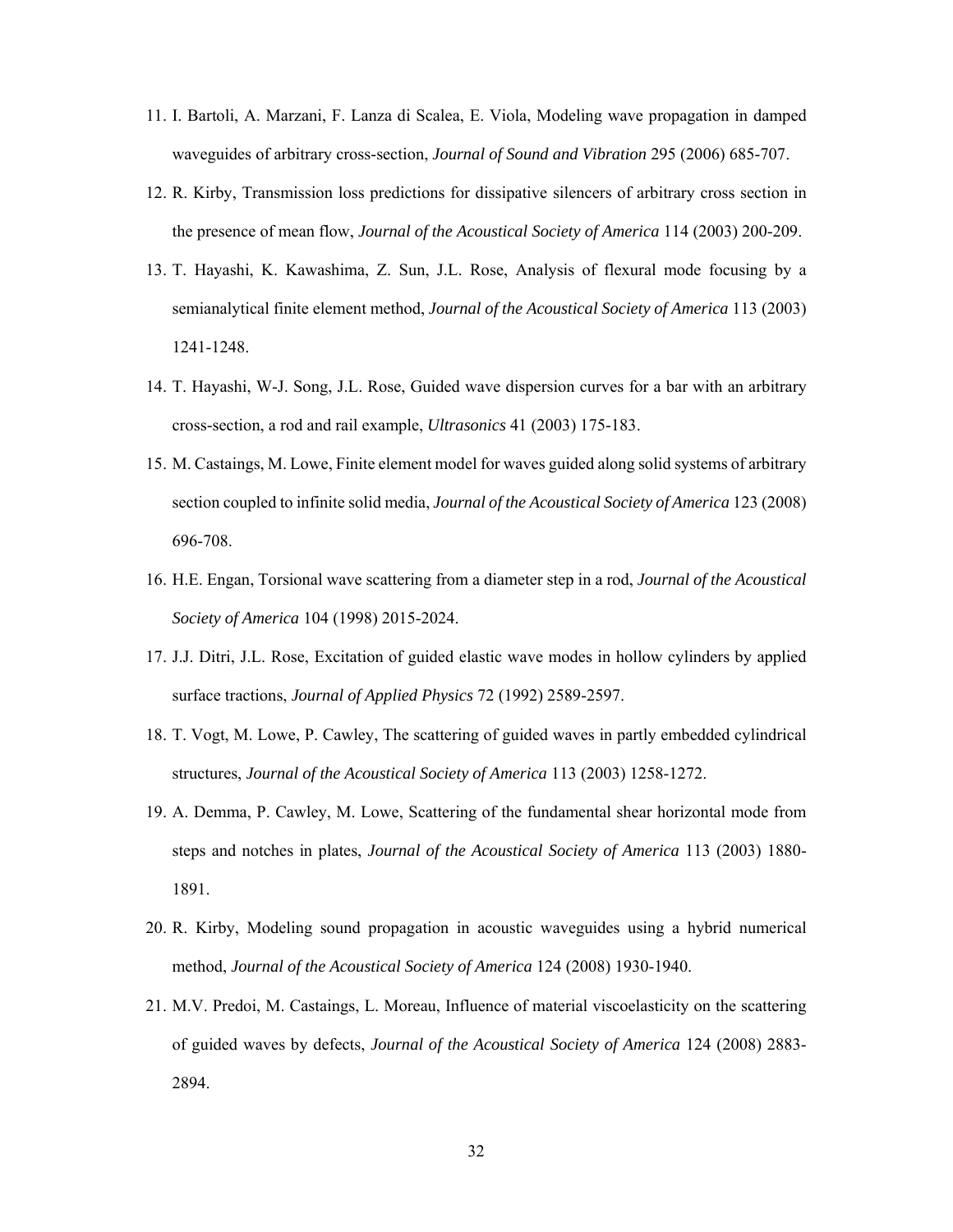- 22. F. Benmeddour, F. Treyssède, L. Laguerre, Numerical modeling of guided wave interaction with non-axisymmetric cracks in elastic cylinders, *International Journal of Solids and Structures*, 48 (2011) 764-774.
- 23. J.B. Lawrie, An infinite, elastic, cylindrical shell with a finite number of ring constraints, *Journal of Sound and Vibration* 130 (1989) 189-206.
- 24. R.D. Gregory, A note on bi-orthogonality relations for elastic cylinders of general cross section, *Journal of Elasticity* 13 (1983) 351-355.
- 25. R. Kirby, A comparison between analytic and numerical methods for modelling automotive dissipative silencers with mean flow, *Journal of Sound and Vibration* 325 (2009) 565-582.
- 26. R. Carandente, J. Ma, P. Cawley, The scattering of the fundamental torsional mode from axisymmetric defects with varying depth profile in pipes, *Journal of the Acoustical Society of America* 127 (2010) 3440-3448.
- 27. W.J. Zhou, M.N. Ichchou, J.M. Mencik, Analysis of wave propagation in cylindrical pipes with local inhomogeneities, *Journal of Sound and Vibration* 319 (2009) 335-354.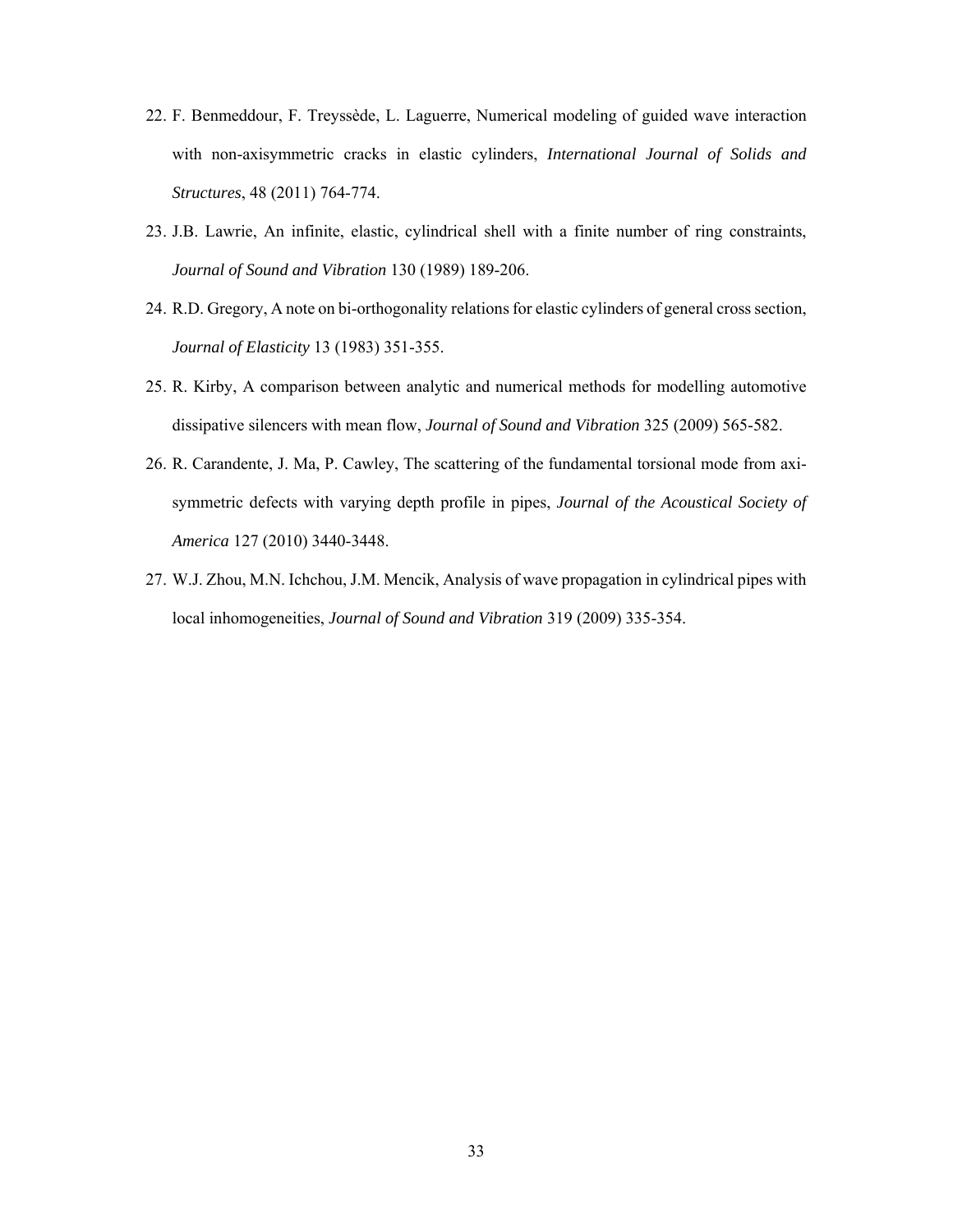# APPENDIX 1

Matrices for eigenvalue analysis in section 2.1.

$$
\mathbf{K}_0^{\mathbf{p}} = \int_{a_1}^{b_1} \frac{\partial \mathbf{N}^{\mathbf{T}}}{\partial r} \frac{\partial \mathbf{N}}{\partial r} r dr + \left[ \frac{2c_{\mathbf{p}}^2}{a_{\mathbf{p}}^2} - 1 \right] \left( \frac{1}{a_1} \Big|_{r=a_1} - \frac{1}{b_1} \Big|_{r=b_1} \right) \tag{A1}
$$

$$
\mathbf{K}_0^c = \int_{b_1}^{b_2} \frac{\partial \mathbf{N}^T}{\partial r} \frac{\partial \mathbf{N}}{\partial r} r dr + \left[ \frac{2c_c^2}{a_c^2} - 1 \right] \left( \frac{1}{b_1} \Big|_{r=b_1} - \frac{1}{b_2} \Big|_{r=b_2} \right) \tag{A2}
$$

$$
\mathbf{K}_1^{\mathbf{p}} = \int_{a_1}^{b_1} \mathbf{N}^{\mathrm{T}} \frac{\partial \mathbf{N}}{\partial r} r dr, \qquad \mathbf{K}_1^{\mathbf{c}} = \int_{b_1}^{b_2} \mathbf{N}^{\mathrm{T}} \frac{\partial \mathbf{N}}{\partial r} r dr \tag{A3a,b}
$$

$$
\mathbf{K}_{2}^{\mathbf{p}} = \int_{a_{1}}^{b_{1}} \frac{\mathbf{N}^{\mathbf{T}}}{r} \frac{\partial \mathbf{N}}{\partial r} r dr, \qquad \mathbf{K}_{2}^{\mathbf{c}} = \int_{b_{1}}^{b_{2}} \frac{\mathbf{N}^{\mathbf{T}}}{r} \frac{\partial \mathbf{N}}{\partial r} r dr \tag{A4a,b}
$$

$$
\mathbf{K}_3^{\mathbf{p}} = \int_{a_1}^{b_1} \frac{\partial \mathbf{N}^{\mathbf{T}}}{\partial r} \frac{\partial \mathbf{N}}{\partial r} r dr, \qquad \mathbf{K}_3^{\mathbf{c}} = \int_{b_1}^{b_2} \frac{\partial \mathbf{N}^{\mathbf{T}}}{\partial r} \frac{\partial \mathbf{N}}{\partial r} r dr \tag{A5a,b}
$$

$$
\mathbf{S}_0^{\mathbf{p}} = \int_{a_1}^{b_1} \mathbf{N}^{\mathbf{T}} \mathbf{N} \, r \, dr, \qquad \mathbf{S}_0^{\mathbf{c}} = \int_{b_1}^{b_2} \mathbf{N}^{\mathbf{T}} \mathbf{N} \, r \, dr \tag{A6a,b}
$$

$$
\mathbf{S}_1^{\mathrm{p}} = \int_{a_1}^{b_1} \frac{\mathbf{N}^{\mathrm{T}} \mathbf{N}}{r} r dr, \qquad \mathbf{S}_1^{\mathrm{c}} = \int_{b_1}^{b_2} \frac{\mathbf{N}^{\mathrm{T}} \mathbf{N}}{r} r dr \tag{A7a,b}
$$

$$
\mathbf{S}_2^{\mathrm{p}} = \int_{a_1}^{b_1} \frac{\mathbf{N}^{\mathrm{T}} \mathbf{N}}{r^2} r dr, \qquad \mathbf{S}_2^{\mathrm{c}} = \int_{b_1}^{b_2} \frac{\mathbf{N}^{\mathrm{T}} \mathbf{N}}{r^2} r dr \tag{A8a,b}
$$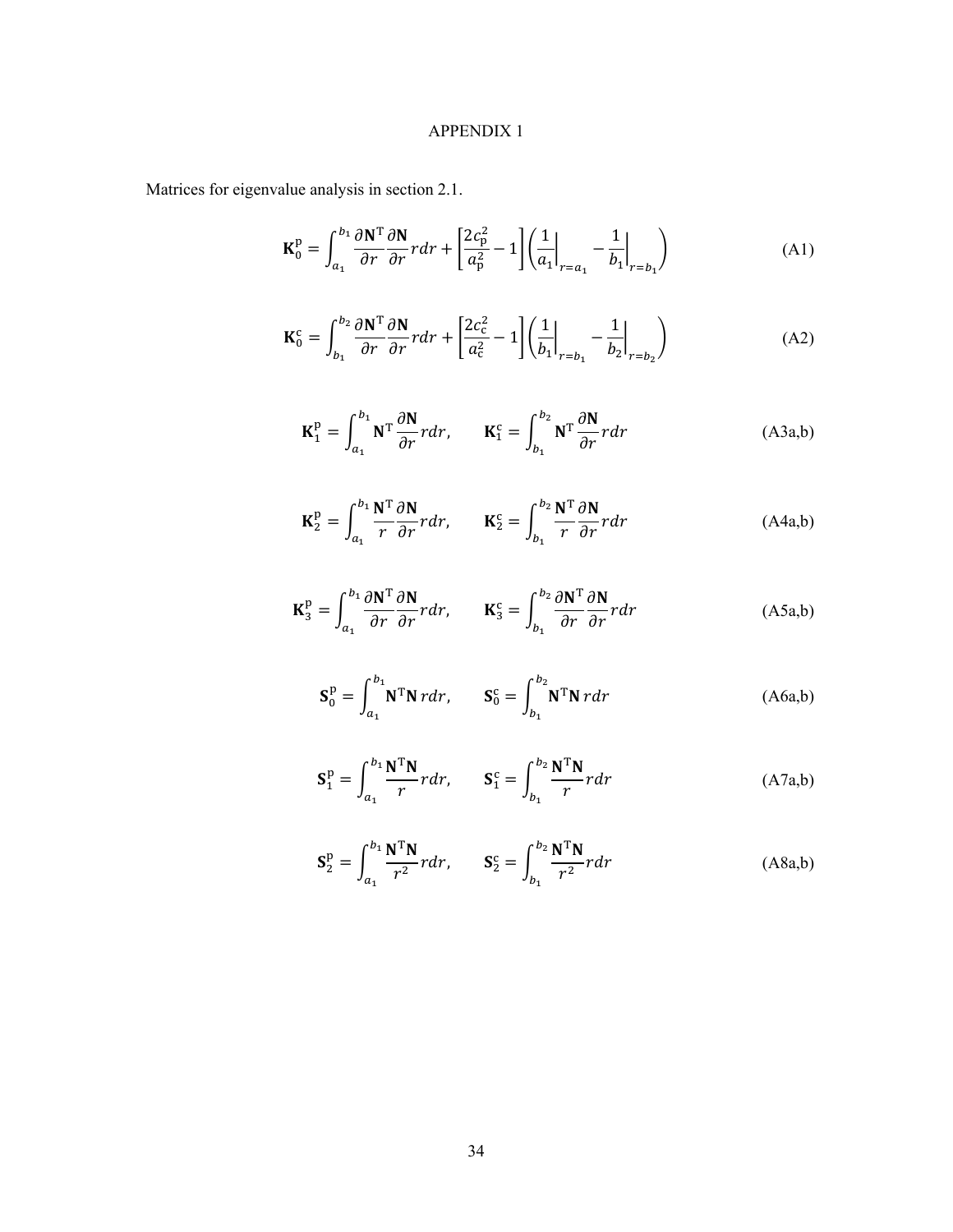# APPENDIX 2

Integrals for mode matching in section 2.2, and also for hybrid method in section 2.3.

$$
I_{11\pm}^{mn} = \int_{a_1}^{b_1} [\mp \tilde{T}_{r21}^m(r) u_1^n(r) - \tilde{T}_{z21}^m(r) w_1^n(r)] \, r dr \tag{A9}
$$

$$
I_{12\pm}^{mn} = \int_{a_1}^{b_1} [\mp \tilde{T}_{r21}^m(r) u_2^n(r) - \tilde{T}_{z21}^m(r) w_2^n(r)] \, r dr \tag{A10}
$$

$$
I_{21\pm}^{mn} = \int_{a_1}^{b_1} [u_2^m(r)\tilde{T}_{r21}^n(r) \mp w_2^m(r)\tilde{T}_{221}^n(r)] \, r dr \tag{A11}
$$

$$
I_{22\pm}^{mn} = \int_{a_1}^{b_1} [u_2^m(r)\tilde{T}_{rzz}^n(r) \mp w_2^m(r)\tilde{T}_{zz2}^n(r)] \, r dr + \sigma \int_{b_1}^{b_2} [u_2^m(r)\tilde{T}_{rzz}^n(r) \mp w_2^m(r)\tilde{T}_{zz2}^n(r)] \, r dr \tag{A12}
$$

$$
I_{32\pm}^{mn} = \int_{a_1}^{a_2} \left[ \mp \tilde{T}_{r23}^m(r) u_2^n(r) + \tilde{T}_{223}^m(r) w_2^n(r) \right] r dr \tag{A13}
$$

$$
I_{33\pm}^{mn} = \int_{a_1}^{a_2} \left[ \mp \tilde{T}_{r23}^m(r) u_3^n(r) + \tilde{T}_{223}^m(r) w_3^n(r) \right] r dr \tag{A14}
$$

$$
H_{22\pm}^{mn} = \int_{a_1}^{b_1} [-u_2^m(r)\tilde{T}_{rz2}^n(r) \mp w_2^m(r)\tilde{T}_{zz2}^n(r)] \, r dr
$$
\n
$$
+ \sigma \int_{b_1}^{b_2} [-u_2^m(r)\tilde{T}_{rz2}^n(r) \mp w_2^m(r)\tilde{T}_{zz2}^n(r)] \, r dr \tag{A15}
$$

$$
H_{23\pm}^{mn} = \int_{a_1}^{a_2} [-u_2^m(r)\tilde{T}_{r23}^n(r) \mp w_2^m(r)\tilde{T}_{z23}^n(r)] \, r dr \tag{A16}
$$

$$
H_{32+}^{mn} = \int_{a_1}^{a_2} \left[ -\tilde{T}_{r23}^m(r) u_2^n(r) - \tilde{T}_{z23}^m(r) w_2^n(r) \right] r dr \tag{A17}
$$

$$
H_{33\pm}^{mn} = \int_{a_1}^{a_2} \left[ \mp \tilde{T}_{r23}^m(r) u_3^n(r) - \tilde{T}_{223}^m(r) w_3^n(r) \right] r dr \tag{A18}
$$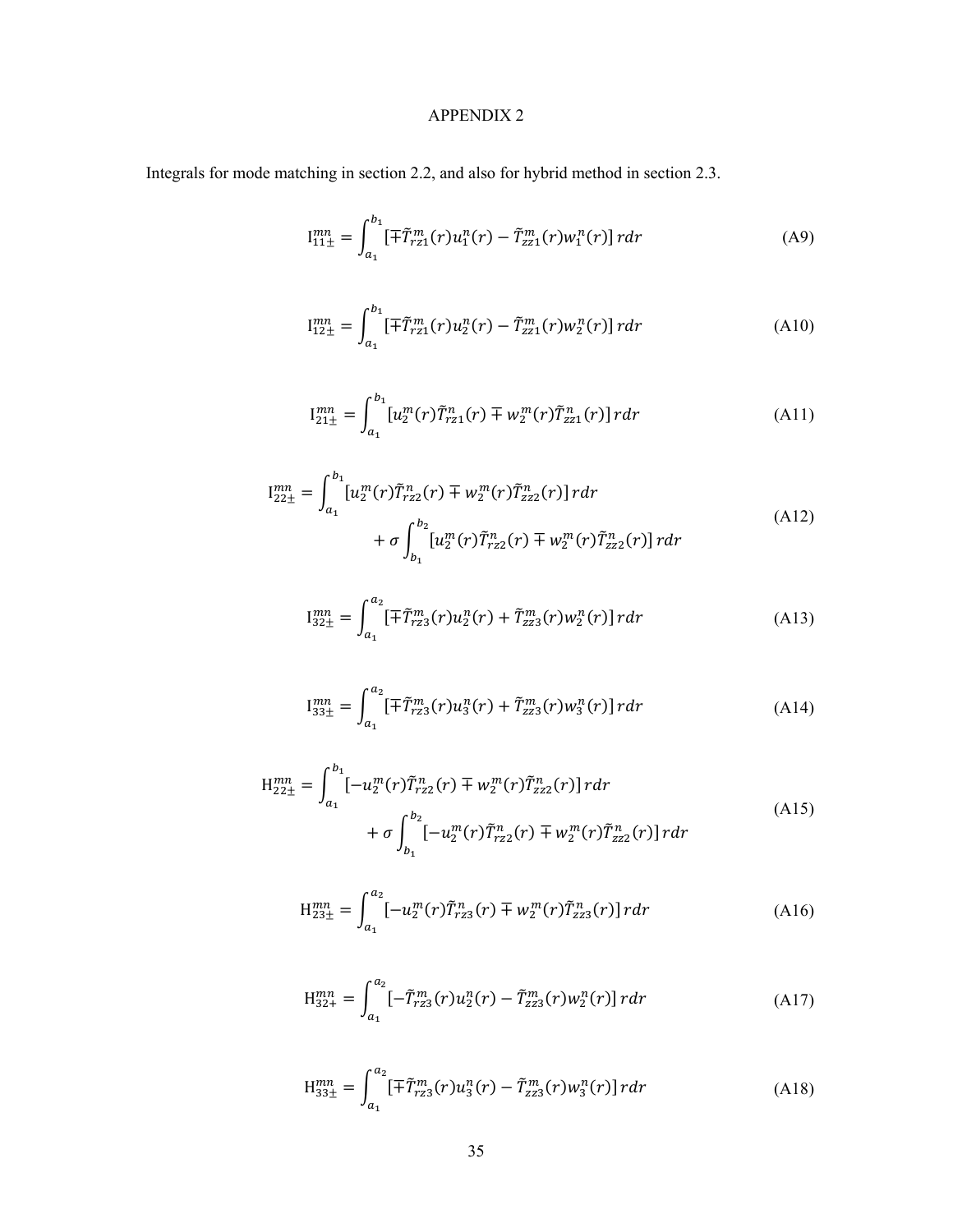$$
J_{22\pm}^{mn} = \int_{a_1}^{b_1} [\tilde{T}_{zz2}^n(r)w_2^m(r)(r) \mp \tilde{T}_{rz2}^n u_2^m(r)] r dr
$$
  
+  $\sigma \int_{b_1}^{b_2} [\tilde{T}_{zz2}^n(r)w_2^m(r)(r) \mp \tilde{T}_{rz2}^n u_2^m(r)] r dr$  (A19)

$$
J_{23\pm}^{mn} = \int_{a_1}^{a_2} [u_2^m(r)\tilde{T}_{r23}^n(r) \mp w_2^m(r)\tilde{T}_{z23}^n(r)] \, r dr \tag{A20}
$$

The integrals in Eqs. (A9) – (A20) are carried out numerically for  $m = 0, 1, ..., n_q$  and  $n =$  $0,1,\ldots,n_q.$ 

# APPENDIX 3

Matrices for hybrid method in section 2.3.

$$
\mathbf{K}_{1r} = \int_{\Omega_{3p}} \left[ \frac{\partial \mathbf{R}^{T}}{\partial r} \frac{\partial \mathbf{R}}{\partial r} + \frac{c_{p}^{2}}{a_{p}^{2}} \frac{\partial \mathbf{R}^{T}}{\partial z} - \frac{\mathbf{R}^{T}}{r} \frac{\partial \mathbf{R}}{\partial z} + \frac{\mathbf{R}^{T} \mathbf{R}}{r^{2}} - \gamma_{p}^{2} \mathbf{R}^{T} \mathbf{R} \right] d\Omega_{3p}
$$

$$
+ \sigma \int_{\Omega_{3c}} \left[ \frac{\partial \mathbf{R}^{T}}{\partial r} \frac{\partial \mathbf{R}}{\partial r} + \frac{c_{c}^{2}}{a_{c}^{2}} \frac{\partial \mathbf{R}^{T}}{\partial z} \frac{\partial \mathbf{R}}{\partial z} - \frac{\mathbf{R}^{T}}{r} \frac{\partial \mathbf{R}}{\partial z} + \frac{\mathbf{R}^{T} \mathbf{R}}{r^{2}} - \gamma_{c}^{2} \mathbf{R}^{T} \mathbf{R} \right] d\Omega_{3c}
$$

$$
+ \left[ 2 \frac{c_{p}^{2}}{a_{p}^{2}} - 1 \right] \left\{ \int_{\Gamma_{3p}} \frac{\mathbf{R}^{T} \mathbf{R}}{r} \cdot \mathbf{n}_{r} d\Gamma_{3p} \right\} \left\{ \mathbf{u}_{3p} \right\} + \sigma \left[ 2 \frac{c_{c}^{2}}{a_{c}^{2}} - 1 \right] \left\{ \int_{\Gamma_{3c}} \frac{\mathbf{R}^{T} \mathbf{R}}{r} \cdot \mathbf{n}_{r} d\Gamma_{3c} \right\} \left\{ \mathbf{u}_{3c} \right\}
$$
(A21)

$$
\mathbf{K}_{1z} \int_{\Omega_{3p}} \left[ \frac{\partial \mathbf{Z}^{T}}{\partial r} \frac{\partial \mathbf{Z}}{\partial z} - \frac{c_{p}^{2}}{a_{p}^{2}} \frac{\partial \mathbf{Z}^{T}}{\partial z} \frac{\partial \mathbf{Z}}{\partial r} \right] d\Omega_{3p} + \sigma \int_{\Omega_{3c}} \left[ \frac{\partial \mathbf{Z}^{T}}{\partial r} \frac{\partial \mathbf{Z}}{\partial z} - \frac{c_{c}^{2}}{a_{c}^{2}} \frac{\partial \mathbf{Z}^{T}}{\partial z} \frac{\partial \mathbf{Z}}{\partial r} \right] d\Omega_{3c}
$$

$$
-2 \frac{c_{p}^{2}}{a_{p}^{2}} \int_{\Gamma_{3p}} \left[ \mathbf{R}^{T} \frac{\partial \mathbf{Z}}{\partial r} \cdot \mathbf{n}_{z} - \mathbf{R}^{T} \frac{\partial \mathbf{Z}}{\partial z} \cdot \mathbf{n}_{r} \right] d\Gamma_{3p} - 2 \sigma \frac{c_{c}^{2}}{a_{c}^{2}} \int_{\Gamma_{3c}} \left[ \mathbf{R}^{T} \frac{\partial \mathbf{Z}}{\partial r} \cdot \mathbf{n}_{z} - \mathbf{R}^{T} \frac{\partial \mathbf{Z}}{\partial z} \cdot \mathbf{n}_{r} \right] d\Gamma_{3c}
$$
(A22)

$$
\mathbf{K}_{2z} = \int_{\Omega_{3p}} \left[ \frac{c_{\rm p}^2}{a_{\rm p}^2} \frac{\partial \mathbf{Z}^{\mathrm{T}}}{\partial r} \frac{\partial \mathbf{Z}}{\partial r} + \frac{\partial \mathbf{Z}^{\mathrm{T}}}{\partial z} \frac{\partial \mathbf{Z}}{\partial z} - \frac{c_{\rm p}^2}{a_{\rm p}^2} \frac{\mathbf{Z}^{\mathrm{T}}}{r} \frac{\partial \mathbf{Z}}{\partial r} - \gamma_{\rm p}^2 \mathbf{Z}^{\mathrm{T}} \mathbf{Z} \right] d\Omega_{3p}
$$

$$
+ \sigma \int_{\Omega_{3c}} \left[ \frac{c_{\rm c}^2}{a_{\rm c}^2} \frac{\partial \mathbf{Z}^{\mathrm{T}}}{\partial r} \frac{\partial \mathbf{Z}}{\partial r} + \frac{\partial \mathbf{Z}^{\mathrm{T}}}{\partial z} \frac{\partial \mathbf{Z}}{\partial z} - \frac{c_{\rm c}^2}{a_{\rm c}^2} \frac{\mathbf{Z}^{\mathrm{T}}}{r} \frac{\partial \mathbf{Z}}{\partial r} - \gamma_{\rm c}^2 \mathbf{Z}^{\mathrm{T}} \mathbf{Z} \right] d\Omega_{3c}
$$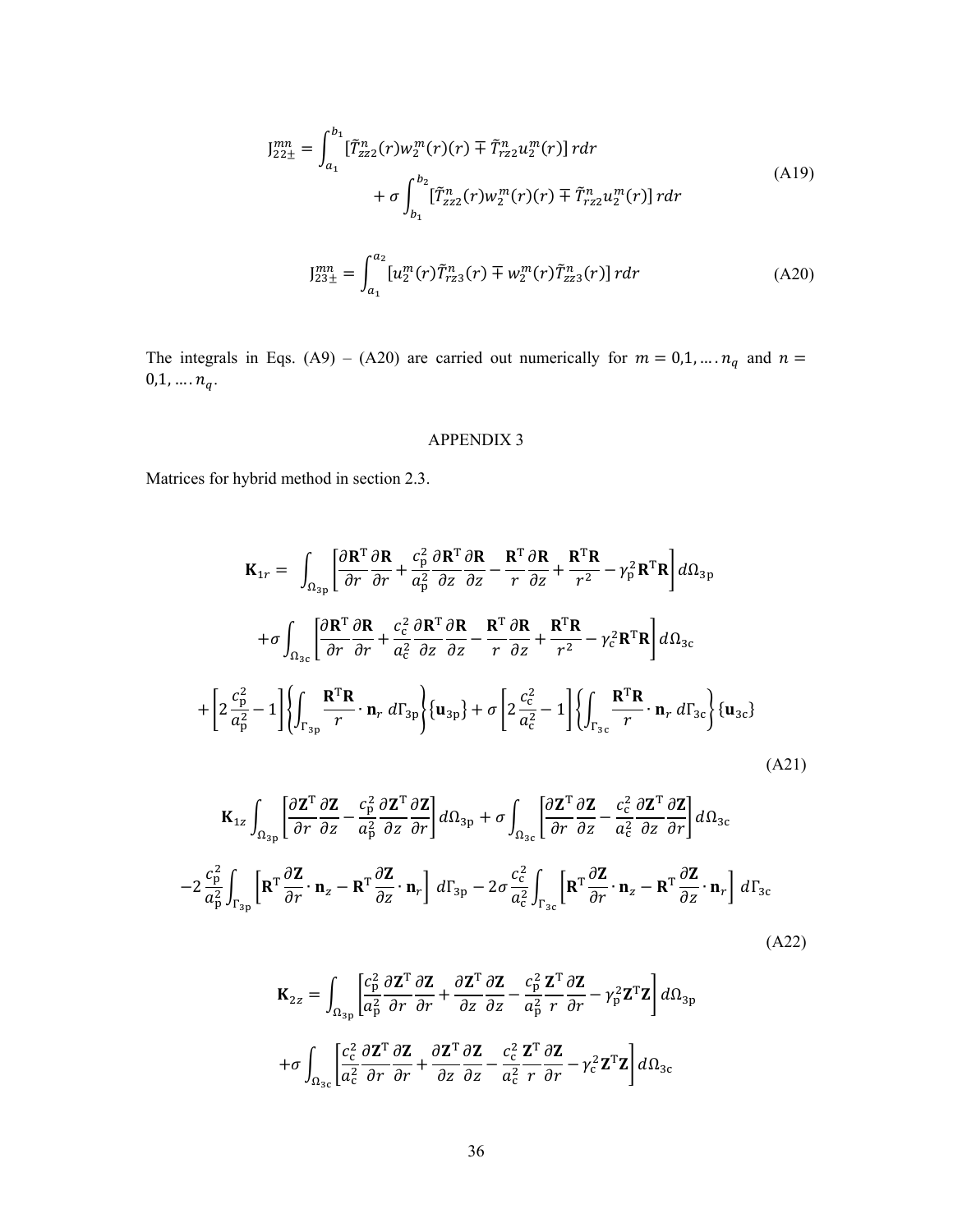$$
\mathbf{K}_{2r} = \int_{\Omega_{3\text{p}}} \left[ \frac{\partial \mathbf{R}^{\text{T}}}{\partial z} \frac{\partial \mathbf{R}}{\partial r} - \frac{c_{\text{p}}^{2}}{a_{\text{p}}^{2}} \frac{\partial \mathbf{R}}{\partial r} + \left( \frac{c_{\text{p}}^{2}}{a_{\text{p}}^{2}} - 1 \right) \frac{\mathbf{R}^{\text{T}}}{r} \frac{\partial \mathbf{R}}{\partial z} \right] d\Omega_{3\text{p}} + \sigma \int_{\Omega_{3c}} \left[ \frac{\partial \mathbf{R}^{\text{T}}}{\partial z} \frac{\partial \mathbf{R}}{\partial r} - \frac{c_{\text{c}}^{2}}{a_{\text{c}}^{2}} \frac{\partial \mathbf{R}^{\text{T}}}{\partial r} \frac{\partial \mathbf{R}}{\partial z} + \left( \frac{c_{\text{c}}^{2}}{a_{\text{c}}^{2}} - 1 \right) \frac{\mathbf{R}^{\text{T}}}{r} \frac{\partial \mathbf{R}}{\partial z} \right] d\Omega_{3c} - 2 \frac{c_{\text{p}}^{2}}{a_{\text{p}}^{2}} \int_{\Gamma_{3\text{p}}} \left[ \mathbf{Z}^{\text{T}} \frac{\partial \mathbf{R}}{\partial r} \cdot \mathbf{n}_{z} - \mathbf{R}^{\text{T}} \frac{\partial \mathbf{R}}{\partial z} \cdot \mathbf{n}_{r} \right] d\Gamma_{3\text{p}} - 2 \sigma \frac{c_{\text{c}}^{2}}{a_{\text{c}}^{2}} \int_{\Gamma_{3c}} \left[ \mathbf{Z}^{\text{T}} \frac{\partial \mathbf{R}}{\partial r} \cdot \mathbf{n}_{z} - \mathbf{R}^{\text{T}} \frac{\partial \mathbf{R}}{\partial z} \cdot \mathbf{n}_{r} \right] d\Gamma_{3\text{c}} - \left[ 2 \frac{c_{\text{p}}^{2}}{a_{\text{p}}^{2}} - 1 \right] \int_{\Gamma_{3\text{p}}} \frac{\mathbf{Z}^{\text{T}} \mathbf{R}}{r} \cdot \mathbf{n}_{z} d\Gamma_{3\text{p}} - \sigma \left[ 2 \frac{c_{\text{c}}^{2}}{a_{\text{c}}^{2}} - 1 \right] \int_{\Gamma_{3c}} \frac{\mathbf{Z}^{\text{T}} \
$$

$$
\mathbf{Q}_1 = \int_{\Gamma_{\text{Xp}}} \tilde{T}_{r z_{\text{p}}}^n \mathbf{R} \, d\Gamma_{\text{Xp}} + \sigma \int_{\Gamma_{\text{Xc}}} \tilde{T}_{r z_{\text{c}}}^n \mathbf{R} \, d\Gamma_{\text{Xc}}, \quad (n = 0, 1, \dots, n_2) \tag{A25}
$$

$$
\mathbf{R}_1 = -\int_{\Gamma_{\text{Yp}}} \tilde{T}_{r z_p}^m \mathbf{R} \, d\Gamma_{\text{Yp}} - \sigma \int_{\Gamma_{\text{Yc}}} \tilde{T}_{r z_c}^m \mathbf{R} \, d\Gamma_{\text{Yc}}, \quad (n = 0, 1, \dots, n_2) \tag{A26}
$$

$$
\mathbf{Q}_2 = \int_{\Gamma_{\text{Xp}}} \tilde{T}_{zz_p}^m \mathbf{R} \, d\Gamma_{\text{Xp}} + \sigma \int_{\Gamma_{\text{Xc}}} \tilde{T}_{zz_c}^m \mathbf{R} \, d\Gamma_{\text{Xc}}, \quad (n = 0, 1, \dots, n_2) \tag{A27}
$$

$$
\mathbf{R}_2 = \int_{\Gamma_{\text{Yp}}} \tilde{T}_{zz_p}^m \mathbf{R} \, d\Gamma_{\text{Yp}} + \sigma \int_{\Gamma_{\text{Yc}}} \tilde{T}_{zz_c}^m \mathbf{R} \, d\Gamma_{\text{Yc}}, \quad (n = 0, 1, \dots, n_2) \tag{A28}
$$

37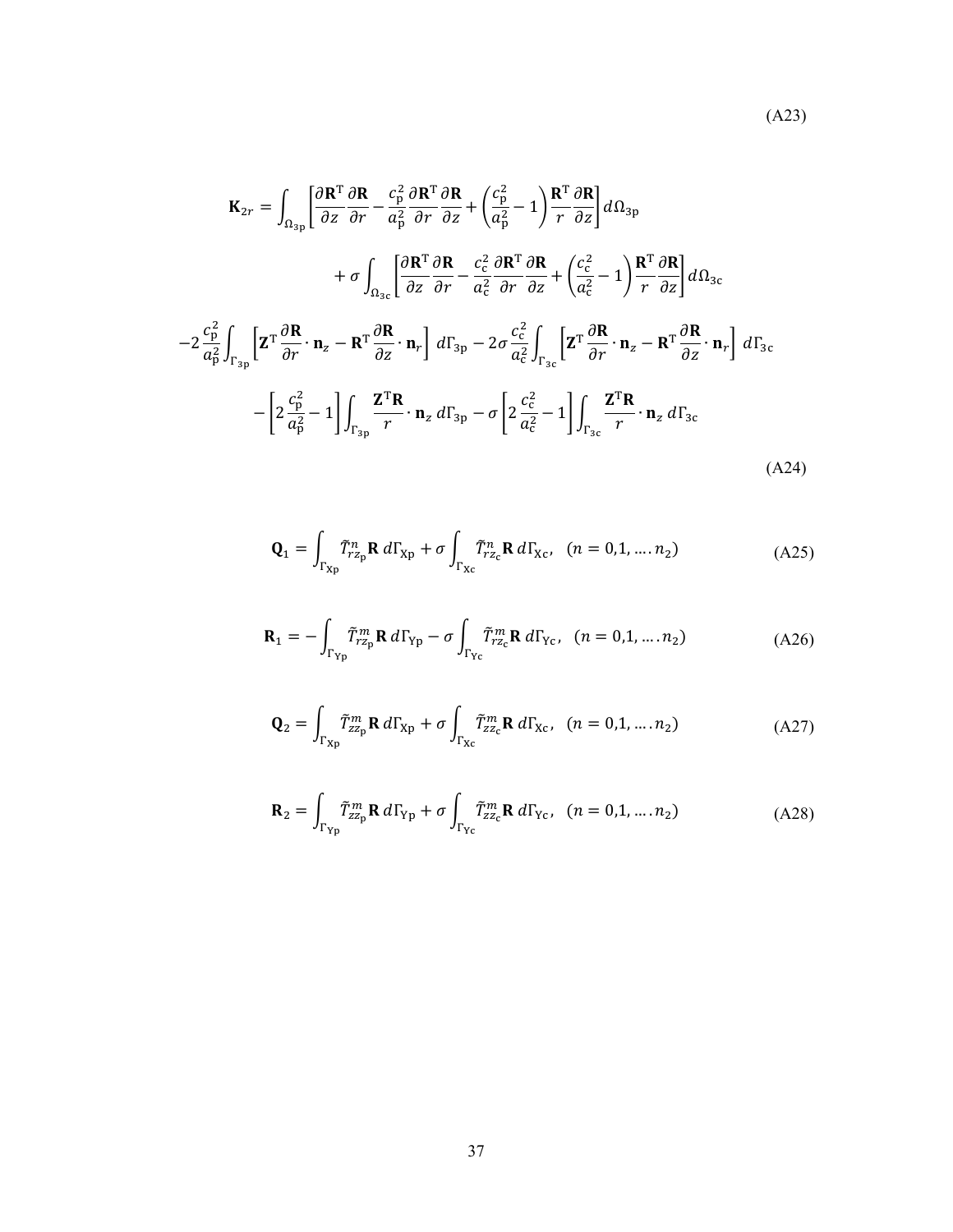

Figure 1. Geometry of uniform defect.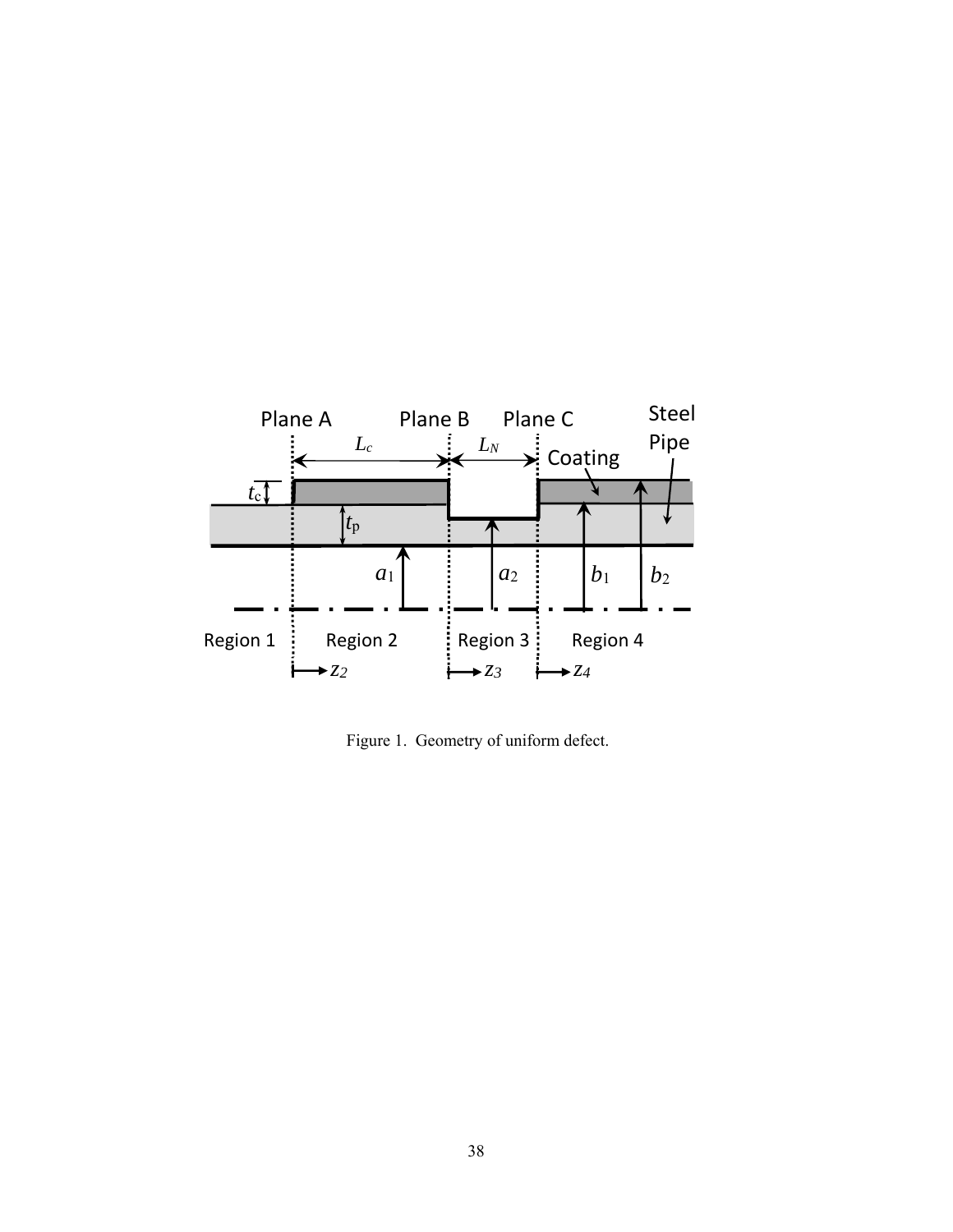

Figure 2. Geometry of non-uniform defect.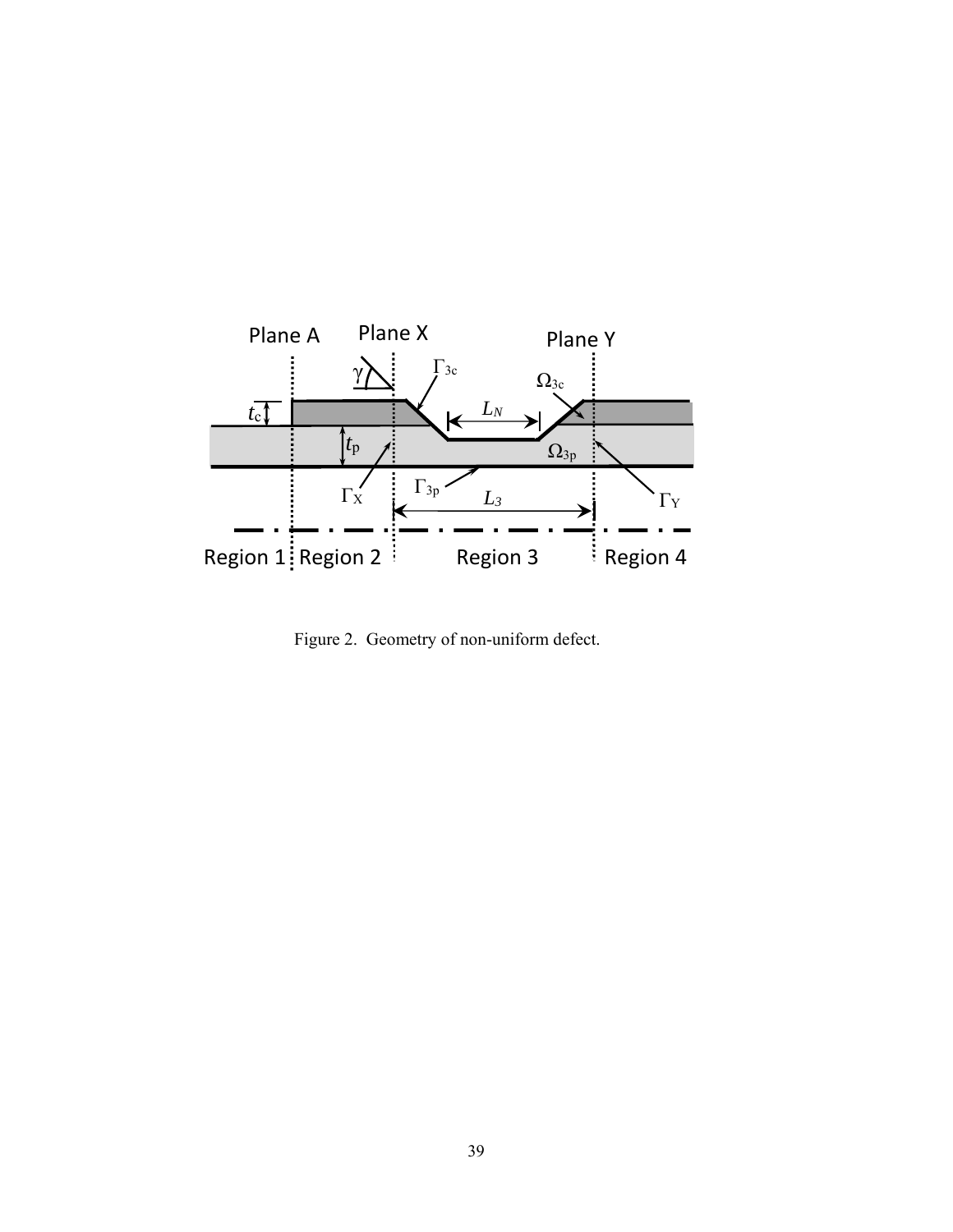

Figure 3. Experimental apparatus.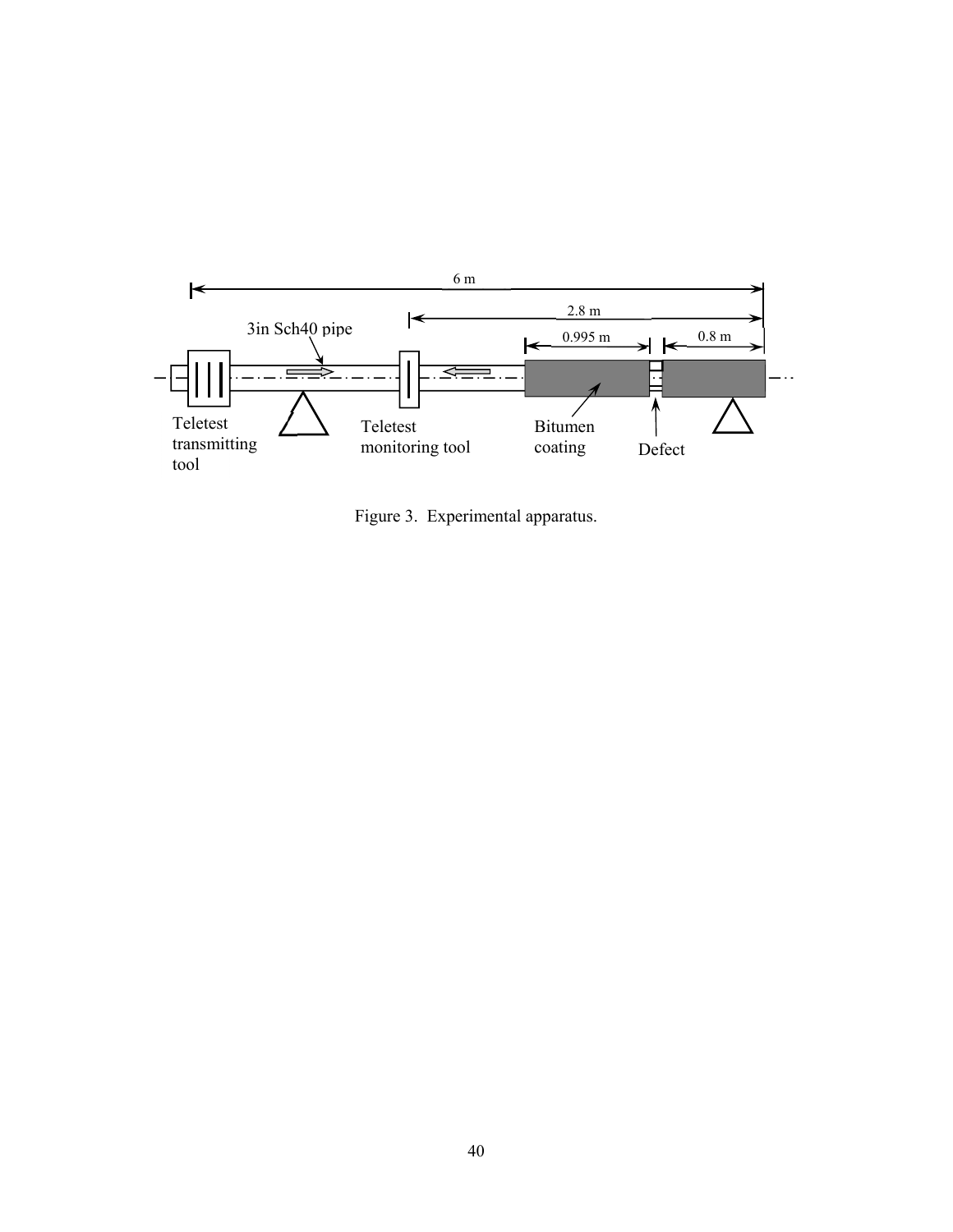

Figure 4. Mode matching predictions for uniform defect with  $L_N = 15$  mm.

→ ,  $L(0,2)$ ; - - - - ,  $L(0,1)$ ;  $\triangle$ , experiment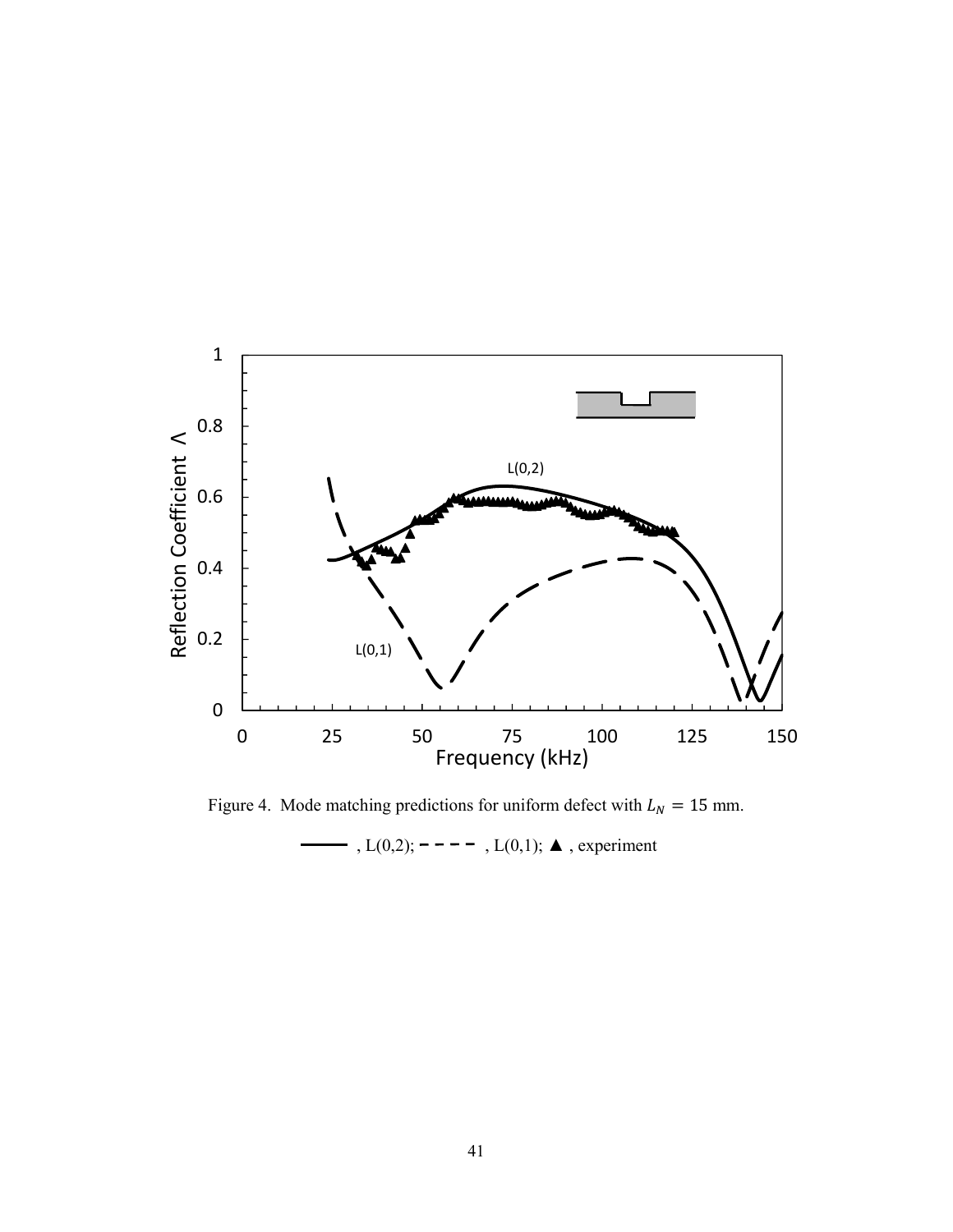

Figure 5. Mode matching predictions for uniform defect with  $L_N = 30$  mm. - , L(0,2); - − − − , L(0,1); **△** , experiment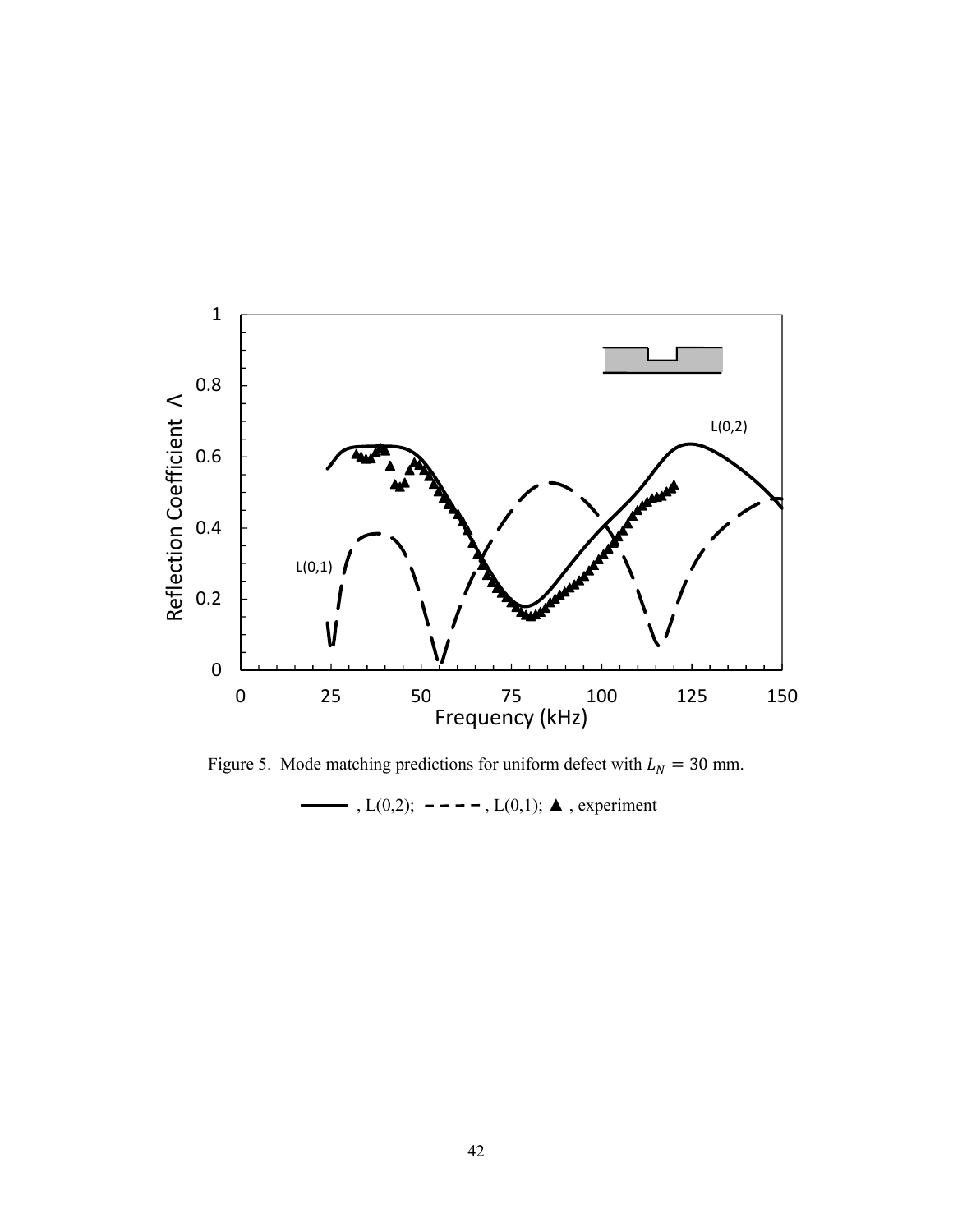

Figure 6. Hybrid method predictions for elliptical defect of Zhou et al. [25].  $-, L(0,2);$   $---, L(0,1); \diamondsuit, L(0,2)$  predictions by Zhou et al. [25].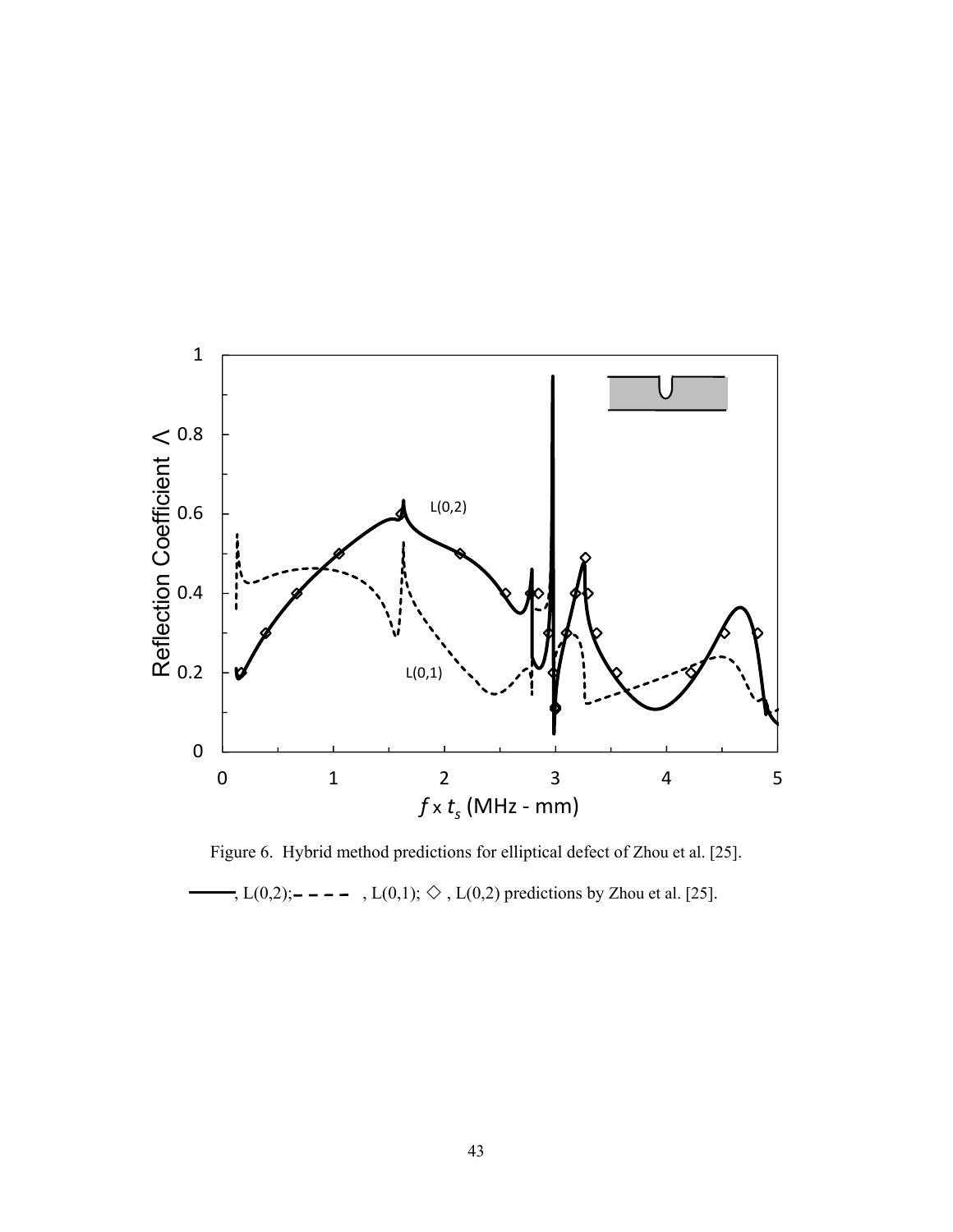

Figure 7. Hybrid method predictions for the reflection coefficient of  $L(0,2)$  for uniform and nonuniform defects.  $\longrightarrow$ , uniform defect  $L_N = 15$  mm;  $\rightarrow$  -  $\rightarrow$  , tapered defect,  $\gamma = 30^{\circ}$ ,  $-\cdot - \cdot$ ; "V" defect,  $\gamma = 30^{\circ}$ ,  $-\cdot -$ , "V" defect,  $\gamma = 11^{\circ}$ .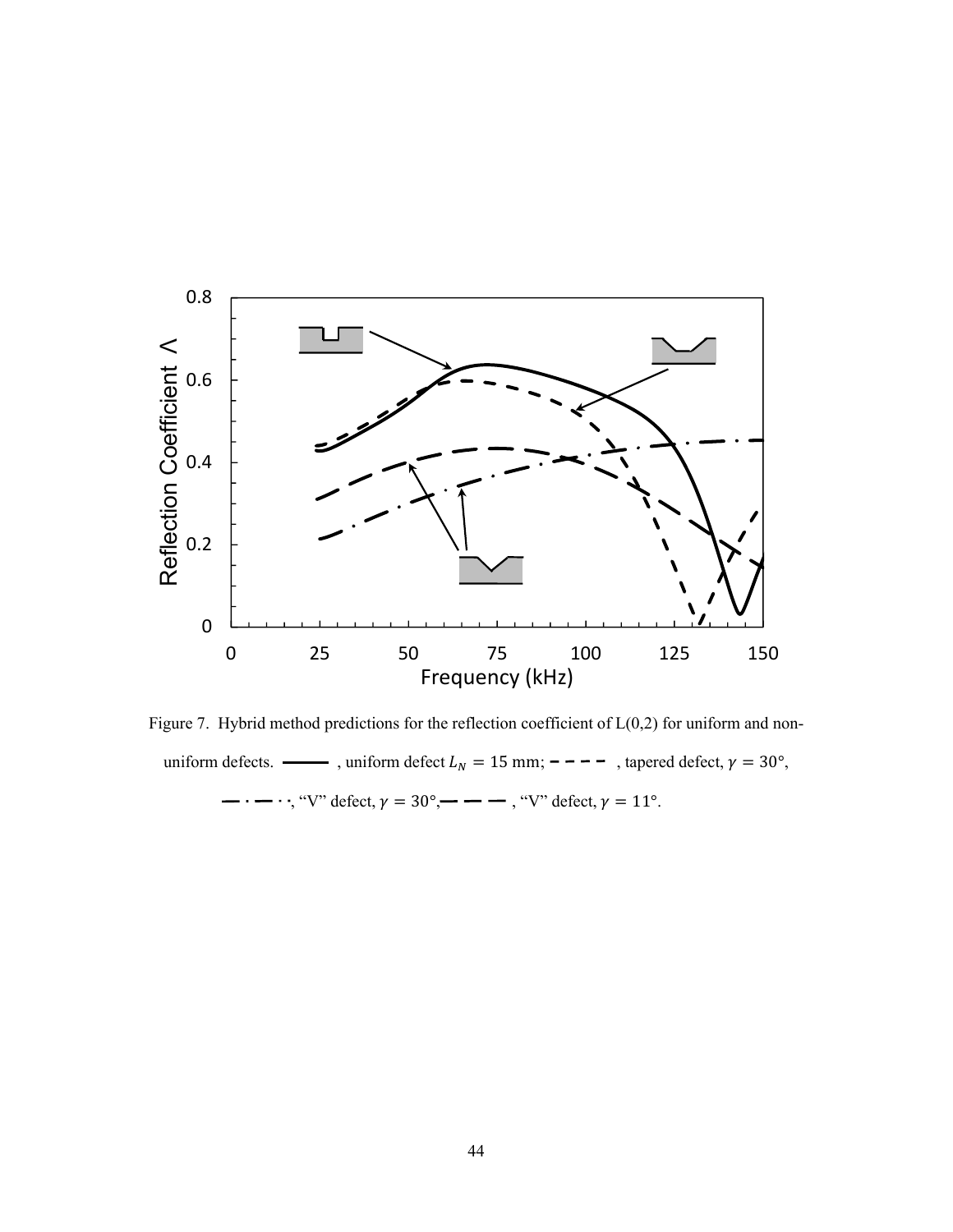

Figure 8. Hybrid method predictions for a tapered defect with  $\gamma = 30^{\circ}$  and  $L_N = 15$  mm for L(0,2),  $\longrightarrow$ , prediction;  $\blacktriangle$ , experiment.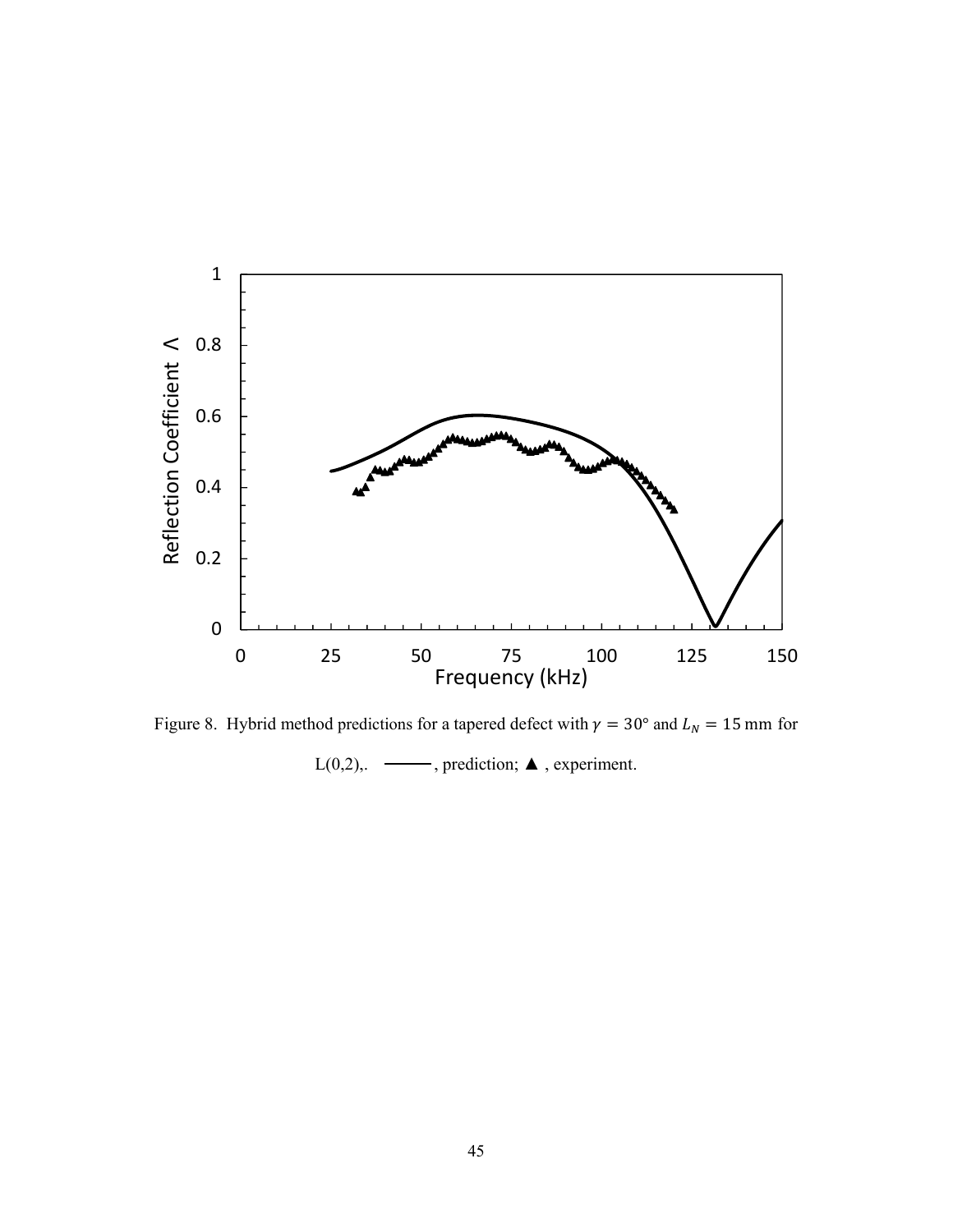

Figure 9. Mode matching predictions for L(0,2) for a uniform defect in a coated pipe with  $\tilde{c}_c$  = 750 m/s,  $\tilde{a}_c = 1860$  m/s and  $\tilde{a}_L = 0.023 \times 10^{-3}$  s/m: (a)  $L_N = 15$  mm, (b)  $L_N = 30$  mm. ,  $\tilde{\alpha}_{\rm c} = 3.9 \times 10^{-3}$  s/m,  $\rho_{\rm c} = 1200$  kg/m $^3$  [1];  $\blacktriangle$  , experiment.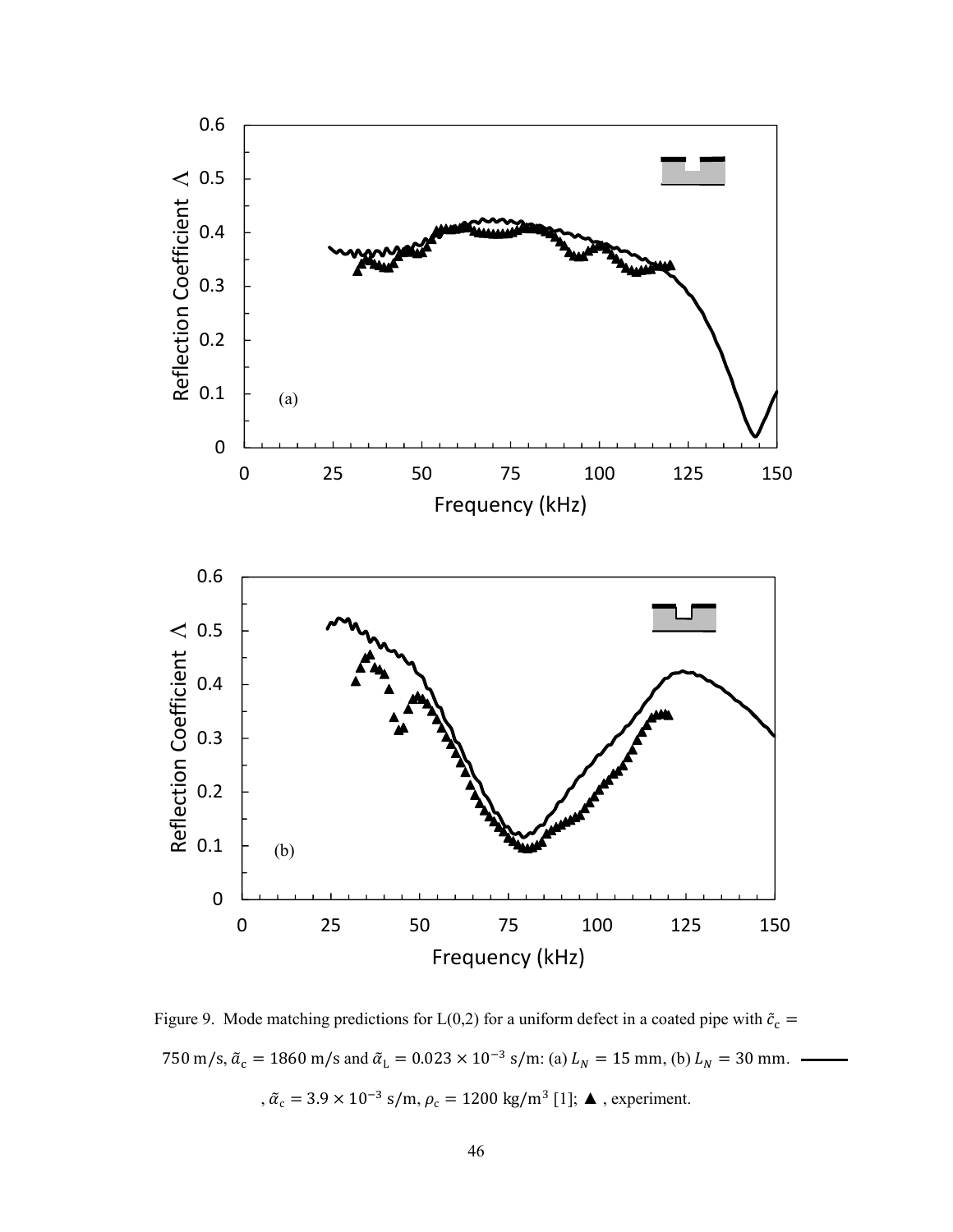

Figure 10. Mode matching predictions for  $L(0,2)$  for a uniform defect in a coated pipe, with  $L_N = 15$  mm,  $\tilde{\alpha}_L^{\text{base}} = 0.023 \times 10^{-3}$  s/m,  $\tilde{\alpha}_c^{\text{base}} = 1860$  m/s; and,  $\tilde{\alpha}_c = 3.9 \times 10^{-3}$  s/m,  $\tilde{c}_c =$  $750 \frac{\text{m}}{\text{s}}$ ,  $\rho_c = 1200 \text{ kg/m}^3$ .  $\longrightarrow$   $\tilde{\alpha}_L = \tilde{\alpha}_L^{\text{base}}$ ,  $\tilde{\alpha}_c = \tilde{\alpha}_c^{\text{base}}$ ;  $\tilde{\alpha}_L = 10 \tilde{\alpha}_L^{\mathrm{base}}, \tilde{\alpha}_c = 0.5 \tilde{\alpha}_c^{\mathrm{base}}$ ;  $\rightarrow \cdots$ ,  $\tilde{\alpha}_L = 0.1 \tilde{\alpha}_L^{\mathrm{base}}, \tilde{\alpha}_c = 0.5 \tilde{\alpha}_c^{\mathrm{base}}$ ; ,  $\tilde{\alpha}_L = 0.1 \tilde{\alpha}_L^{\text{base}}, \tilde{\alpha}_c = 2 \tilde{\alpha}_c^{\text{base}};$   $\longrightarrow$  ,  $\tilde{\alpha}_L = 10 \tilde{\alpha}_L^{\text{base}}, \tilde{\alpha}_c = 2 \tilde{\alpha}_c^{\text{base}}.$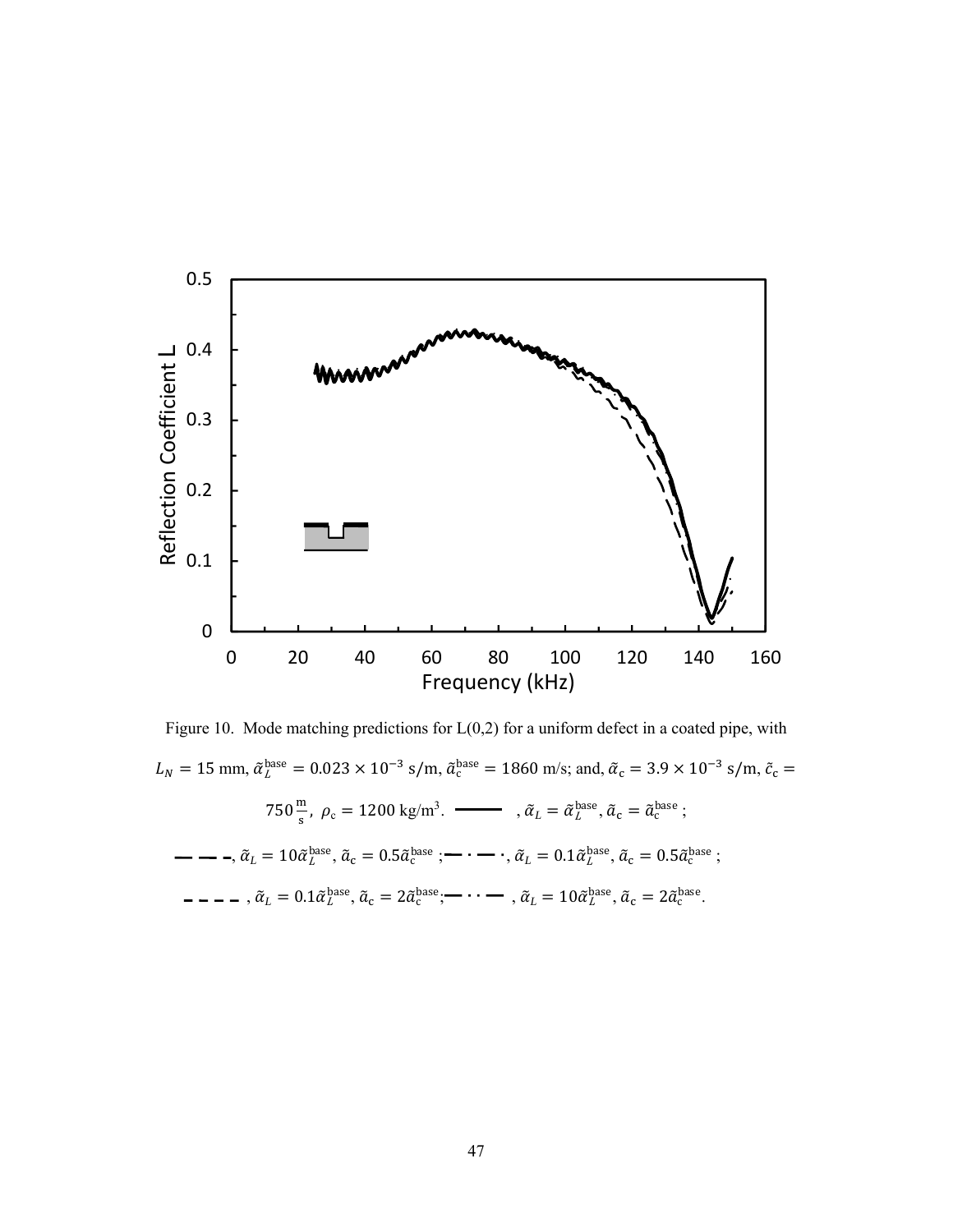

Figure 11. Mode matching predictions for L(0,2) for a uniform defect in a coated pipe, with  $L_N = 15$  mm,  $\tilde{\alpha}_c^{base} = 3.9 \times 10^{-3}$  s/m,  $\tilde{c}_c^{base} = 750$  m/s, and  $\tilde{\alpha}_L = 0.24 \times 10^{-3}$  s/m,  $\tilde{\alpha}_c =$ 1860 m/s and  $\rho_c = 1200 \text{ kg/m}^3$ .  $\rightarrow \tilde{\alpha}_c = \tilde{\alpha}_c^{\text{base}}$ ,  $\tilde{c}_c = \tilde{c}_c^{\text{base}}$ ;  $\tilde{\alpha}_{\rm c} = 0.9\tilde{\alpha}_{\rm c}^{\rm base}, \tilde{c}_{\rm c} = 0.9\tilde{c}_{\rm c}^{\rm base}$ ;  $\tilde{\alpha}_{\rm c} = 0.9\tilde{\alpha}_{\rm c}^{\rm base}, \tilde{c}_{\rm c} = 1.1\tilde{c}_{\rm c}^{\rm base}$ ; ,  $\tilde{\alpha}_{\rm c} = 1.1 \tilde{\alpha}_{\rm c}^{\rm base}, \tilde{c}_{\rm c} = 0.9 \tilde{c}_{\rm c}^{\rm base};$   $\cdots$   $\cdots$  ,  $\tilde{\alpha}_{\rm c} = 1.1 \tilde{\alpha}_{\rm c}^{\rm base}, \tilde{c}_{\rm c} = 1.1 \tilde{c}_{\rm c}^{\rm base}.$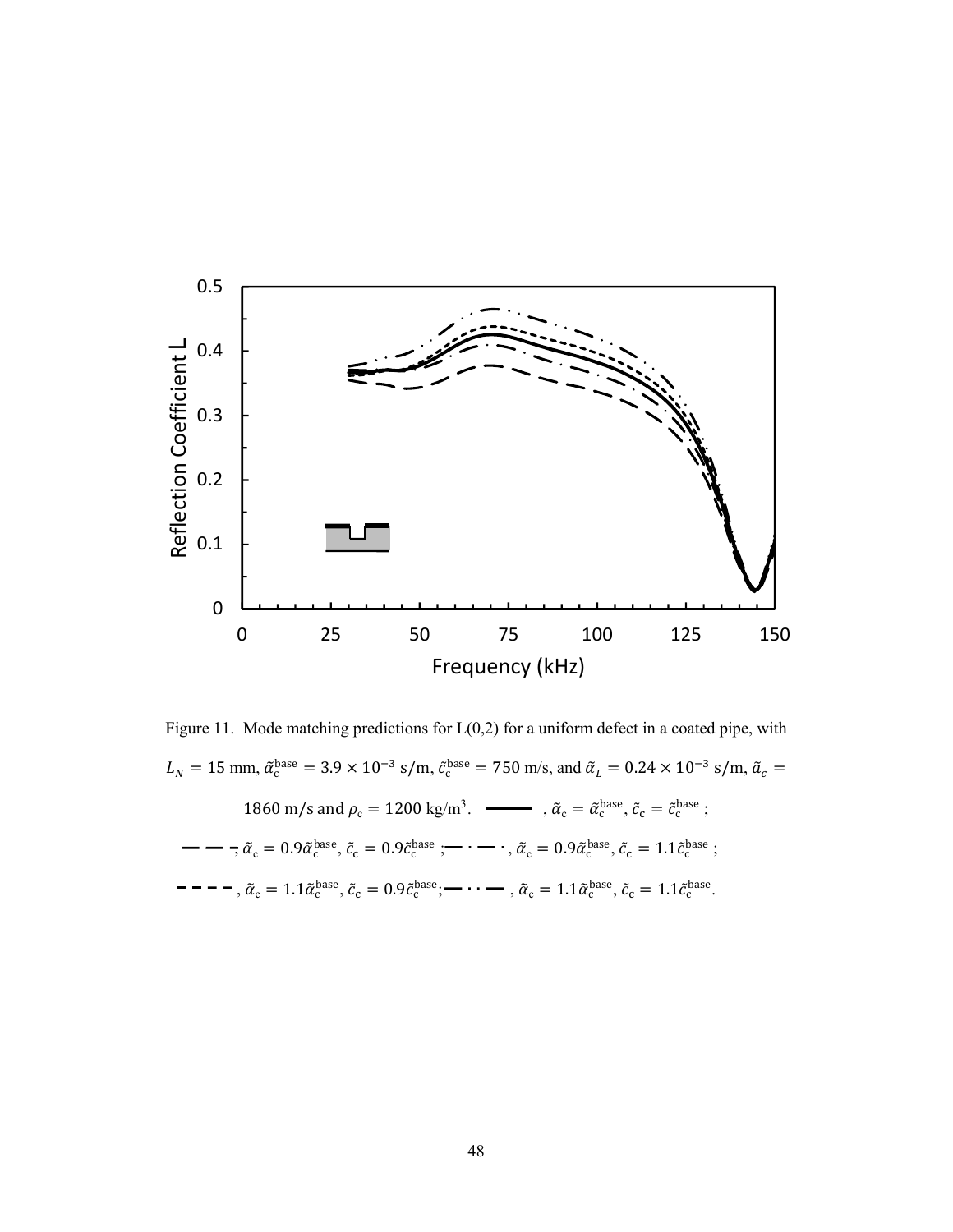

Figure 12. Mode matching predictions for the reflection coefficient of  $L(0,2)$  for the transition between an uncoated and coated section of pipe:  $\rightarrow t_c/t_p = 1; - - -$ ,

$$
t_c/t_p = 0.5;
$$
 — — —,  $t_c/t_p = 0.25.$